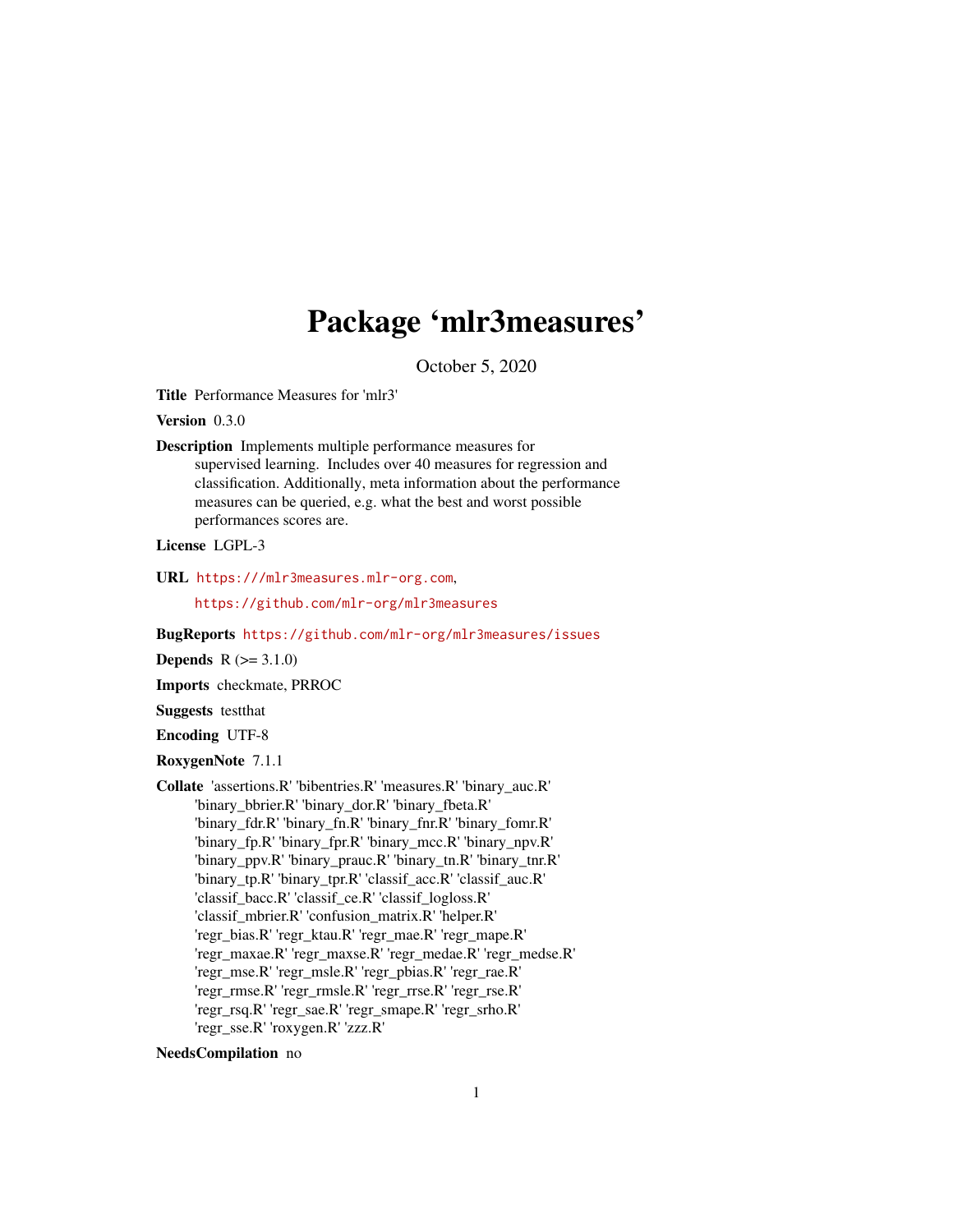Author Michel Lang [cre, aut] (<https://orcid.org/0000-0001-9754-0393>), Martin Binder [ctb] Maintainer Michel Lang <michellang@gmail.com> Repository CRAN Date/Publication 2020-10-05 14:10:03 UTC

# R topics documented:

| 3                                                                                       |
|-----------------------------------------------------------------------------------------|
| $\overline{4}$                                                                          |
| 5<br>auc. $\cdots$                                                                      |
| 6<br>bacc<br>$\cdot$<br>$\mathbf{L}$                                                    |
| $\overline{7}$<br>bbrier                                                                |
| 9<br>bias                                                                               |
| 10<br>ce                                                                                |
| 11                                                                                      |
| 12                                                                                      |
| 13                                                                                      |
| 15<br>fdr                                                                               |
| 16<br>fn                                                                                |
| 17                                                                                      |
| 19                                                                                      |
| 20<br>fp                                                                                |
| 21<br>fpr<br>$\mathbf{r}$<br>$\ddotsc$                                                  |
| 23<br>ktau<br>1.1.1.1.1<br>$\sim$                                                       |
| 24                                                                                      |
| 25<br>mae                                                                               |
| 26<br>$\sim 10$<br>$\sim$                                                               |
| 27                                                                                      |
| 29                                                                                      |
|                                                                                         |
| 30<br>maxse                                                                             |
| 31                                                                                      |
| 32<br>mcc                                                                               |
| 33<br>measures                                                                          |
| 34                                                                                      |
| 35<br>$medse$<br>$\ddot{\phantom{0}}$                                                   |
| 36<br>mse<br>$\mathbf{L}$                                                               |
| 37<br>msle                                                                              |
| 38<br>npv                                                                               |
| 39<br>pbias $\ldots$                                                                    |
| 40<br>ppy<br>.<br>$\ddot{\phantom{0}}$                                                  |
| 42<br>prauc<br>$\mathbf{1}$ and $\mathbf{1}$<br>$\sim$ $\sim$<br>$\mathbf{r}$<br>$\sim$ |
| 43<br>rae $\cdots$<br>$\sim$ $\sim$                                                     |
| 44<br>$rmse$                                                                            |
| 45<br>rmsle<br>$\ddots$                                                                 |
| 46<br>rrse                                                                              |
| 48<br>$rse \dots$ .                                                                     |

 $\overline{2}$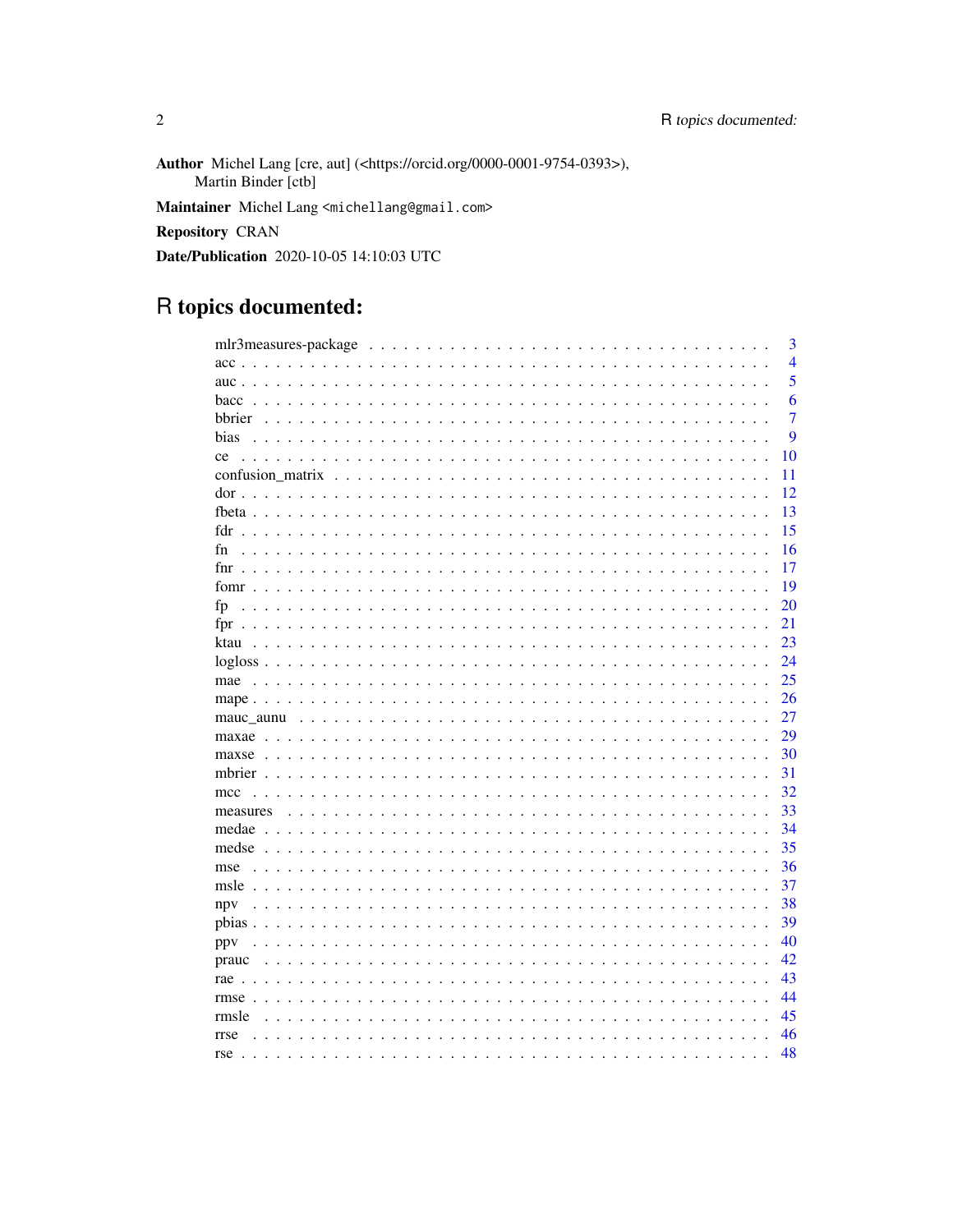<span id="page-2-0"></span>

| Index |  |  |  |  |  |  |  |  |  |  |  |  |  |  |  |  |  |  |  |  |  |  | 60 |
|-------|--|--|--|--|--|--|--|--|--|--|--|--|--|--|--|--|--|--|--|--|--|--|----|
|       |  |  |  |  |  |  |  |  |  |  |  |  |  |  |  |  |  |  |  |  |  |  |    |
|       |  |  |  |  |  |  |  |  |  |  |  |  |  |  |  |  |  |  |  |  |  |  |    |
|       |  |  |  |  |  |  |  |  |  |  |  |  |  |  |  |  |  |  |  |  |  |  |    |
|       |  |  |  |  |  |  |  |  |  |  |  |  |  |  |  |  |  |  |  |  |  |  |    |
|       |  |  |  |  |  |  |  |  |  |  |  |  |  |  |  |  |  |  |  |  |  |  |    |
|       |  |  |  |  |  |  |  |  |  |  |  |  |  |  |  |  |  |  |  |  |  |  |    |
|       |  |  |  |  |  |  |  |  |  |  |  |  |  |  |  |  |  |  |  |  |  |  |    |
|       |  |  |  |  |  |  |  |  |  |  |  |  |  |  |  |  |  |  |  |  |  |  |    |
|       |  |  |  |  |  |  |  |  |  |  |  |  |  |  |  |  |  |  |  |  |  |  |    |

mlr3measures-package *mlr3measures: Performance Measures for 'mlr3'*

### Description

Implements multiple performance measures for supervised learning. Includes over 40 measures for regression and classification. Additionally, meta information about the performance measures can be queried, e.g. what the best and worst possible performances scores are.

### Author(s)

Maintainer: Michel Lang <michellang@gmail.com> [\(ORCID\)](https://orcid.org/0000-0001-9754-0393)

Other contributors:

• Martin Binder <mlr.developer@mb706.com> [contributor]

#### See Also

### Useful links:

- <https:///mlr3measures.mlr-org.com>
- <https://github.com/mlr-org/mlr3measures>
- Report bugs at <https://github.com/mlr-org/mlr3measures/issues>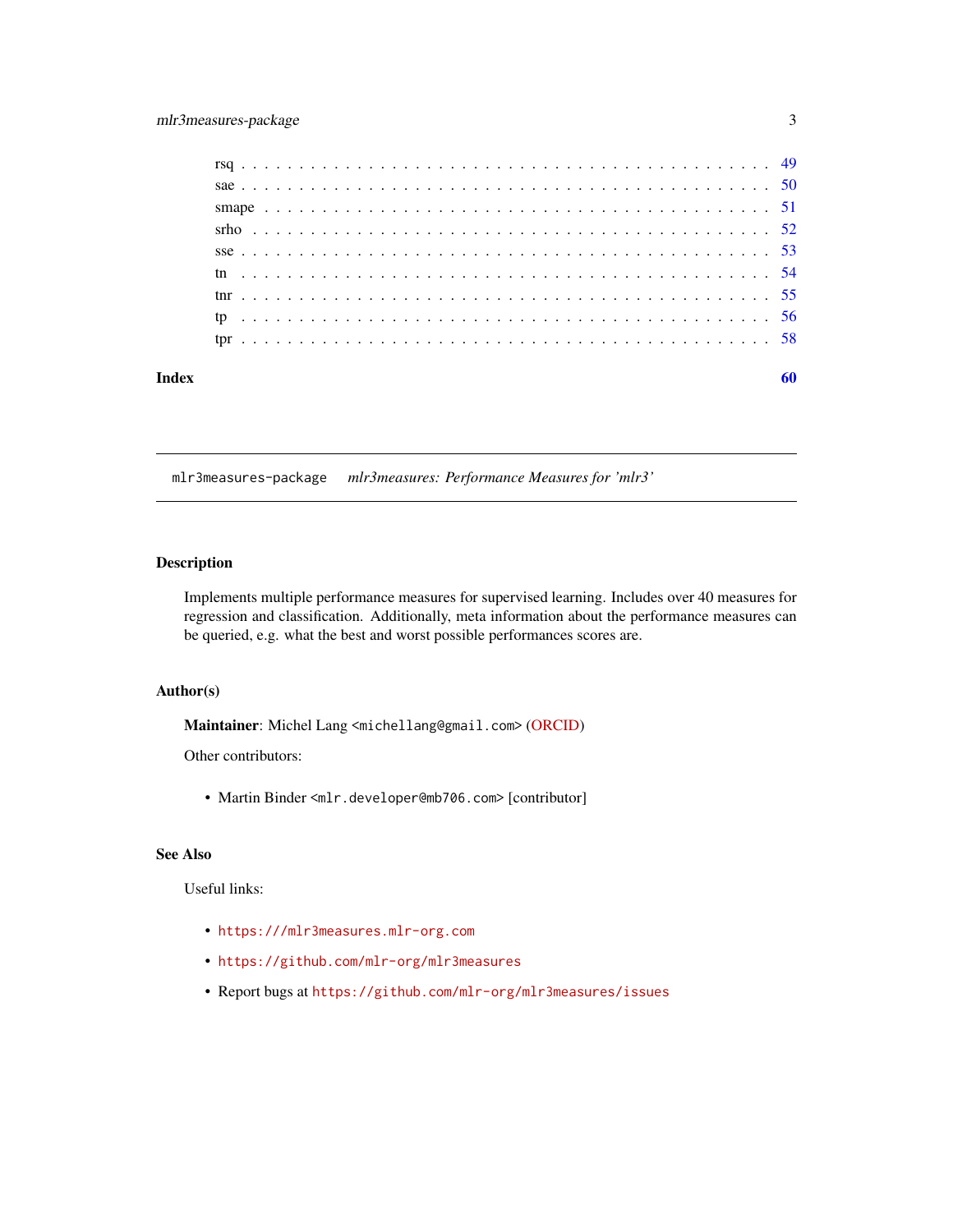<span id="page-3-1"></span><span id="page-3-0"></span>acc *Classification Accuracy*

### Description

Classification measure defined as

$$
\frac{1}{n}\sum_{i=1}^n (t_i = r_i).
$$

### Usage

acc(truth, response, ...)

### Arguments

| truth                   | $::$ factor()<br>True (observed) labels. Must have the same levels and length as response.         |
|-------------------------|----------------------------------------------------------------------------------------------------|
| response                | $\therefore$ factor()<br>Predicted response labels. Must have the same levels and length as truth. |
| $\cdot$ $\cdot$ $\cdot$ | $\therefore$ any<br>Additional arguments. Currently ignored.                                       |

### Value

Performance value as numeric(1).

#### Meta Information

- Type: "classif"
- Range:  $[0, 1]$
- Minimize: FALSE
- Required prediction: response

### See Also

Other Classification Measures: [bacc\(](#page-5-1)), [ce\(](#page-9-1)), [logloss\(](#page-23-1)), [mauc\\_aunu\(](#page-26-1)), [mbrier\(](#page-30-1))

```
set.seed(1)
lvls = c("a", "b", "c")truth = factor(sample(lvls, 10, replace = TRUE), levels = lvls)
response = factor(sample(lvls, 10, replace = TRUE), levels = lvls)
acc(truth, response)
```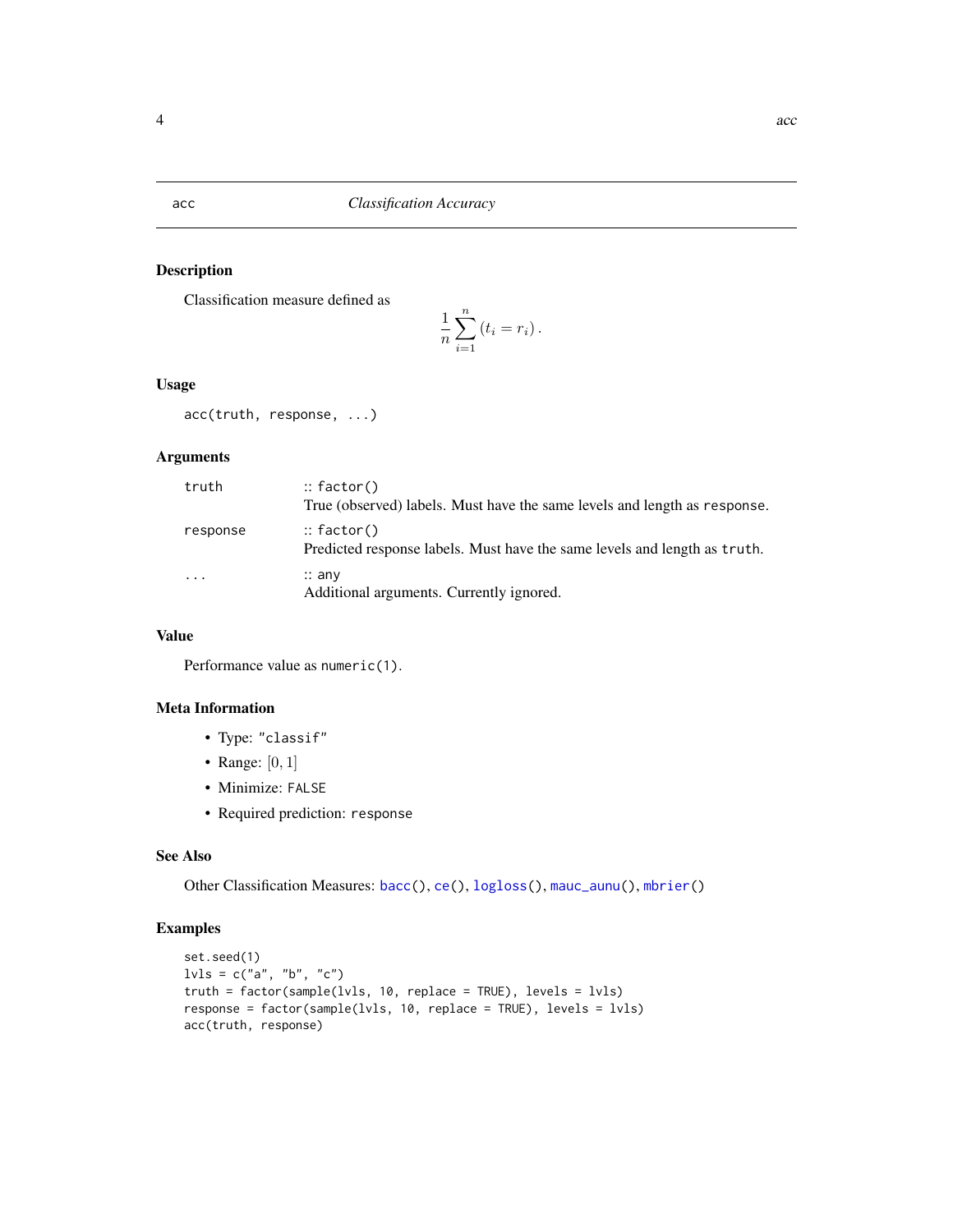#### Description

Computes the area under the Receiver Operator Characteristic (ROC) curve. The AUC can be interpreted as the probability that a randomly chosen positive observation has a higher predicted probability than a randomly chosen negative observation.

#### Usage

 $auc(truth, prob, positive, na_value = NaN, ...)$ 

#### Arguments

| truth    | $\therefore$ factor()<br>True (observed) labels. Must have the exactly same two levels and the same<br>length as response.                          |
|----------|-----------------------------------------------------------------------------------------------------------------------------------------------------|
| prob     | $\therefore$ numeric()<br>Predicted probability for positive class. Must have exactly same length as truth.                                         |
| positive | $\therefore$ character(1)<br>Name of the positive class.                                                                                            |
| na_value | $\therefore$ numeric(1)<br>Value that should be returned if the measure is not defined for the input (as<br>described in the note). Default is NaN. |
| $\cdots$ | $\therefore$ any<br>Additional arguments. Currently ignored.                                                                                        |

### Value

Performance value as numeric(1).

#### Meta Information

- Type: "binary"
- Range:  $[0, 1]$
- Minimize: FALSE
- Required prediction: prob

#### Note

This measure is undefined if the true values are either all positive or all negative.

#### References

Youden WJ (1950). "Index for rating diagnostic tests." *Cancer*, 3(1), 32–35. doi: [10.1002/1097-](https://doi.org/10.1002/1097-0142(1950)3:1<32::aid-cncr2820030106>3.0.co;2-3) [0142\(1950\)3:1<32::aidcncr2820030106>3.0.co;23.](https://doi.org/10.1002/1097-0142(1950)3:1<32::aid-cncr2820030106>3.0.co;2-3)

<span id="page-4-1"></span><span id="page-4-0"></span> $\frac{1}{5}$  auch  $\frac{5}{5}$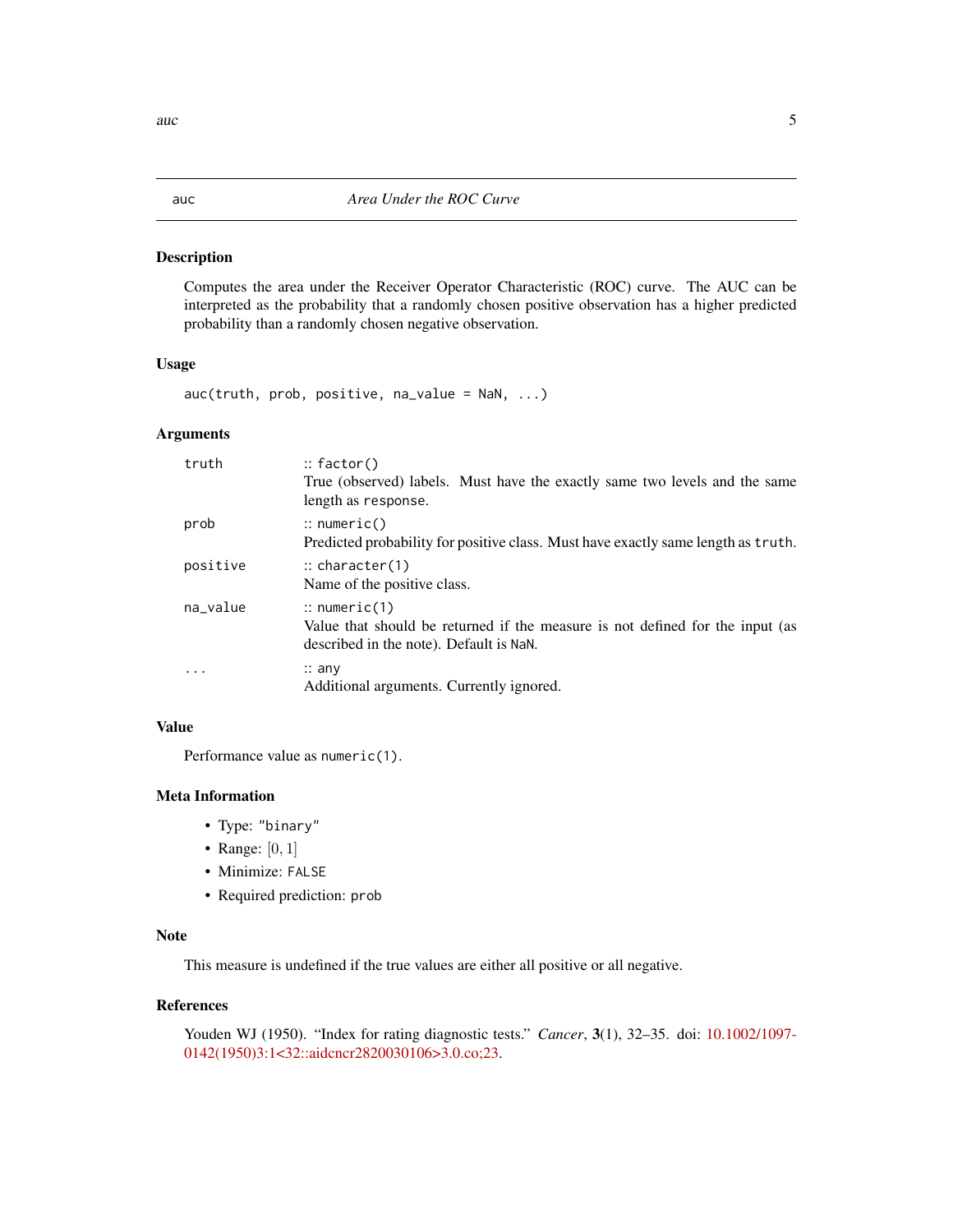### <span id="page-5-0"></span>See Also

Other Binary Classification Measures: [bbrier\(](#page-6-1)), [dor\(](#page-11-1)), [fbeta\(](#page-12-1)), [fdr\(](#page-14-1)), [fnr\(](#page-16-1)), [fn\(](#page-15-1)), [fomr\(](#page-18-1)), [fpr\(](#page-20-1)), [fp\(](#page-19-1)), [mcc\(](#page-31-1)), [npv\(](#page-37-1)), [ppv\(](#page-39-1)), [prauc\(](#page-41-1)), [tnr\(](#page-54-1)), [tn\(](#page-53-1)), [tpr\(](#page-57-1)), [tp\(](#page-55-1))

#### Examples

truth =  $factor(c("a", "a", "a", "b"))$ prob =  $c(.6, .7, .1, .4)$ auc(truth, prob, "a")

<span id="page-5-1"></span>bacc *Balanced Accuracy*

#### Description

Computes the weighted balanced accuracy, suitable for imbalanced data sets. It is defined analogously to the definition in [sklearn.](https://scikit-learn.org/)

First, the sample weights  $w$  are normalized per class:

$$
\hat{w}_i = \frac{w_i}{\sum_j 1(y_j = y_i) w_i}.
$$

The balanced accuracy is calculated as

$$
\frac{1}{\sum_{i} \hat{w}_i} \sum_{i} 1(r_i = t_i) \hat{w}_i.
$$

#### Usage

bacc(truth, response, sample\_weights = NULL, ...)

#### Arguments

| truth                       | $\therefore$ factor()<br>True (observed) labels. Must have the same levels and length as response.               |
|-----------------------------|------------------------------------------------------------------------------------------------------------------|
| response                    | $\therefore$ factor()<br>Predicted response labels. Must have the same levels and length as truth.               |
| sample_weights :: numeric() | Non-negative sample weights. Must have the same levels and length as truth.<br>Defaults to equal sample weights. |
| $\ddotsc$                   | $\therefore$ any<br>Additional arguments. Currently ignored.                                                     |

#### Value

Performance value as numeric(1).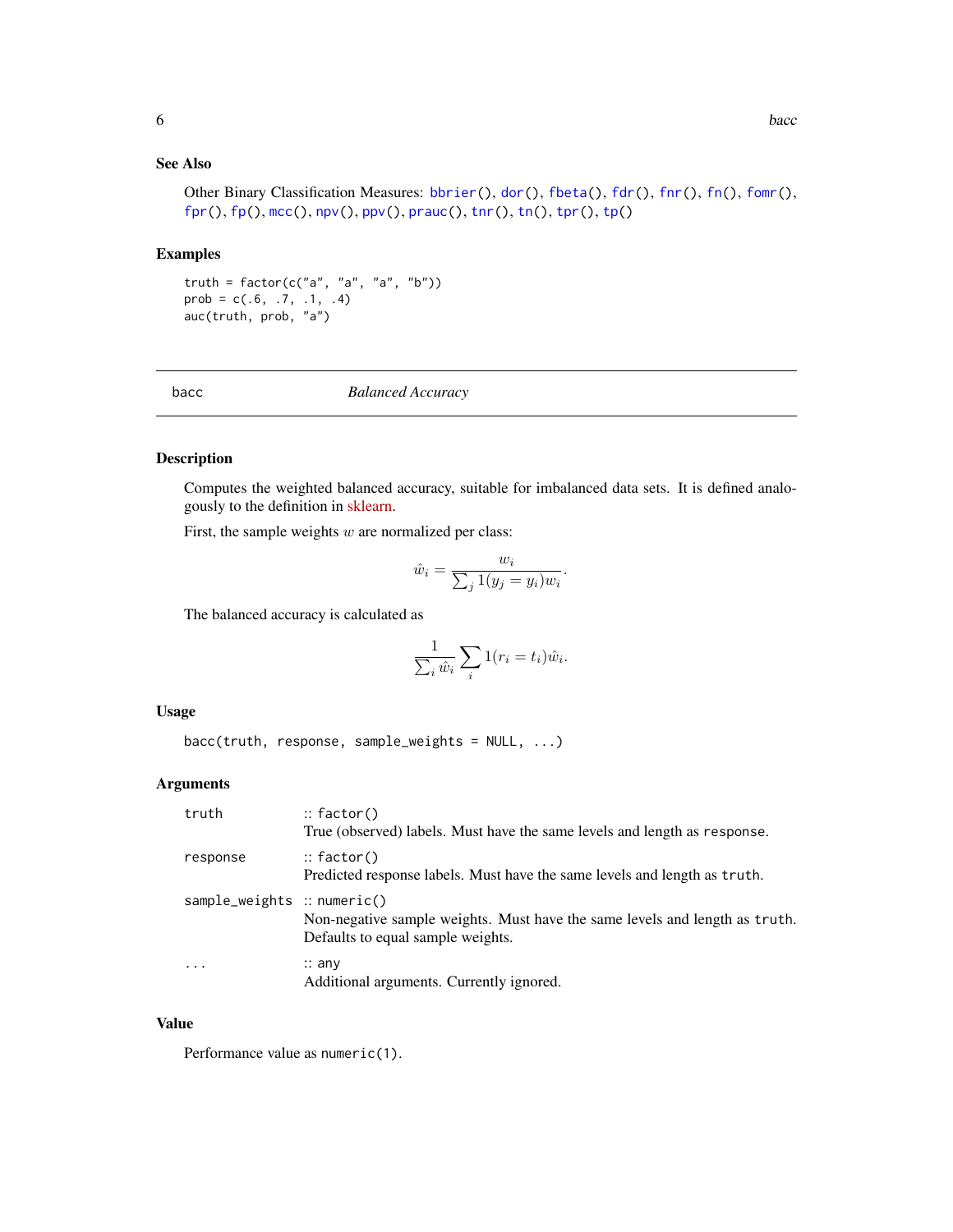#### <span id="page-6-0"></span>bbrier 7 and 2008 and 2008 and 2008 and 2008 and 2008 and 2008 and 2008 and 2008 and 2008 and 2008 and 2008 and 2008 and 2008 and 2008 and 2008 and 2008 and 2008 and 2008 and 2008 and 2008 and 2008 and 2008 and 2008 and 20

#### Meta Information

- Type: "classif"
- Range:  $[0, 1]$
- Minimize: FALSE
- Required prediction: response

#### References

Brodersen KH, Ong CS, Stephan KE, Buhmann JM (2010). "The Balanced Accuracy and Its Posterior Distribution." In *2010 20th International Conference on Pattern Recognition*. doi: [10.1109/](https://doi.org/10.1109/icpr.2010.764) [icpr.2010.764.](https://doi.org/10.1109/icpr.2010.764) Guyon I, Bennett K, Cawley G, Escalante HJ, Escalera S, Ho TK, Macia N, Ray B, Saeed M, Statnikov A, Viegas E (2015). "Design of the 2015 ChaLearn AutoML challenge." In *2015 International Joint Conference on Neural Networks (IJCNN)*. doi: [10.1109/ijcnn.2015.7280767.](https://doi.org/10.1109/ijcnn.2015.7280767)

### See Also

Other Classification Measures: [acc\(](#page-3-1)), [ce\(](#page-9-1)), [logloss\(](#page-23-1)), [mauc\\_aunu\(](#page-26-1)), [mbrier\(](#page-30-1))

#### Examples

```
set.seed(1)
l\nu l s = c("a", "b", "c")truth = factor(sample(lvls, 10, replace = TRUE), levels = lvls)
response = factor(sample(lvls, 10, replace = TRUE), levels = lvls)
bacc(truth, response)
```
<span id="page-6-1"></span>

bbrier *Binary Brier Score*

#### Description

Brier score for binary classification problems defined as

$$
\frac{1}{n}\sum_{i=1}^{n}(I_i - p_i)^2.
$$

 $I_i$  is 1 if observation i belongs to the positive class, and 0 otherwise.

Note that this (more common) definition of the Brier score is equivalent to the original definition of the multi-class Brier score (see [mbrier\(\)](#page-30-1)) divided by 2.

#### Usage

```
bbrier(truth, prob, positive, ...)
```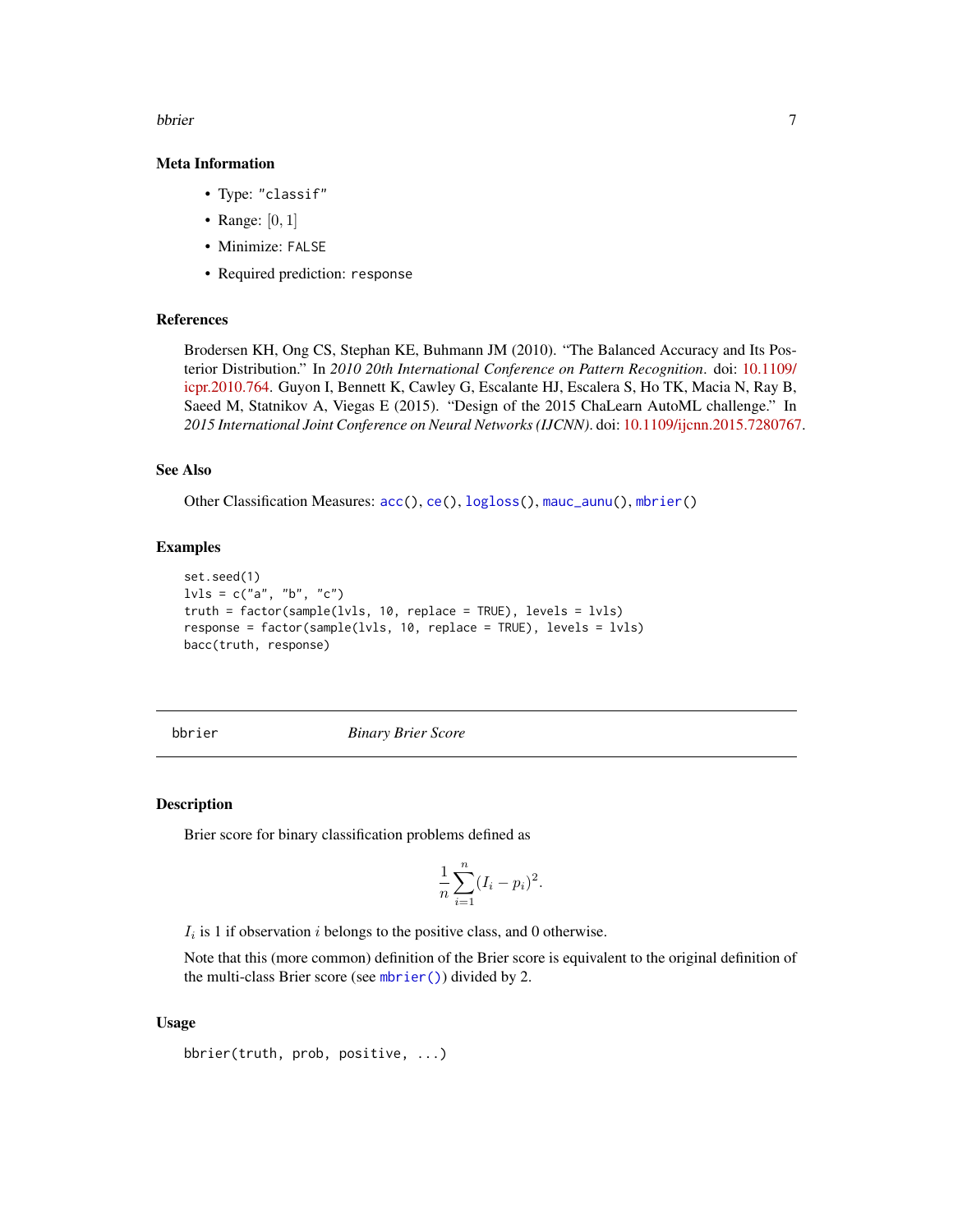<span id="page-7-0"></span>8 bbrier in the state of the state of the state of the state of the state of the state of the state of the state of the state of the state of the state of the state of the state of the state of the state of the state of th

#### Arguments

| truth    | $::$ factor()<br>True (observed) labels. Must have the exactly same two levels and the same<br>length as response. |
|----------|--------------------------------------------------------------------------------------------------------------------|
| prob     | $\therefore$ numeric()<br>Predicted probability for positive class. Must have exactly same length as truth.        |
| positive | $\therefore$ character(1)<br>Name of the positive class.                                                           |
| $\cdots$ | $\therefore$ any<br>Additional arguments. Currently ignored.                                                       |

### Value

Performance value as numeric(1).

### Meta Information

- Type: "binary"
- Range: [0, 1]
- Minimize: TRUE
- Required prediction: prob

### References

[https://en.wikipedia.org/wiki/Brier\\_score](https://en.wikipedia.org/wiki/Brier_score)

Brier GW (1950). "Verification of forecasts expressed in terms of probability." *Monthly Weather Review*, 78(1), 1–3. doi: [10.1175/15200493\(1950\)078<0001:vofeit>2.0.co;2.](https://doi.org/10.1175/1520-0493(1950)078<0001:vofeit>2.0.co;2)

#### See Also

Other Binary Classification Measures: [auc\(](#page-4-1)), [dor\(](#page-11-1)), [fbeta\(](#page-12-1)), [fdr\(](#page-14-1)), [fnr\(](#page-16-1)), [fn\(](#page-15-1)), [fomr\(](#page-18-1)),  $fpr(), fp(), mcc(), npv(), ppv(), prauc(), thr(), tn(), tpr(), tp()$  $fpr(), fp(), mcc(), npv(), ppv(), prauc(), thr(), tn(), tpr(), tp()$  $fpr(), fp(), mcc(), npv(), ppv(), prauc(), thr(), tn(), tpr(), tp()$  $fpr(), fp(), mcc(), npv(), ppv(), prauc(), thr(), tn(), tpr(), tp()$  $fpr(), fp(), mcc(), npv(), ppv(), prauc(), thr(), tn(), tpr(), tp()$  $fpr(), fp(), mcc(), npv(), ppv(), prauc(), thr(), tn(), tpr(), tp()$  $fpr(), fp(), mcc(), npv(), ppv(), prauc(), thr(), tn(), tpr(), tp()$  $fpr(), fp(), mcc(), npv(), ppv(), prauc(), thr(), tn(), tpr(), tp()$  $fpr(), fp(), mcc(), npv(), ppv(), prauc(), thr(), tn(), tpr(), tp()$  $fpr(), fp(), mcc(), npv(), ppv(), prauc(), thr(), tn(), tpr(), tp()$  $fpr(), fp(), mcc(), npv(), ppv(), prauc(), thr(), tn(), tpr(), tp()$  $fpr(), fp(), mcc(), npv(), ppv(), prauc(), thr(), tn(), tpr(), tp()$  $fpr(), fp(), mcc(), npv(), ppv(), prauc(), thr(), tn(), tpr(), tp()$  $fpr(), fp(), mcc(), npv(), ppv(), prauc(), thr(), tn(), tpr(), tp()$  $fpr(), fp(), mcc(), npv(), ppv(), prauc(), thr(), tn(), tpr(), tp()$  $fpr(), fp(), mcc(), npv(), ppv(), prauc(), thr(), tn(), tpr(), tp()$  $fpr(), fp(), mcc(), npv(), ppv(), prauc(), thr(), tn(), tpr(), tp()$  $fpr(), fp(), mcc(), npv(), ppv(), prauc(), thr(), tn(), tpr(), tp()$ 

```
set.seed(1)
lvls = c("a", "b")truth = factor(sample(lvls, 10, replace = TRUE), levels = lvls)
prob = runif(10)bbrier(truth, prob, positive = "a")
```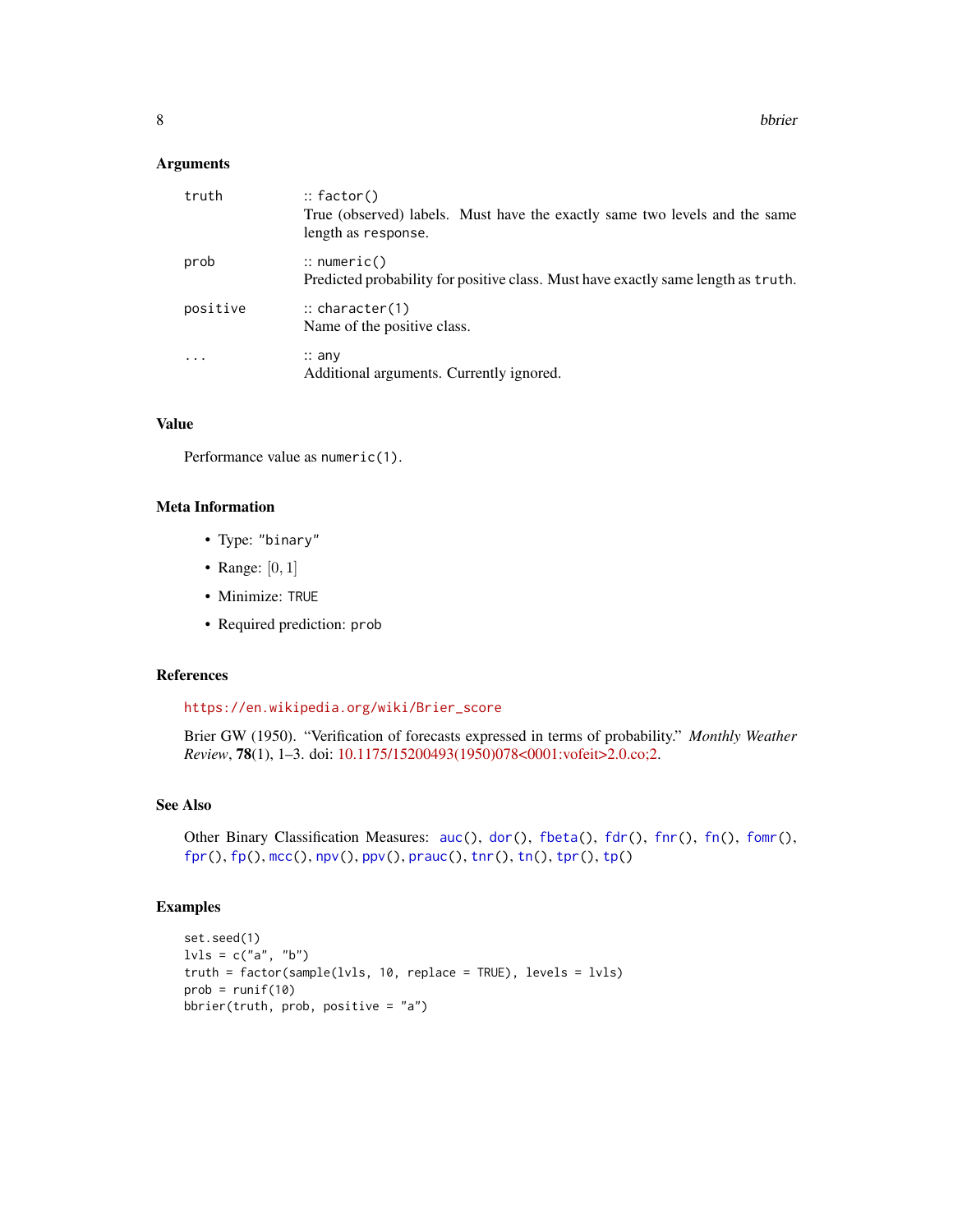<span id="page-8-1"></span><span id="page-8-0"></span>bias *Bias*

### Description

Regression measure defined as

$$
\frac{1}{n}\sum_{i=1}^n (t_i - r_i).
$$

Good predictions score close to 0.

#### Usage

bias(truth, response, ...)

#### Arguments

| truth     | $\therefore$ numeric()<br>True (observed) values. Must have the same length as response. |
|-----------|------------------------------------------------------------------------------------------|
| response  | $\therefore$ numeric()<br>Predicted response values. Must have the same length as truth. |
| $\ddotsc$ | $\therefore$ any<br>Additional arguments. Currently ignored.                             |

### Value

Performance value as numeric(1).

### Meta Information

- Type: "regr"
- Range:  $(-\infty, \infty)$
- Minimize: NA
- Required prediction: response

### See Also

```
ktau(mae(mape(maxae(maxse(medae(medse(),
mse(), msle(), pbias(), rae(), rmse(), rmsle(), rrse(), rse(), rsq(), sae(), smape(),
srho(), sse()
```

```
set.seed(1)
truth = 1:10response = truth + rnorm(10)bias(truth, response)
```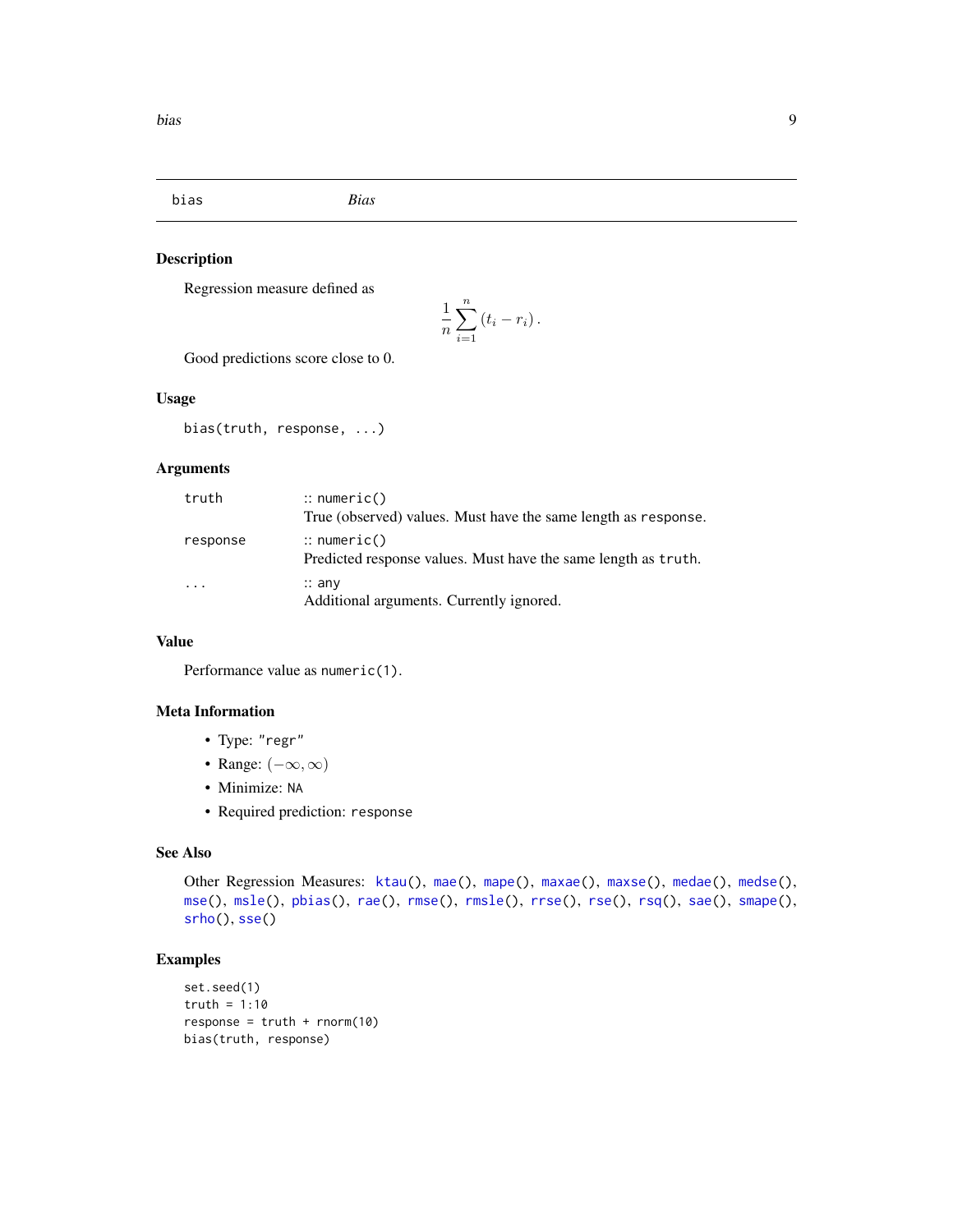<span id="page-9-0"></span>ce *Classification Error*

### Description

Classification measure defined as

$$
\frac{1}{n}\sum_{i=1}^n (t_i \neq r_i).
$$

### Usage

ce(truth, response, ...)

### Arguments

| truth    | $::$ factor()<br>True (observed) labels. Must have the same levels and length as response. |
|----------|--------------------------------------------------------------------------------------------|
| response | $::$ factor()<br>Predicted response labels. Must have the same levels and length as truth. |
| $\cdots$ | $\therefore$ any<br>Additional arguments. Currently ignored.                               |

### Value

Performance value as numeric(1).

#### Meta Information

- Type: "classif"
- Range:  $[0, 1]$
- Minimize: TRUE
- Required prediction: response

### See Also

Other Classification Measures: [acc\(](#page-3-1)), [bacc\(](#page-5-1)), [logloss\(](#page-23-1)), [mauc\\_aunu\(](#page-26-1)), [mbrier\(](#page-30-1))

```
set.seed(1)
lvls = c("a", "b", "c")truth = factor(sample(lvls, 10, replace = TRUE), levels = lvls)
response = factor(sample(lvls, 10, replace = TRUE), levels = lvls)
ce(truth, response)
```
<span id="page-9-1"></span>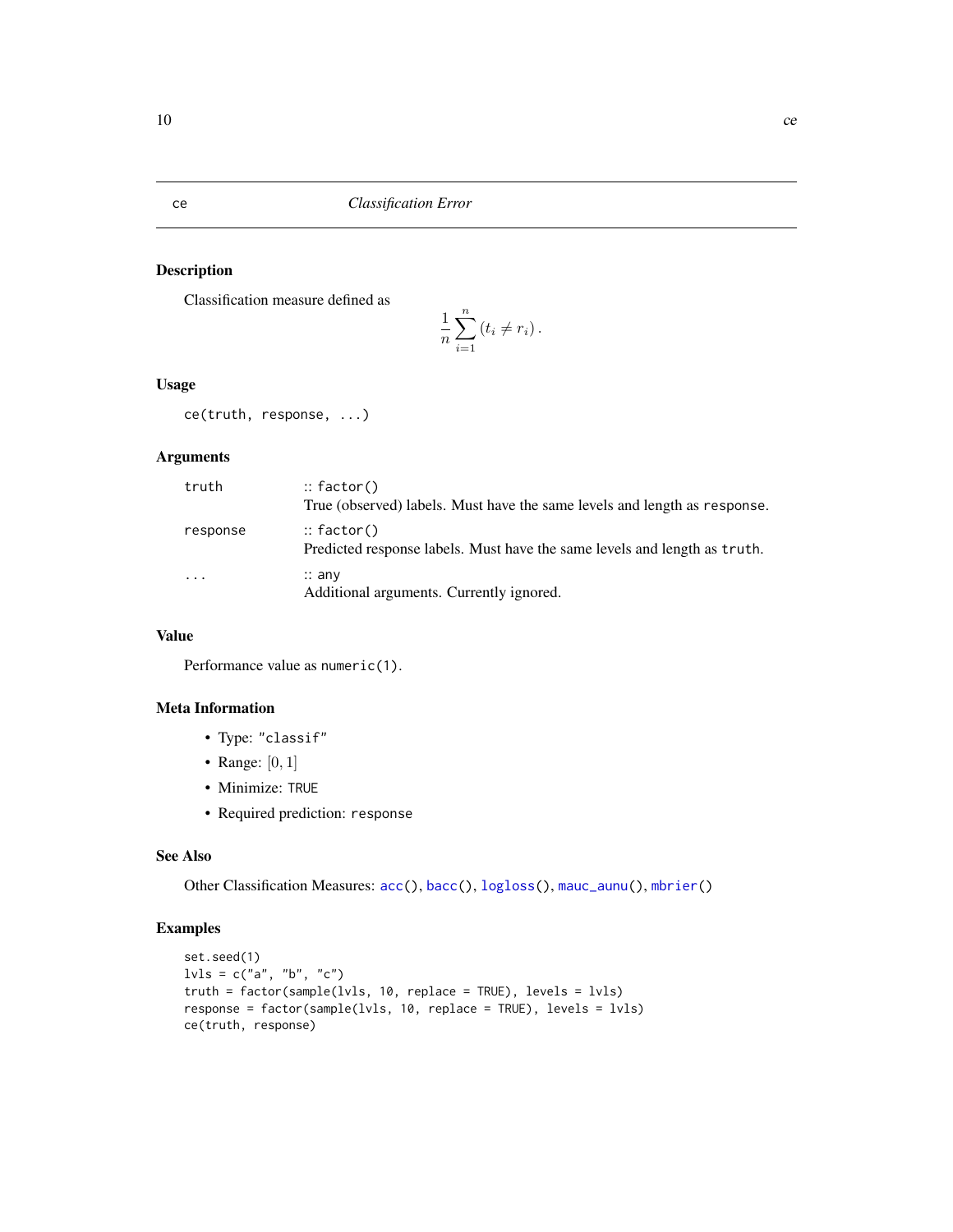<span id="page-10-0"></span>confusion\_matrix *Calculate Binary Confusion Matrix*

#### Description

Calculates the confusion matrix for a binary classification problem once and then calculates all confusion measures of this package.

#### Usage

confusion\_matrix(truth, response, positive, na\_value = NaN, relative = FALSE)

#### Arguments

| truth    | $\therefore$ factor()<br>True (observed) labels. Must have the exactly same two levels and the same<br>length as response.                          |
|----------|-----------------------------------------------------------------------------------------------------------------------------------------------------|
| response | $::$ factor()<br>Predicted response labels. Must have the exactly same two levels and the same<br>length as truth.                                  |
| positive | $\therefore$ character(1)<br>Name of the positive class.                                                                                            |
| na_value | $\therefore$ numeric(1)<br>Value that should be returned if the measure is not defined for the input (as<br>described in the note). Default is NaN. |
| relative | $\therefore$ logical(1)<br>If TRUE, the returned confusion matrix contains relative frequencies instead of<br>absolute frequencies.                 |

#### Value

List with two elements:

- matrix stores the calculated confusion matrix.
- measures stores the metrics as named numeric vector.

```
set.seed(123)
lvls = c("a", "b")truth = factor(sample(lvls, 20, replace = TRUE), levels = lvls)
response = factor(sample(lvls, 20, replace = TRUE), levels = lvls)
confusion_matrix(truth, response, positive = "a")
confusion_matrix(truth, response, positive = "a", relative = TRUE)
confusion_matrix(truth, response, positive = "b")
```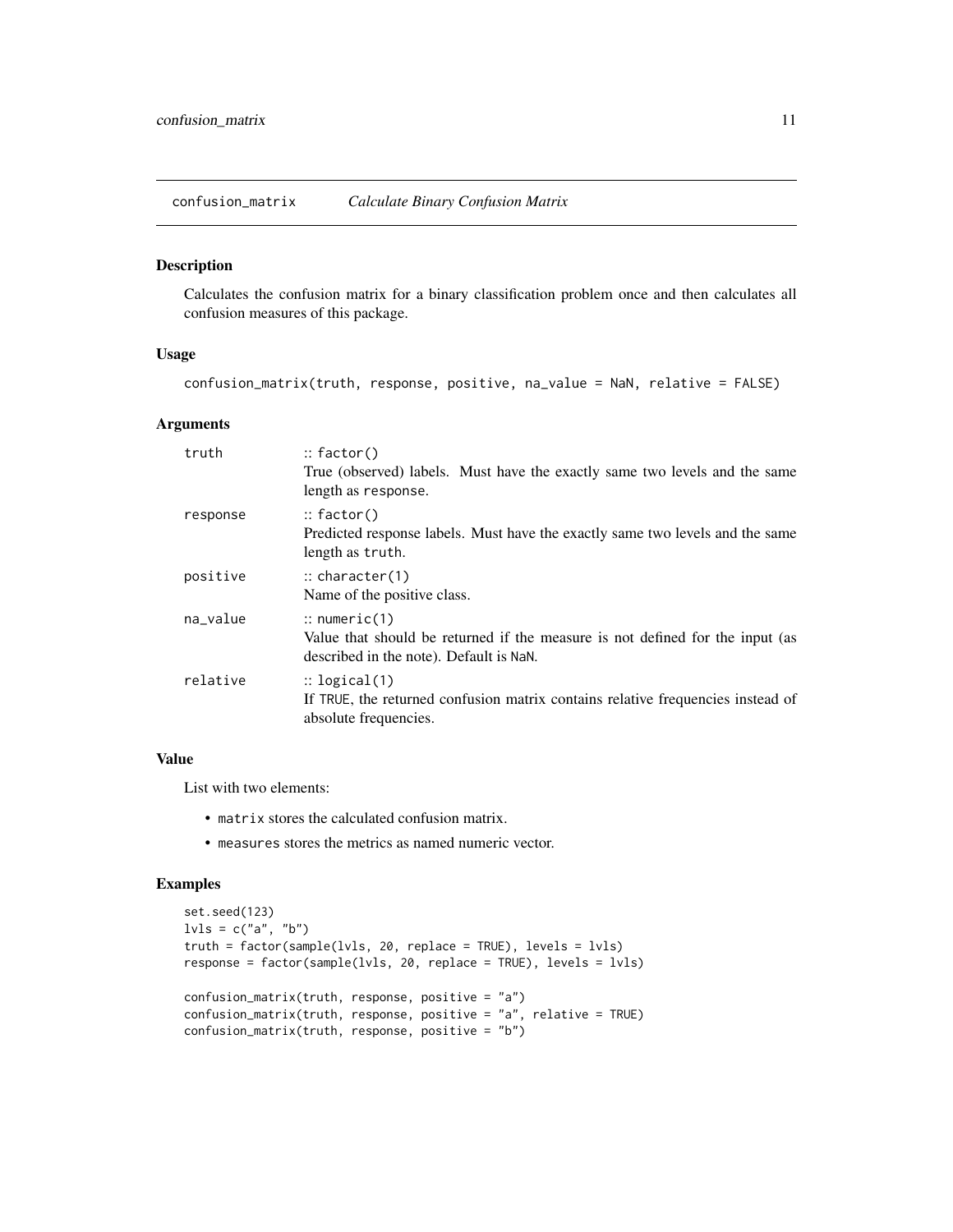### Description

Binary classification measure defined as

TP/FP  $\frac{11/11}{FN/TN}$ .

### Usage

dor(truth, response, positive, na\_value = NaN, ...)

### Arguments

| truth    | $::$ factor()<br>True (observed) labels. Must have the exactly same two levels and the same<br>length as response.                                  |
|----------|-----------------------------------------------------------------------------------------------------------------------------------------------------|
| response | $::$ factor()<br>Predicted response labels. Must have the exactly same two levels and the same<br>length as truth.                                  |
| positive | $\therefore$ character(1)<br>Name of the positive class.                                                                                            |
| na_value | $\therefore$ numeric(1)<br>Value that should be returned if the measure is not defined for the input (as<br>described in the note). Default is NaN. |
| .        | $\therefore$ any<br>Additional arguments. Currently ignored.                                                                                        |

### Value

Performance value as numeric(1).

### Meta Information

- Type: "binary"
- Range:  $[0, \infty)$
- Minimize: FALSE
- Required prediction: response

#### Note

This measure is undefined if  $FP = 0$  or  $FN = 0$ .

<span id="page-11-1"></span><span id="page-11-0"></span>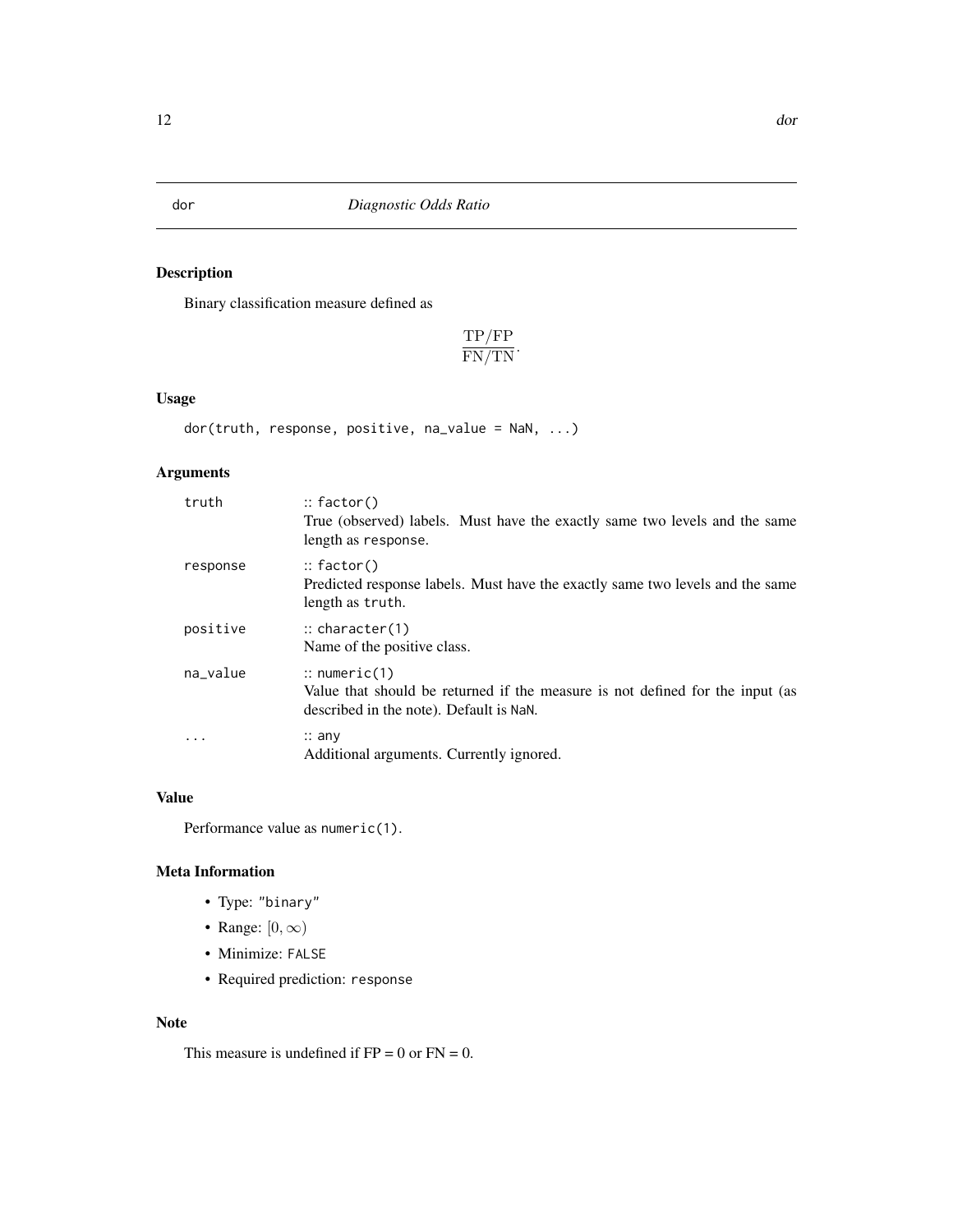#### <span id="page-12-0"></span>fbeta 13

### References

```
https://en.wikipedia.org/wiki/Template:DiagnosticTesting_Diagram
```
### See Also

Other Binary Classification Measures: [auc\(](#page-4-1)), [bbrier\(](#page-6-1)), [fbeta\(](#page-12-1)), [fdr\(](#page-14-1)), [fnr\(](#page-16-1)), [fn\(](#page-15-1)), [fomr\(](#page-18-1)),  $fpr(), fp(), mcc(), npv(), ppv(), prauc(), thr(), tn(), tpr(), tp()$  $fpr(), fp(), mcc(), npv(), ppv(), prauc(), thr(), tn(), tpr(), tp()$  $fpr(), fp(), mcc(), npv(), ppv(), prauc(), thr(), tn(), tpr(), tp()$  $fpr(), fp(), mcc(), npv(), ppv(), prauc(), thr(), tn(), tpr(), tp()$  $fpr(), fp(), mcc(), npv(), ppv(), prauc(), thr(), tn(), tpr(), tp()$  $fpr(), fp(), mcc(), npv(), ppv(), prauc(), thr(), tn(), tpr(), tp()$  $fpr(), fp(), mcc(), npv(), ppv(), prauc(), thr(), tn(), tpr(), tp()$  $fpr(), fp(), mcc(), npv(), ppv(), prauc(), thr(), tn(), tpr(), tp()$  $fpr(), fp(), mcc(), npv(), ppv(), prauc(), thr(), tn(), tpr(), tp()$  $fpr(), fp(), mcc(), npv(), ppv(), prauc(), thr(), tn(), tpr(), tp()$  $fpr(), fp(), mcc(), npv(), ppv(), prauc(), thr(), tn(), tpr(), tp()$  $fpr(), fp(), mcc(), npv(), ppv(), prauc(), thr(), tn(), tpr(), tp()$  $fpr(), fp(), mcc(), npv(), ppv(), prauc(), thr(), tn(), tpr(), tp()$  $fpr(), fp(), mcc(), npv(), ppv(), prauc(), thr(), tn(), tpr(), tp()$  $fpr(), fp(), mcc(), npv(), ppv(), prauc(), thr(), tn(), tpr(), tp()$  $fpr(), fp(), mcc(), npv(), ppv(), prauc(), thr(), tn(), tpr(), tp()$  $fpr(), fp(), mcc(), npv(), ppv(), prauc(), thr(), tn(), tpr(), tp()$  $fpr(), fp(), mcc(), npv(), ppv(), prauc(), thr(), tn(), tpr(), tp()$ 

#### Examples

```
set.seed(1)
lvls = c("a", "b")truth = factor(sample(lvls, 10, replace = TRUE), levels = lvls)
response = factor(sample(lvls, 10, replace = TRUE), levels = lvls)
dor(truth, response, positive = "a")
```
<span id="page-12-1"></span>fbeta *F-beta Score*

#### Description

Binary classification measure defined with  $P$  as [precision\(\)](#page-39-2) and  $R$  as [recall\(\)](#page-57-2) as

$$
(1 + \beta^2) \frac{P \cdot R}{(\beta^2 P) + R}.
$$

It measures the effectiveness of retrieval with respect to a user who attaches  $\beta$  times as much importance to recall as precision. For  $\beta = 1$ , this measure is called "F1" score.

### Usage

```
fbeta(truth, response, positive, beta = 1, na_value = NaN, \ldots)
```
#### Arguments

| truth    | $::$ factor()<br>True (observed) labels. Must have the exactly same two levels and the same<br>length as response.                   |
|----------|--------------------------------------------------------------------------------------------------------------------------------------|
| response | $::$ factor()<br>Predicted response labels. Must have the exactly same two levels and the same<br>length as truth.                   |
| positive | $\therefore$ character(1)<br>Name of the positive class.                                                                             |
| beta     | $\therefore$ numeric(1)<br>Parameter to give either precision or recall more weight. Default is 1, resulting<br>in balanced weights. |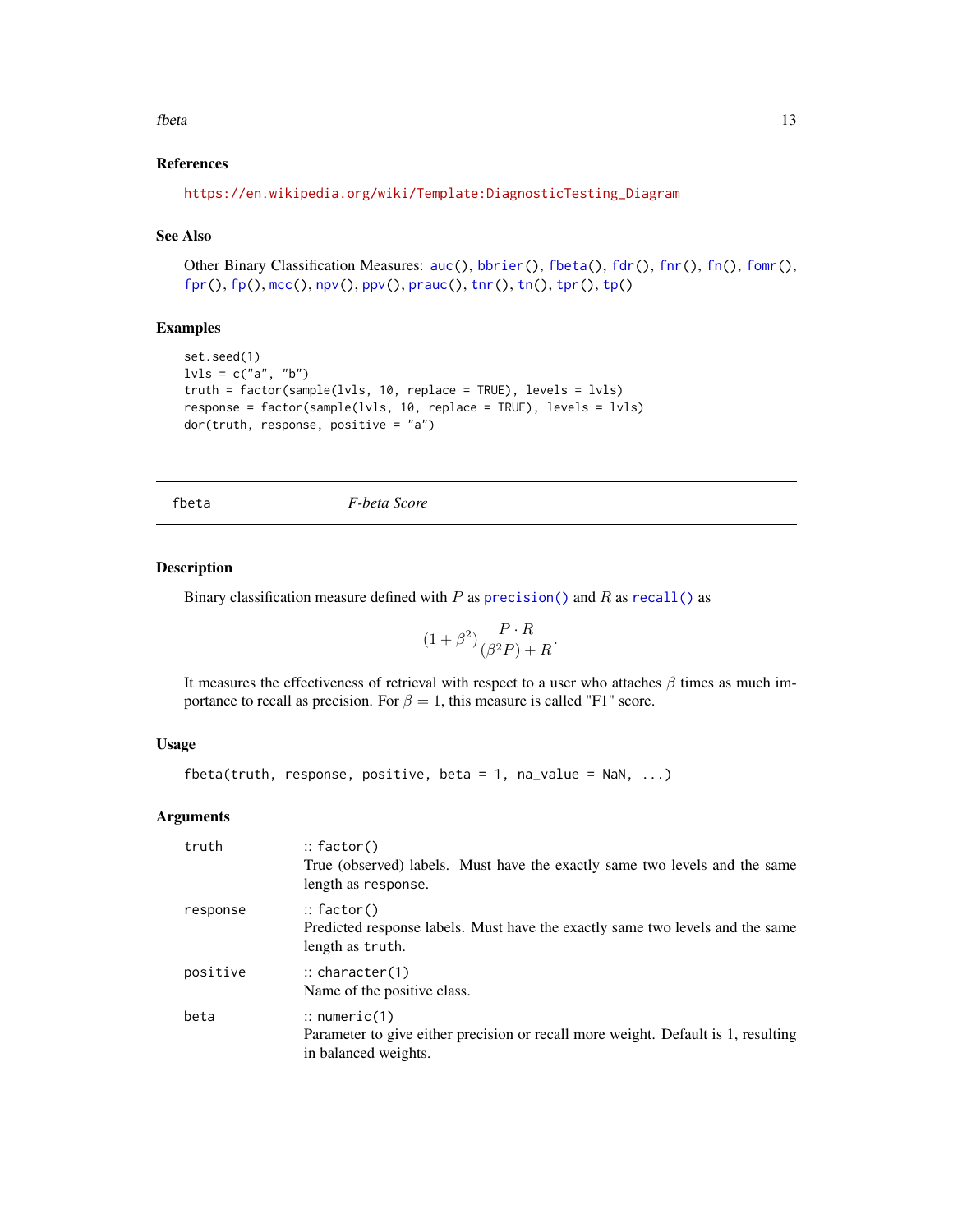<span id="page-13-0"></span>

| na_value | $\therefore$ numeric(1)                                                       |
|----------|-------------------------------------------------------------------------------|
|          | Value that should be returned if the measure is not defined for the input (as |
|          | described in the note). Default is NaN.                                       |
| $\cdots$ | $\therefore$ any                                                              |
|          | Additional arguments. Currently ignored.                                      |

#### Value

Performance value as numeric(1).

#### Meta Information

- Type: "binary"
- Range:  $[0, 1]$
- Minimize: FALSE
- Required prediction: response

### Note

This measure is undefined if

- $TP = 0$
- [precision](#page-39-2) or [recall](#page-57-2) is undefined, i.e.  $TP + FP = 0$  or  $TP + FN = 0$ .

### References

Rijsbergen, Van CJ (1979). *Information Retrieval*, 2nd edition. Butterworth-Heinemann, Newton, MA, USA. ISBN 408709294. Sasaki, Yutaka, others (2007). "The truth of the F-measure." *Teach Tutor mater*, 1(5), 1–5. [https://www.cs.odu.edu/~mukka/cs795sum10dm/Lecturenotes/Day3/](https://www.cs.odu.edu/~mukka/cs795sum10dm/Lecturenotes/Day3/F-measure-YS-26Oct07.pdf) [F-measure-YS-26Oct07.pdf](https://www.cs.odu.edu/~mukka/cs795sum10dm/Lecturenotes/Day3/F-measure-YS-26Oct07.pdf).

### See Also

Other Binary Classification Measures: [auc\(](#page-4-1)), [bbrier\(](#page-6-1)), [dor\(](#page-11-1)), [fdr\(](#page-14-1)), [fnr\(](#page-16-1)), [fn\(](#page-15-1)), [fomr\(](#page-18-1)),  $fpr(), fp(), mec(), npv(), ppv(), prauc(), thr(), tn(), tpr(), tp()$  $fpr(), fp(), mec(), npv(), ppv(), prauc(), thr(), tn(), tpr(), tp()$  $fpr(), fp(), mec(), npv(), ppv(), prauc(), thr(), tn(), tpr(), tp()$  $fpr(), fp(), mec(), npv(), ppv(), prauc(), thr(), tn(), tpr(), tp()$  $fpr(), fp(), mec(), npv(), ppv(), prauc(), thr(), tn(), tpr(), tp()$  $fpr(), fp(), mec(), npv(), ppv(), prauc(), thr(), tn(), tpr(), tp()$  $fpr(), fp(), mec(), npv(), ppv(), prauc(), thr(), tn(), tpr(), tp()$  $fpr(), fp(), mec(), npv(), ppv(), prauc(), thr(), tn(), tpr(), tp()$  $fpr(), fp(), mec(), npv(), ppv(), prauc(), thr(), tn(), tpr(), tp()$  $fpr(), fp(), mec(), npv(), ppv(), prauc(), thr(), tn(), tpr(), tp()$  $fpr(), fp(), mec(), npv(), ppv(), prauc(), thr(), tn(), tpr(), tp()$  $fpr(), fp(), mec(), npv(), ppv(), prauc(), thr(), tn(), tpr(), tp()$  $fpr(), fp(), mec(), npv(), ppv(), prauc(), thr(), tn(), tpr(), tp()$  $fpr(), fp(), mec(), npv(), ppv(), prauc(), thr(), tn(), tpr(), tp()$  $fpr(), fp(), mec(), npv(), ppv(), prauc(), thr(), tn(), tpr(), tp()$  $fpr(), fp(), mec(), npv(), ppv(), prauc(), thr(), tn(), tpr(), tp()$ 

```
set.seed(1)
lvls = c("a", "b")truth = factor(sample(lvls, 10, replace = TRUE), levels = lvls)
response = factor(sample(lvls, 10, replace = TRUE), levels = lvls)
fbeta(truth, response, positive = "a")
```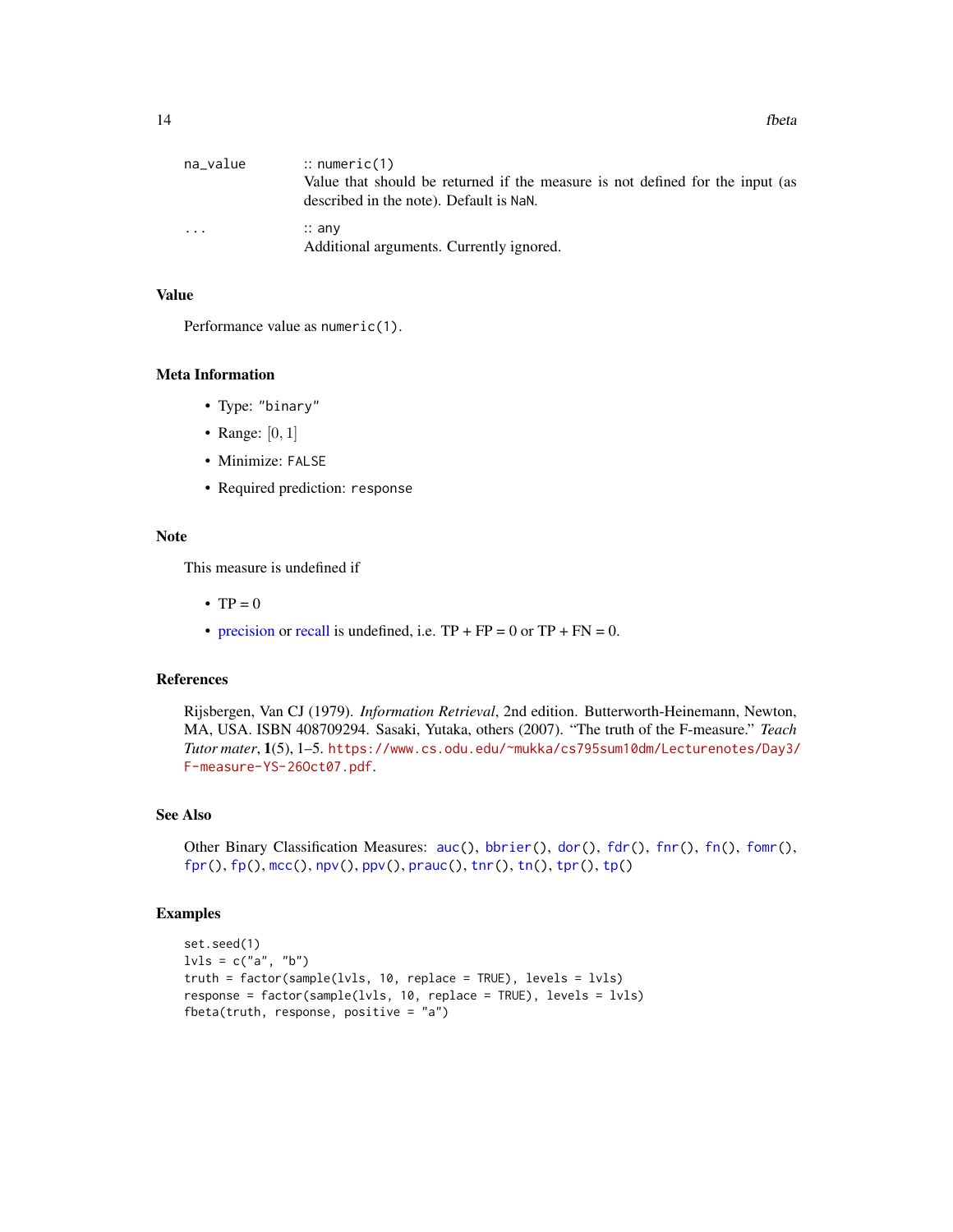<span id="page-14-1"></span><span id="page-14-0"></span>fdr *False Discovery Rate*

### Description

Binary classification measure defined as

FP  $\frac{1}{TP + FP}$ .

## Usage

fdr(truth, response, positive, na\_value = NaN, ...)

### Arguments

| truth    | $::$ factor()<br>True (observed) labels. Must have the exactly same two levels and the same<br>length as response.                                  |
|----------|-----------------------------------------------------------------------------------------------------------------------------------------------------|
| response | $::$ factor()<br>Predicted response labels. Must have the exactly same two levels and the same<br>length as truth.                                  |
| positive | $\therefore$ character(1)<br>Name of the positive class.                                                                                            |
| na_value | $\therefore$ numeric(1)<br>Value that should be returned if the measure is not defined for the input (as<br>described in the note). Default is NaN. |
| .        | $\therefore$ any<br>Additional arguments. Currently ignored.                                                                                        |

## Value

Performance value as numeric(1).

### Meta Information

- Type: "binary"
- Range: [0, 1]
- Minimize: TRUE
- Required prediction: response

#### Note

This measure is undefined if  $TP + FP = 0$ .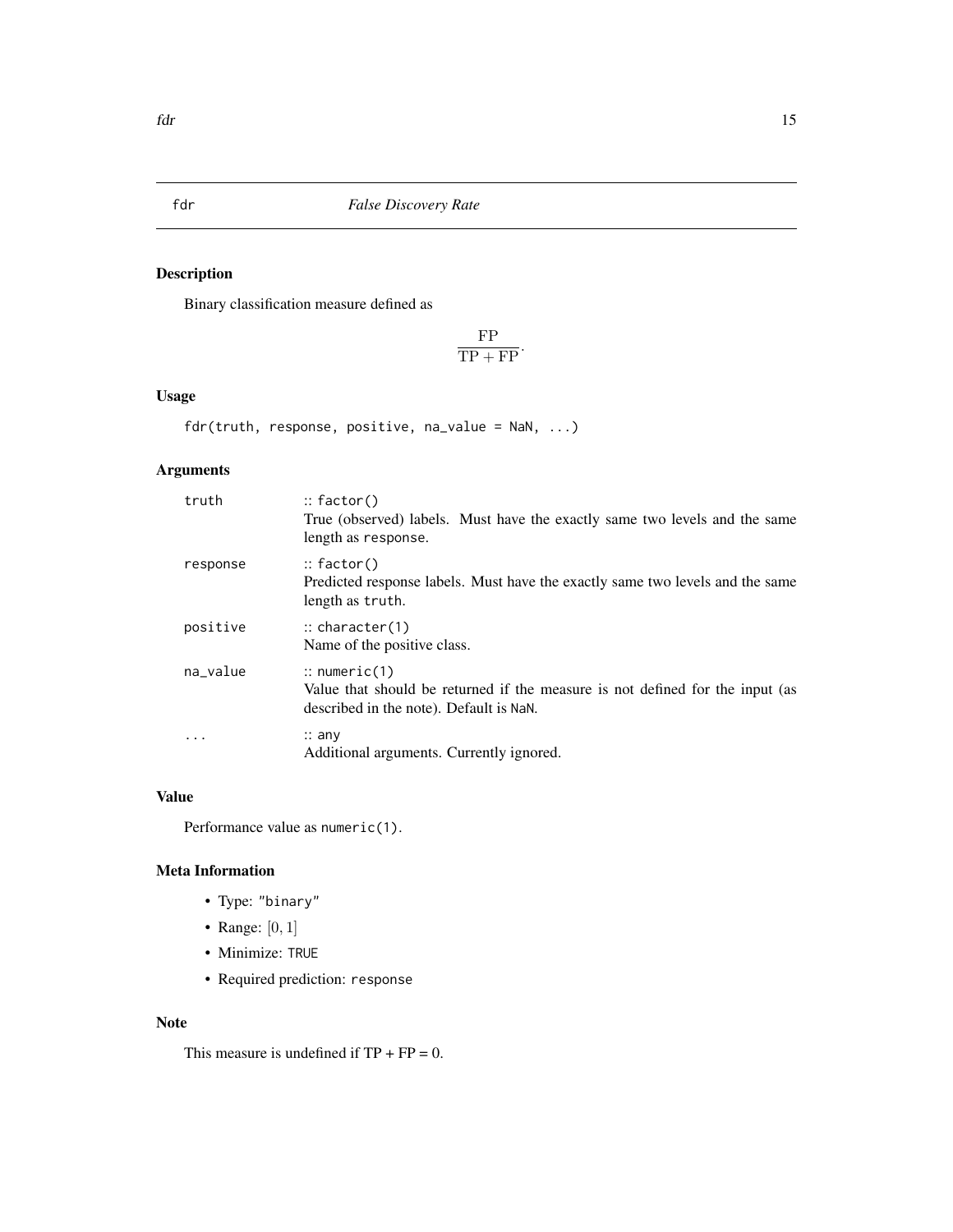### <span id="page-15-0"></span>References

```
https://en.wikipedia.org/wiki/Template:DiagnosticTesting_Diagram
```
#### See Also

Other Binary Classification Measures: [auc\(](#page-4-1)), [bbrier\(](#page-6-1)), [dor\(](#page-11-1)), [fbeta\(](#page-12-1)), [fnr\(](#page-16-1)), [fn\(](#page-15-1)), [fomr\(](#page-18-1)), [fpr\(](#page-20-1)), [fp\(](#page-19-1)), [mcc\(](#page-31-1)), [npv\(](#page-37-1)), [ppv\(](#page-39-1)), [prauc\(](#page-41-1)), [tnr\(](#page-54-1)), [tn\(](#page-53-1)), [tpr\(](#page-57-1)), [tp\(](#page-55-1))

### Examples

```
set.seed(1)
lvls = c("a", "b")truth = factor(sample(lvls, 10, replace = TRUE), levels = lvls)
response = factor(sample(lvls, 10, replace = TRUE), levels = lvls)
fdr(truth, response, positive = "a")
```
<span id="page-15-1"></span>fn *False Negatives*

### Description

Classification measure counting the false negatives (type 2 error), i.e. the number of predictions indicating a negative class label while in fact it is positive. This is sometimes also called a "false alarm".

### Usage

```
fn(truth, response, positive, ...)
```
### Arguments

| truth                   | $::$ factor()<br>True (observed) labels. Must have the exactly same two levels and the same<br>length as response. |
|-------------------------|--------------------------------------------------------------------------------------------------------------------|
| response                | $::$ factor()<br>Predicted response labels. Must have the exactly same two levels and the same<br>length as truth. |
| positive                | $\therefore$ character(1)<br>Name of the positive class.                                                           |
| $\cdot$ $\cdot$ $\cdot$ | $\therefore$ any<br>Additional arguments. Currently ignored.                                                       |

#### Value

Performance value as numeric(1).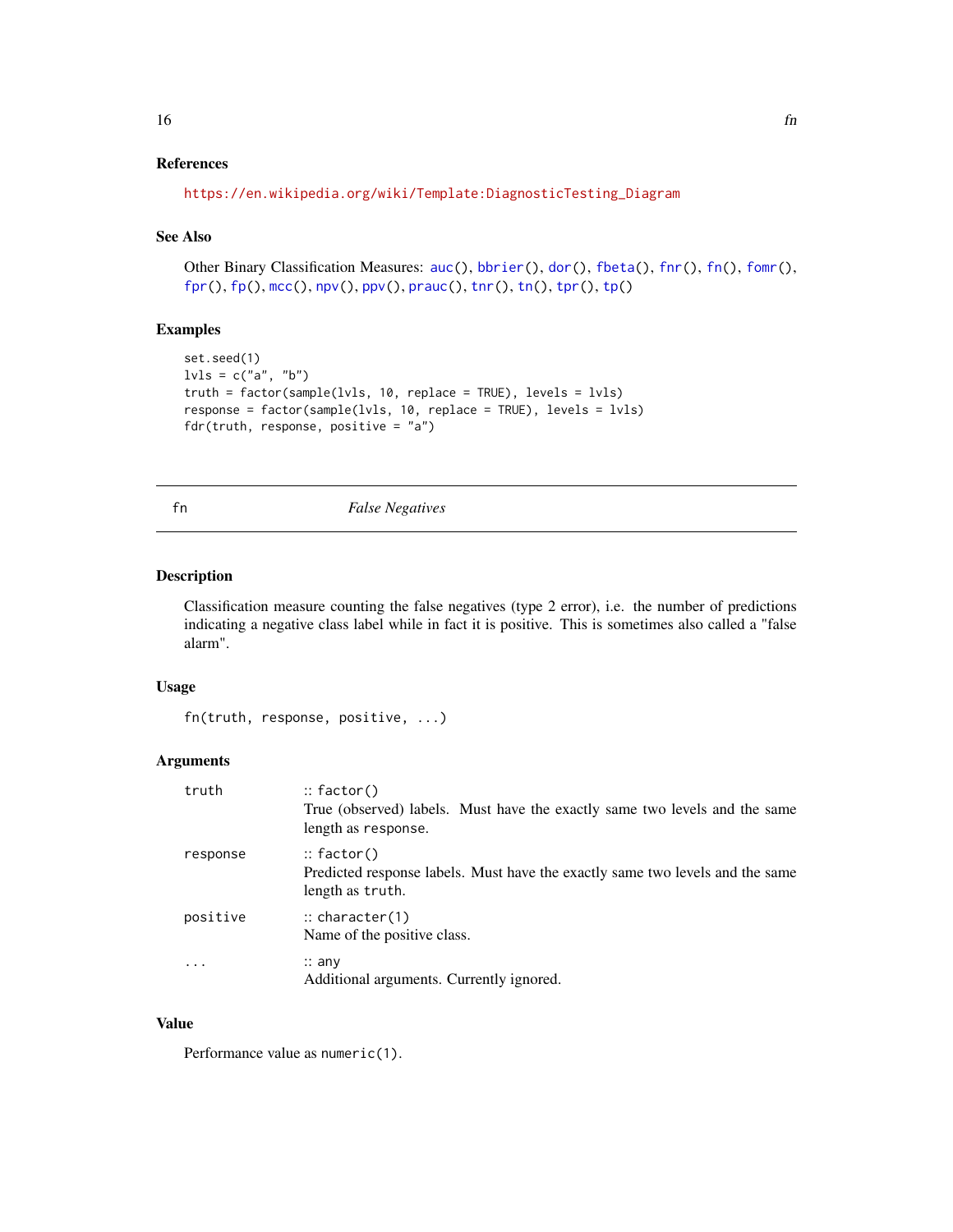#### Meta Information

- Type: "binary"
- Range:  $[0, \infty)$
- Minimize: TRUE
- Required prediction: response

### References

```
https://en.wikipedia.org/wiki/Template:DiagnosticTesting_Diagram
```
### See Also

```
Other Binary Classification Measures: auc(), bbrier(), dor(), fbeta(), fdr(), fnr(), fomr(),
fpr(), fp(), mcc(), npv(), ppv(), prauc(), tnr(), tn(), tpr(), tp()
```
#### Examples

```
set.seed(1)
lvls = c("a", "b")truth = factor(sample(lvls, 10, replace = TRUE), levels = lvls)
response = factor(sample(lvls, 10, replace = TRUE), levels = lvls)
fn(truth, response, positive = "a")
```
<span id="page-16-1"></span>

fnr *False Negative Rate*

### Description

Binary classification measure defined as

$$
\frac{\text{FN}}{\text{TP} + \text{FN}}.
$$

Also know as "miss rate".

### Usage

```
fnr(truth, response, positive, na_value = NaN, ...)
```
### Arguments

| truth    | $::$ factor()                                                                 |
|----------|-------------------------------------------------------------------------------|
|          | True (observed) labels. Must have the exactly same two levels and the same    |
|          | length as response.                                                           |
| response | $::$ factor()                                                                 |
|          | Predicted response labels. Must have the exactly same two levels and the same |
|          | length as truth.                                                              |

<span id="page-16-0"></span> $\int$  17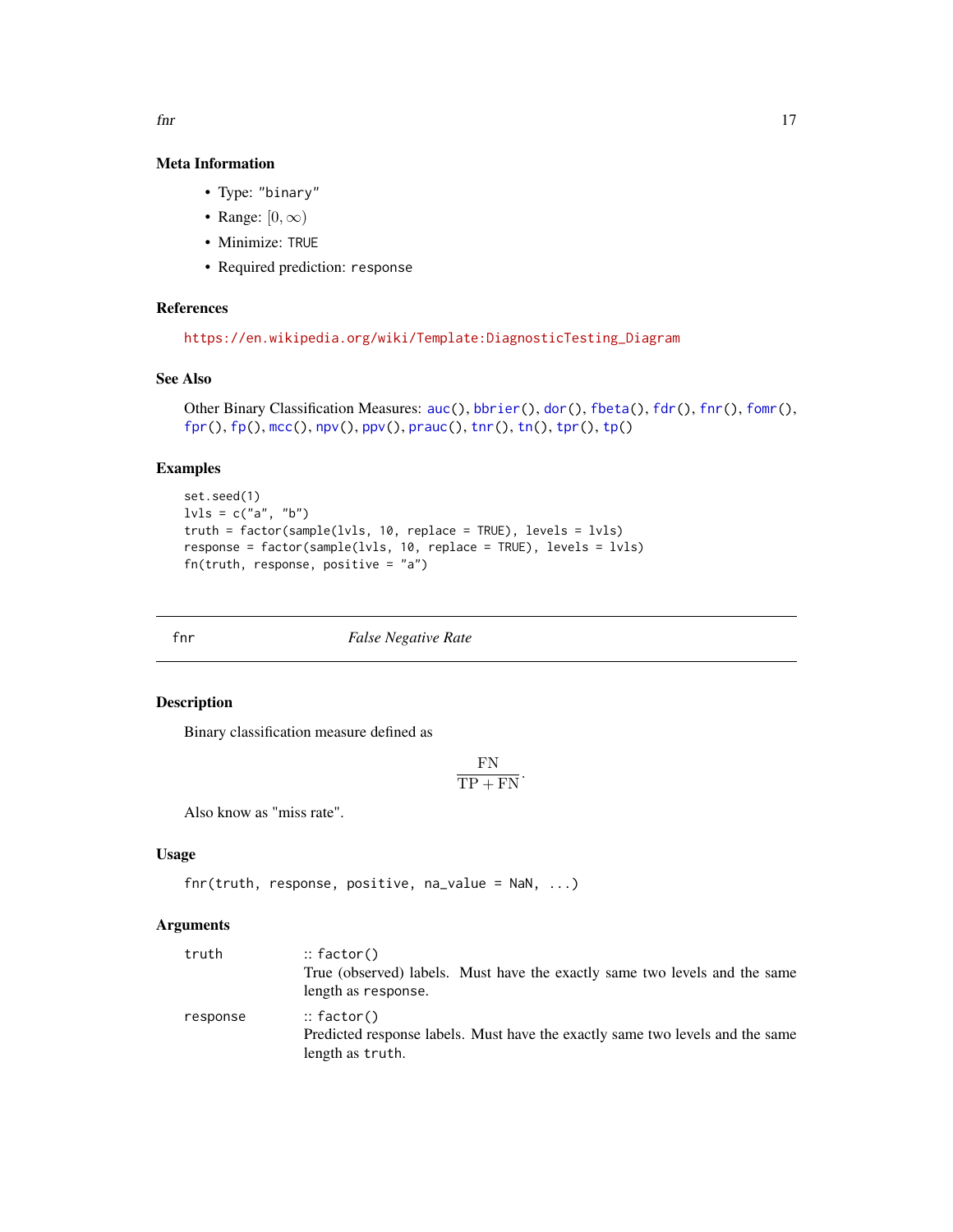<span id="page-17-0"></span>

| positive                | $\therefore$ character(1)<br>Name of the positive class.                                                                                            |
|-------------------------|-----------------------------------------------------------------------------------------------------------------------------------------------------|
| na_value                | $\therefore$ numeric(1)<br>Value that should be returned if the measure is not defined for the input (as<br>described in the note). Default is NaN. |
| $\cdot$ $\cdot$ $\cdot$ | $\therefore$ any<br>Additional arguments. Currently ignored.                                                                                        |

### Value

Performance value as numeric(1).

#### Meta Information

- Type: "binary"
- Range: [0, 1]
- Minimize: TRUE
- Required prediction: response

### Note

This measure is undefined if  $TP + FN = 0$ .

### References

[https://en.wikipedia.org/wiki/Template:DiagnosticTesting\\_Diagram](https://en.wikipedia.org/wiki/Template:DiagnosticTesting_Diagram)

### See Also

```
auc(bbrier(dor(fbeta(fdr(fn(fomr(),
fpr(), fp(), mcc(), npv(), ppv(), prauc(), tnr(), tn(), tpr(), tp()
```

```
set.seed(1)
lvls = c("a", "b")truth = factor(sample(lvls, 10, replace = TRUE), levels = lvls)
response = factor(sample(lvls, 10, replace = TRUE), levels = lvls)
fnr(truth, response, positive = "a")
```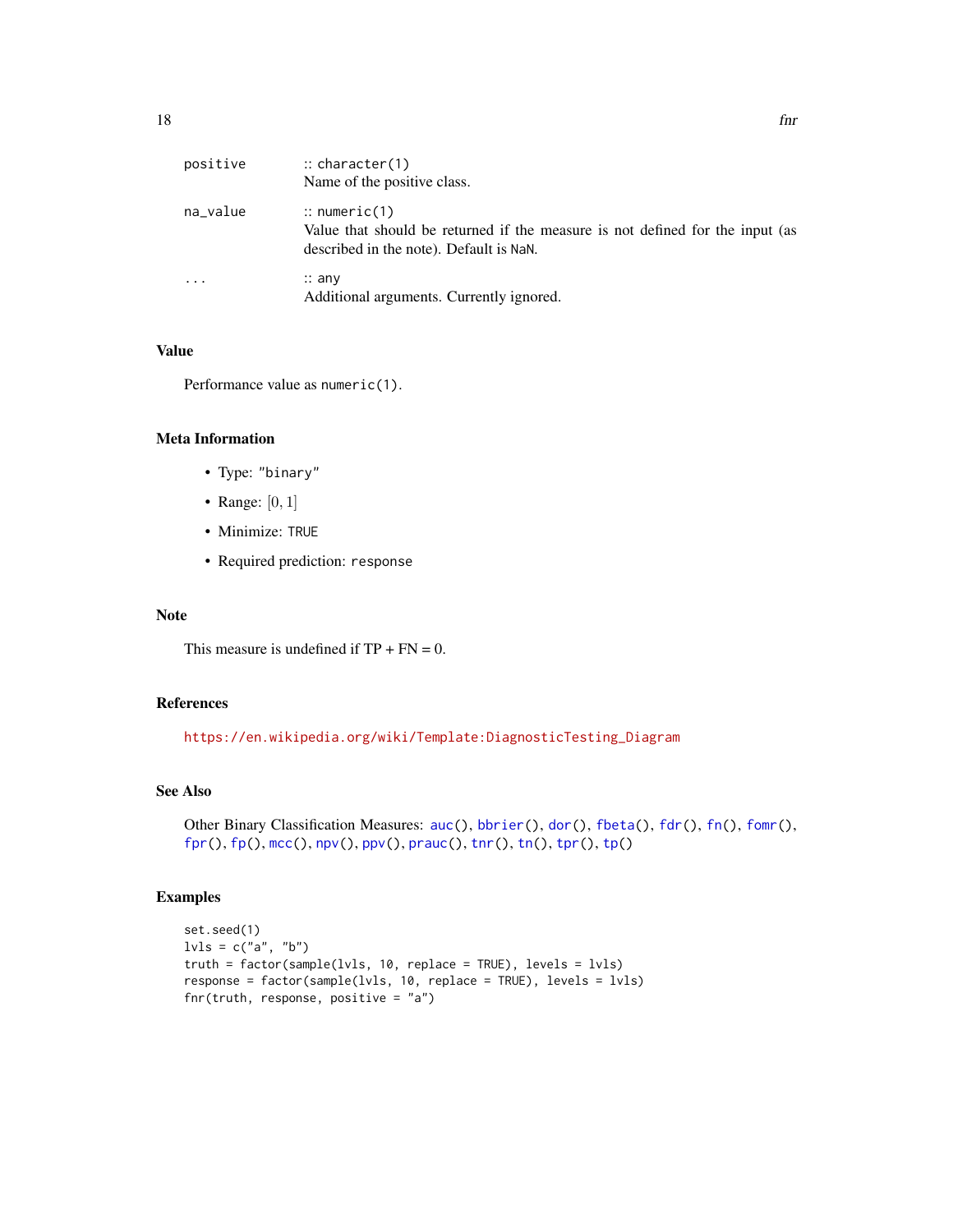<span id="page-18-1"></span><span id="page-18-0"></span>

### Description

Binary classification measure defined as

FN  $\frac{1}{FN}$ .

### Usage

```
fomr(truth, response, positive, na_value = NaN, ...)
```
### Arguments

| truth    | $\therefore$ factor()<br>True (observed) labels. Must have the exactly same two levels and the same<br>length as response.                          |
|----------|-----------------------------------------------------------------------------------------------------------------------------------------------------|
| response | $::$ factor()<br>Predicted response labels. Must have the exactly same two levels and the same<br>length as truth.                                  |
| positive | $\therefore$ character(1)<br>Name of the positive class.                                                                                            |
| na_value | $\therefore$ numeric(1)<br>Value that should be returned if the measure is not defined for the input (as<br>described in the note). Default is NaN. |
| $\cdots$ | $\therefore$ any<br>Additional arguments. Currently ignored.                                                                                        |

### Value

Performance value as numeric(1).

### Meta Information

- Type: "binary"
- Range: [0, 1]
- Minimize: TRUE
- Required prediction: response

#### Note

This measure is undefined if  $FN + TN = 0$ .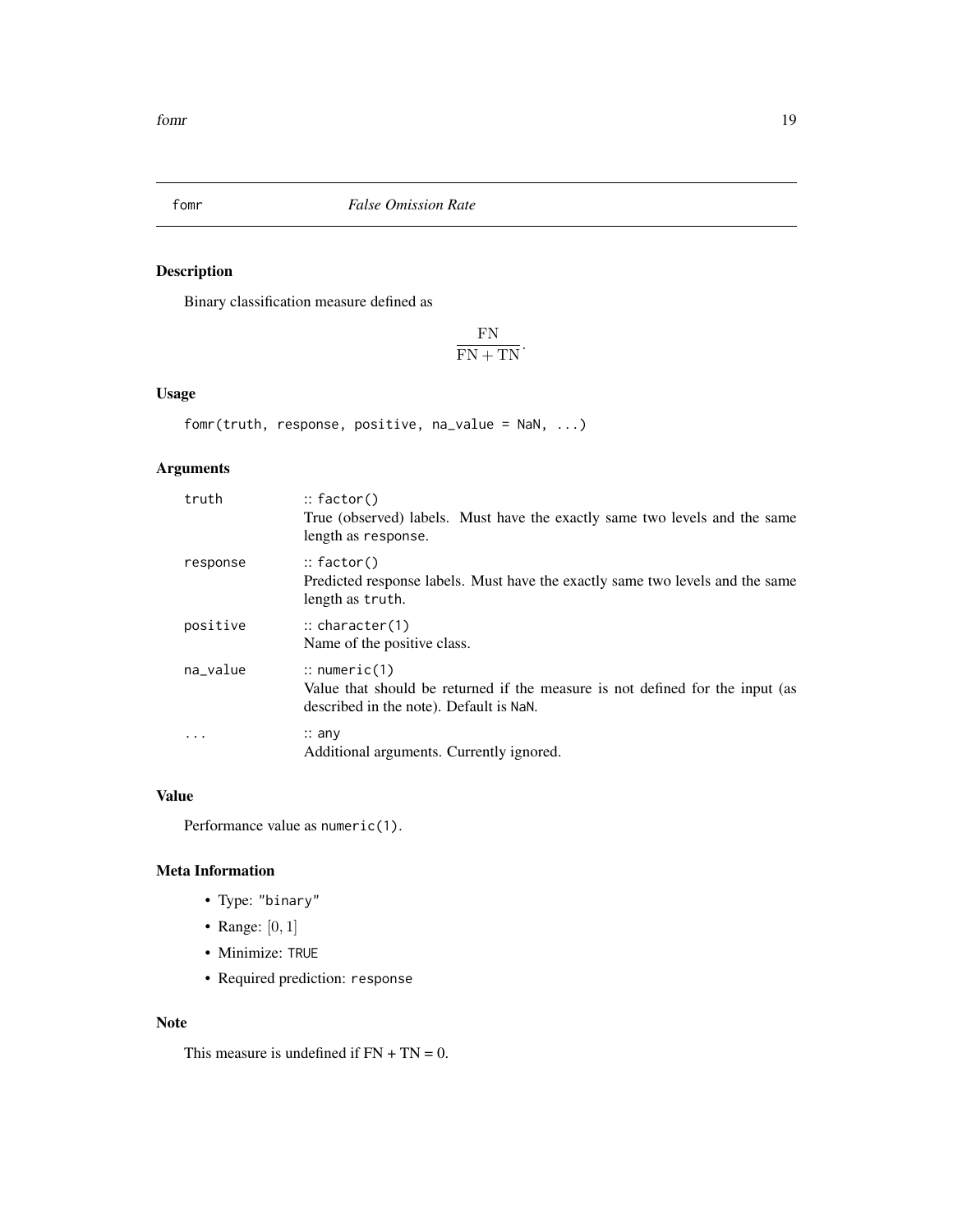### <span id="page-19-0"></span>References

```
https://en.wikipedia.org/wiki/Template:DiagnosticTesting_Diagram
```
### See Also

Other Binary Classification Measures: [auc\(](#page-4-1)), [bbrier\(](#page-6-1)), [dor\(](#page-11-1)), [fbeta\(](#page-12-1)), [fdr\(](#page-14-1)), [fnr\(](#page-16-1)), [fn\(](#page-15-1)), [fpr\(](#page-20-1)), [fp\(](#page-19-1)), [mcc\(](#page-31-1)), [npv\(](#page-37-1)), [ppv\(](#page-39-1)), [prauc\(](#page-41-1)), [tnr\(](#page-54-1)), [tn\(](#page-53-1)), [tpr\(](#page-57-1)), [tp\(](#page-55-1))

### Examples

```
set.seed(1)
lvls = c("a", "b")truth = factor(sample(lvls, 10, replace = TRUE), levels = lvls)
response = factor(sample(lvls, 10, replace = TRUE), levels = lvls)
fomr(truth, response, positive = "a")
```
<span id="page-19-1"></span>

#### fp *False Positives*

#### Description

Classification measure counting the false positives (type 1 error), i.e. the number of predictions indicating a positive class label while in fact it is negative.

#### Usage

```
fp(truth, response, positive, ...)
```
### Arguments

| truth    | $\therefore$ factor()<br>True (observed) labels. Must have the exactly same two levels and the same<br>length as response. |
|----------|----------------------------------------------------------------------------------------------------------------------------|
| response | $\therefore$ factor()<br>Predicted response labels. Must have the exactly same two levels and the same<br>length as truth. |
| positive | $\therefore$ character(1)<br>Name of the positive class.                                                                   |
| $\cdot$  | $\therefore$ any<br>Additional arguments. Currently ignored.                                                               |

#### Value

Performance value as numeric(1).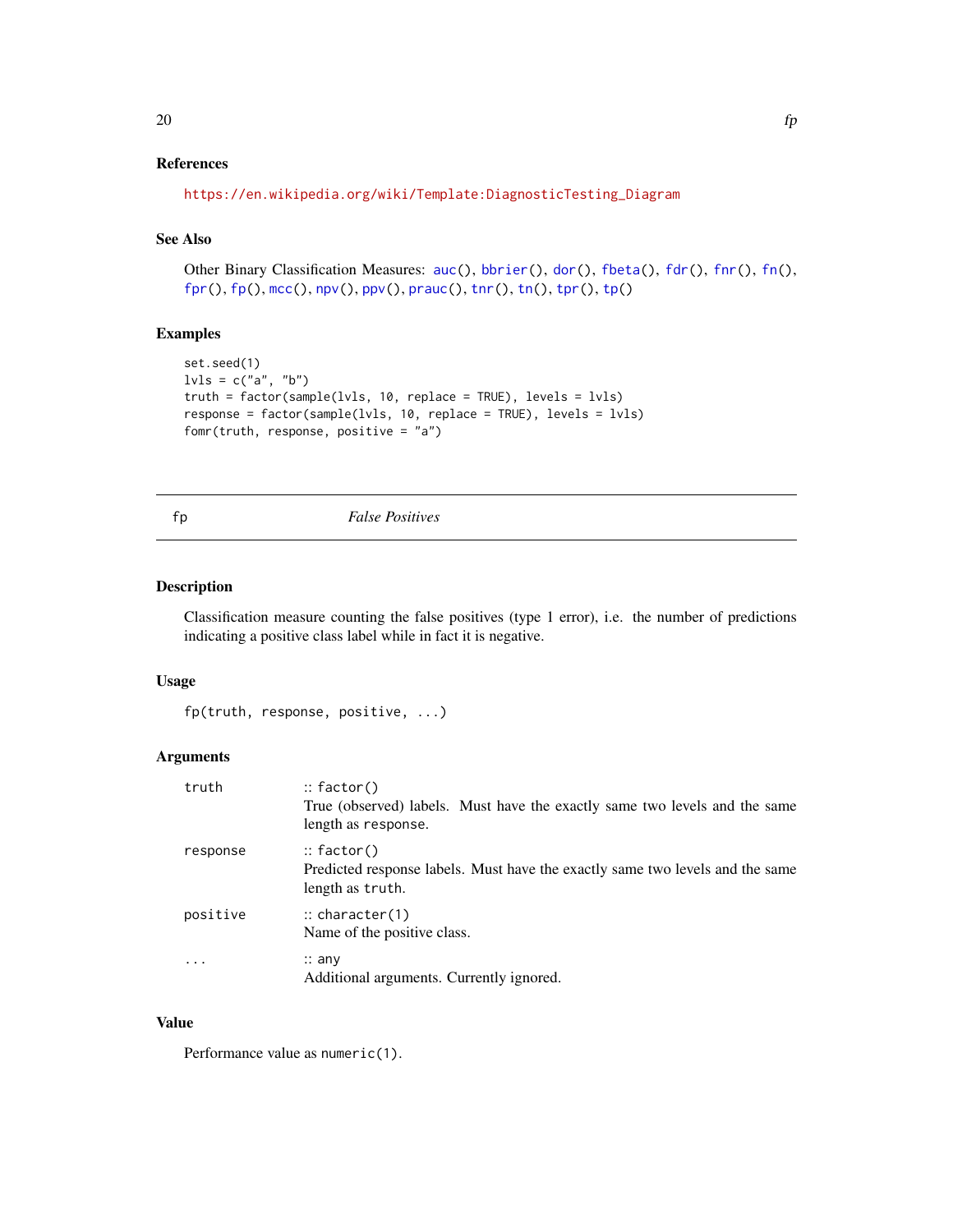#### Meta Information

- Type: "binary"
- Range:  $[0, \infty)$
- Minimize: TRUE
- Required prediction: response

### References

```
https://en.wikipedia.org/wiki/Template:DiagnosticTesting_Diagram
```
### See Also

```
auc(bbrier(dor(fbeta(fdr(fnr(fn(),
fomr(), fpr(), mcc(), npv(), ppv(), prauc(), tnr(), tn(), tpr(), tp()
```
#### Examples

```
set.seed(1)
lvls = c("a", "b")truth = factor(sample(lvls, 10, replace = TRUE), levels = lvls)
response = factor(sample(lvls, 10, replace = TRUE), levels = lvls)
fp(truth, response, positive = "a")
```
<span id="page-20-1"></span>fpr *False Positive Rate*

### Description

Binary classification measure defined as

$$
\frac{\text{FP}}{\text{FP} + \text{TN}}.
$$

Also know as fall out or probability of false alarm.

### Usage

```
fpr(truth, response, positive, na_value = NaN, ...)
```
### Arguments

| truth    | $::$ factor()                                                                 |
|----------|-------------------------------------------------------------------------------|
|          | True (observed) labels. Must have the exactly same two levels and the same    |
|          | length as response.                                                           |
| response | $::$ factor()                                                                 |
|          | Predicted response labels. Must have the exactly same two levels and the same |
|          | length as truth.                                                              |

<span id="page-20-0"></span> $\epsilon$  fpr 21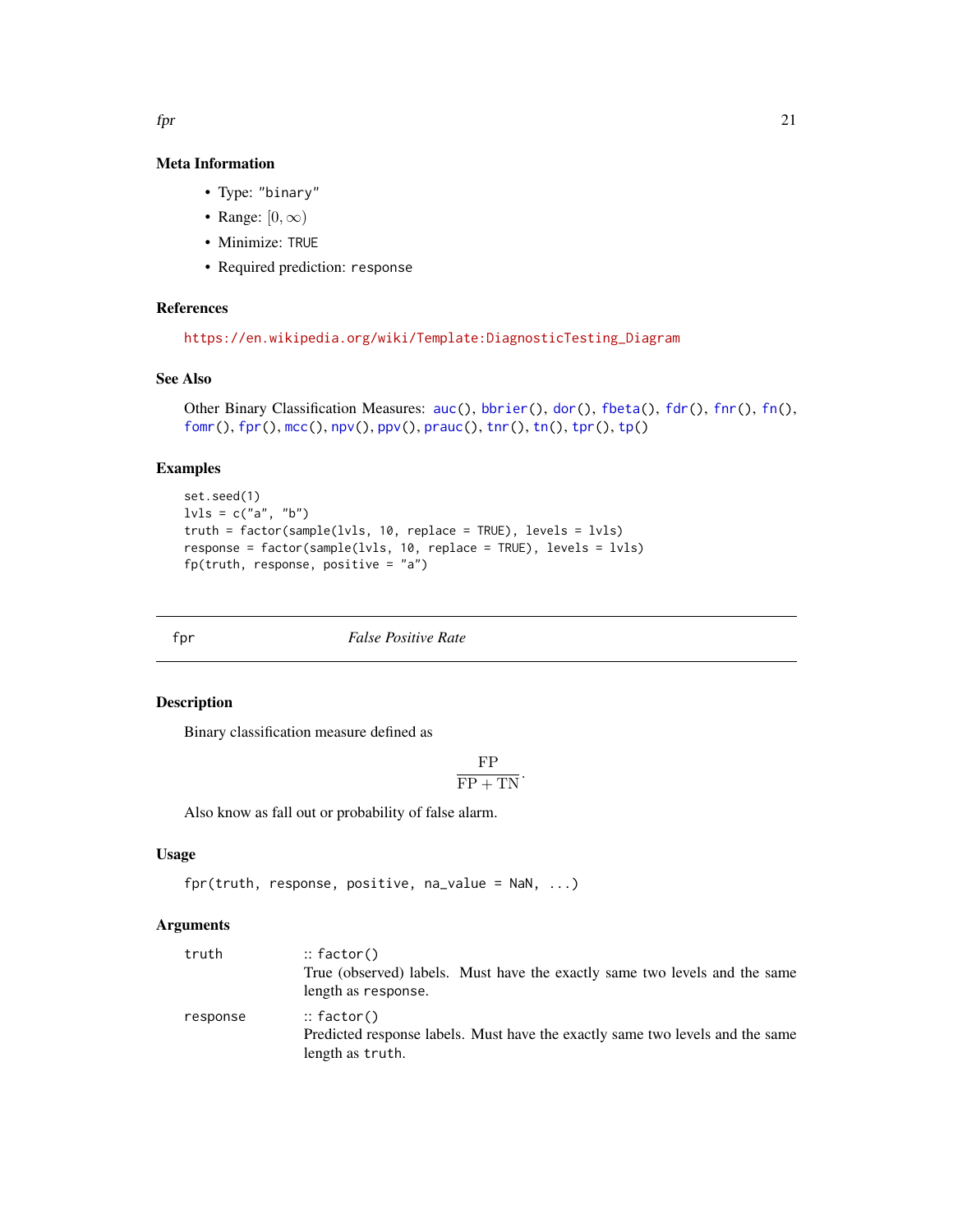<span id="page-21-0"></span>

| positive | $\therefore$ character(1)<br>Name of the positive class.                                                                                            |
|----------|-----------------------------------------------------------------------------------------------------------------------------------------------------|
| na_value | $\therefore$ numeric(1)<br>Value that should be returned if the measure is not defined for the input (as<br>described in the note). Default is NaN. |
| $\cdots$ | $\therefore$ any<br>Additional arguments. Currently ignored.                                                                                        |

### Value

Performance value as numeric(1).

#### Meta Information

- Type: "binary"
- Range: [0, 1]
- Minimize: TRUE
- Required prediction: response

### Note

This measure is undefined if  $FP + TN = 0$ .

### References

[https://en.wikipedia.org/wiki/Template:DiagnosticTesting\\_Diagram](https://en.wikipedia.org/wiki/Template:DiagnosticTesting_Diagram)

### See Also

```
auc(bbrier(dor(fbeta(fdr(fnr(fn(),
fomr(), fp(), mcc(), npv(), ppv(), prauc(), tnr(), tn(), tpr(), tp()
```

```
set.seed(1)
lvls = c("a", "b")truth = factor(sample(lvls, 10, replace = TRUE), levels = lvls)
response = factor(sample(lvls, 10, replace = TRUE), levels = lvls)
fpr(truth, response, positive = "a")
```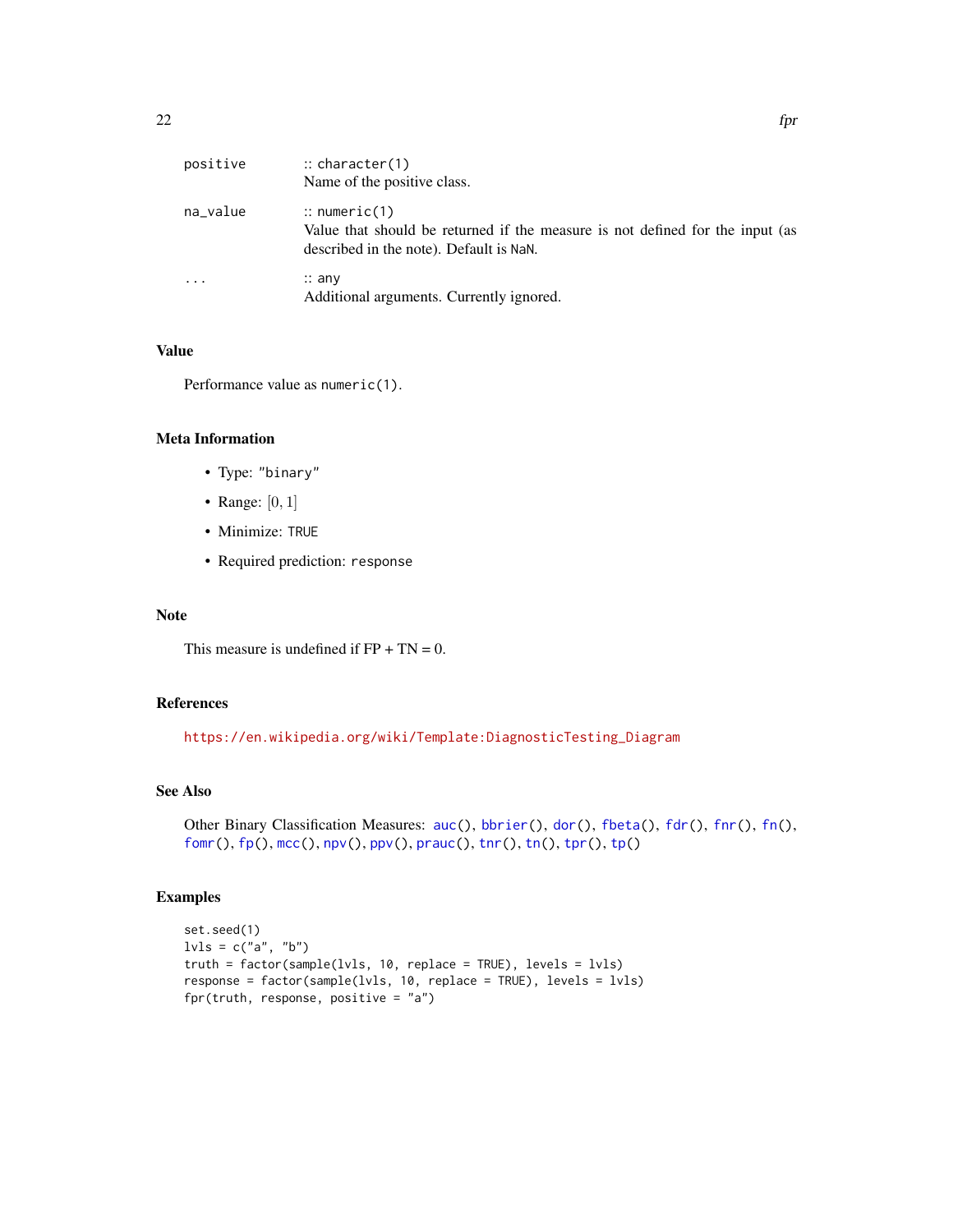<span id="page-22-1"></span><span id="page-22-0"></span>

#### Description

Regression measure defined as Kendall's rank correlation coefficient between truth and response. Calls [stats::cor\(\)](#page-0-0) with method set to "kendall".

### Usage

ktau(truth, response, ...)

### Arguments

| truth    | $\therefore$ numeric()<br>True (observed) values. Must have the same length as response. |
|----------|------------------------------------------------------------------------------------------|
| response | $\therefore$ numeric()<br>Predicted response values. Must have the same length as truth. |
|          | $\therefore$ any<br>Additional arguments. Currently ignored.                             |

### Value

Performance value as numeric(1).

#### Meta Information

- Type: "regr"
- Range: [−1, 1]
- Minimize: FALSE
- Required prediction: response

#### References

Rosset S, Perlich C, Zadrozny B (2006). "Ranking-based evaluation of regression models." *Knowledge and Information Systems*, 12(3), 331–353. doi: [10.1007/s1011500600373.](https://doi.org/10.1007/s10115-006-0037-3)

### See Also

```
bias(mae(mape(maxae(maxse(medae(medse(),
mse(), msle(), pbias(), rae(), rmse(), rmsle(), rrse(), rse(), rsq(), sae(), smape(),
srho(), sse()
```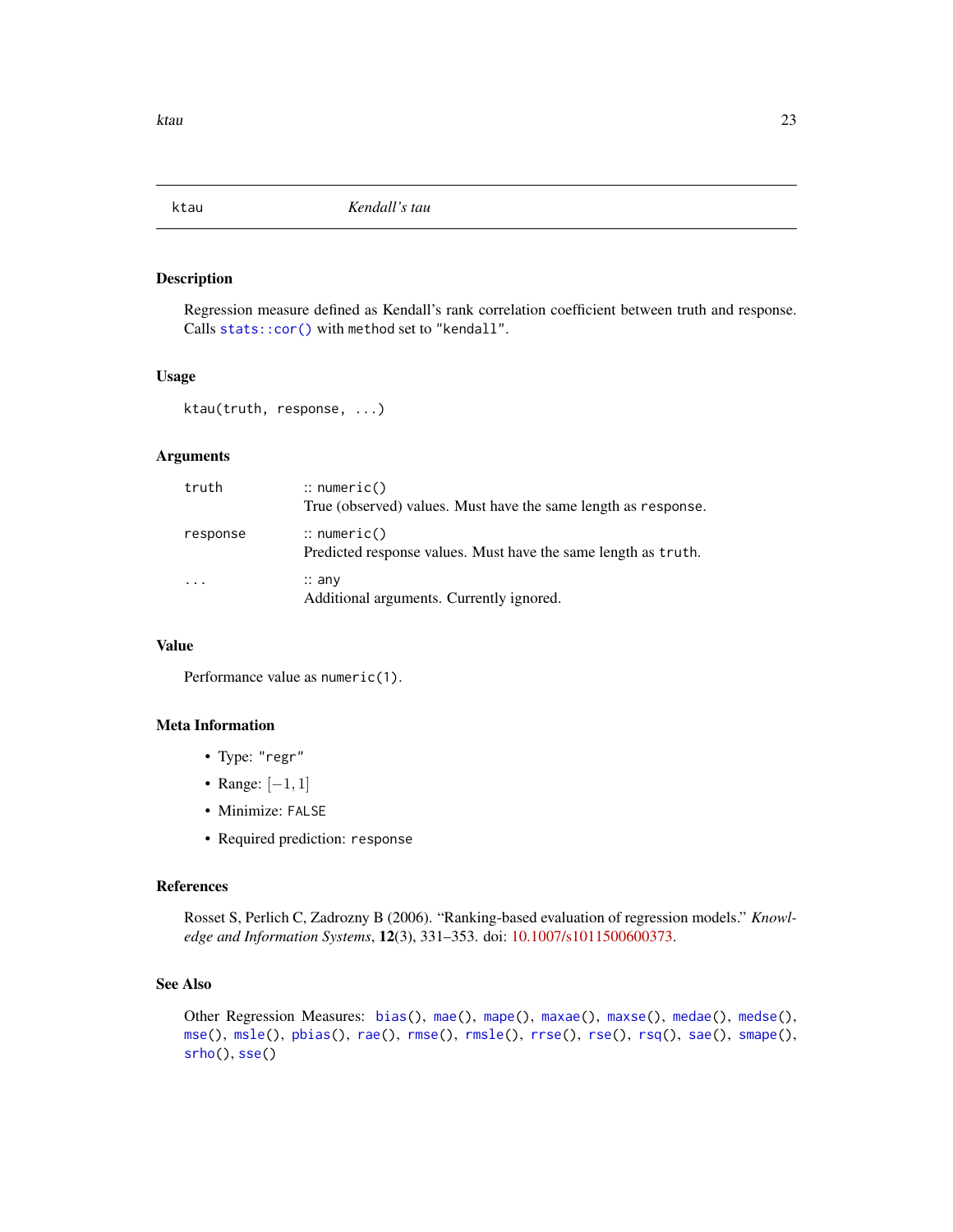24 logloss and the contract of the contract of the contract of the contract of the contract of the contract of the contract of the contract of the contract of the contract of the contract of the contract of the contract of

### Examples

set.seed(1) truth =  $1:10$  $response = truth + rnorm(10)$ ktau(truth, response)

<span id="page-23-1"></span>logloss *Log Loss*

### Description

Classification measure defined as

$$
-\frac{1}{n}\sum_{i=1}^{n}\log\left(p_{i}\right)
$$

where  $p_i$  is the probability for the true class of observation i.

### Usage

 $logloss(true, prob, esp = 1e-15, ...)$ 

### Arguments

| truth | $::$ factor()<br>True (observed) labels. Must have the same levels and length as response.                                                                                      |
|-------|---------------------------------------------------------------------------------------------------------------------------------------------------------------------------------|
| prob  | $\therefore$ matrix()<br>Matrix of predicted probabilities, each column is a vector of probabilities for a<br>specific class label. Columns must be named with levels of truth. |
| eps   | $\therefore$ numeric(1)<br>Probabilities are clipped to $max(eps, min(1 -eps, p))$ . Otherwise the measure<br>would be undefined for probabilities $p = 0$ and $p = 1$ .        |
|       | $\therefore$ any<br>Additional arguments. Currently ignored.                                                                                                                    |

### Value

Performance value as numeric(1).

- Type: "classif"
- Range:  $[0, \infty)$
- Minimize: TRUE
- Required prediction: prob

<span id="page-23-0"></span>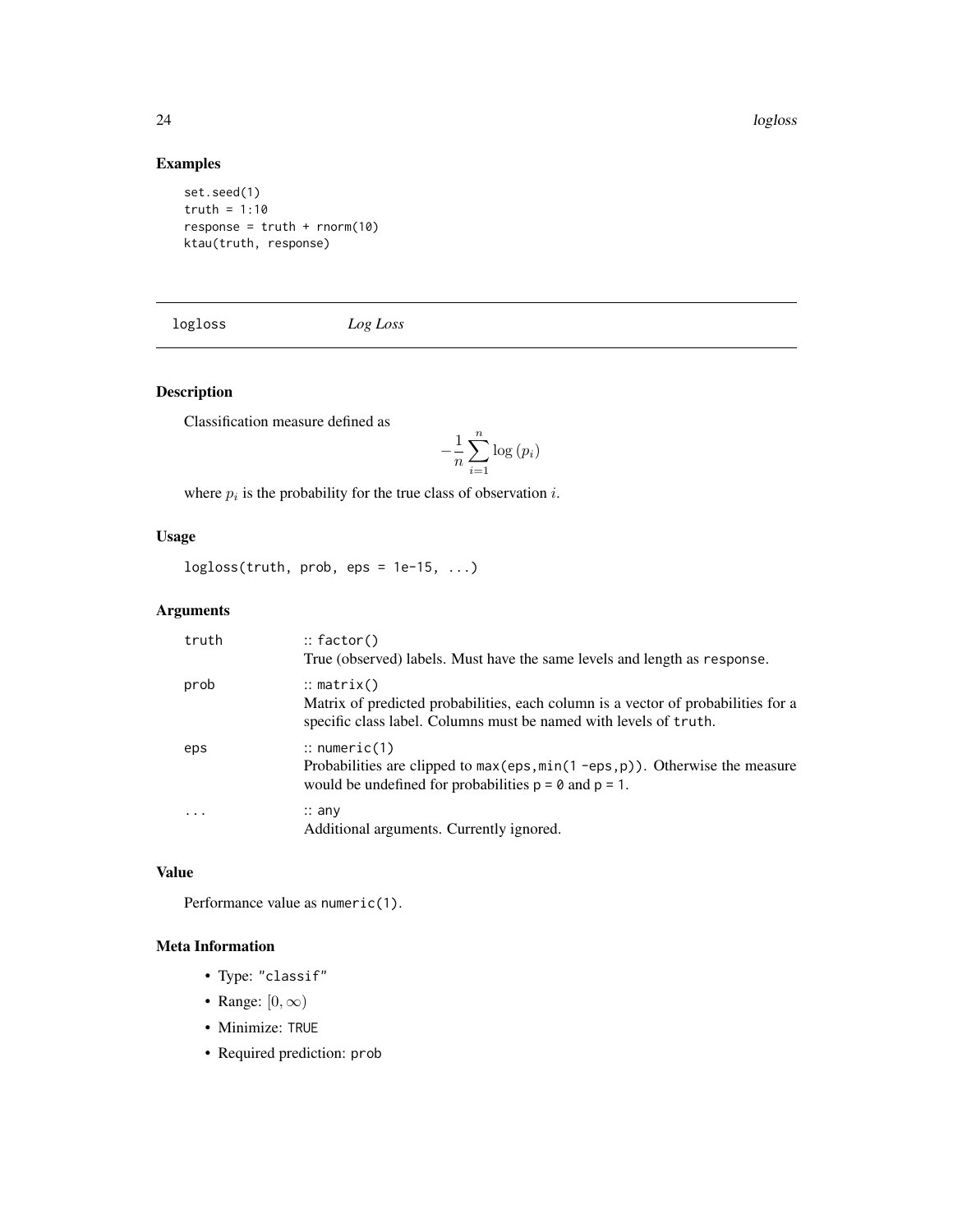<span id="page-24-0"></span> $\Box$ mae  $\Box$ 25

### See Also

Other Classification Measures: [acc\(](#page-3-1)), [bacc\(](#page-5-1)), [ce\(](#page-9-1)), [mauc\\_aunu\(](#page-26-1)), [mbrier\(](#page-30-1))

#### Examples

```
set.seed(1)
l\nu l s = c("a", "b", "c")truth = factor(sample(lvls, 10, replace = TRUE), levels = lvls)
prob = matrix(runif(3 * 10), ncol = 3, dimnames = list(NULL, lvls))
prob = t(apply(prob, 1, function(x) x / sum(x)))logloss(truth, prob)
```
<span id="page-24-1"></span>

#### mae *Mean Absolute Errors*

### Description

Regression measure defined as

$$
\frac{1}{n}\sum_{i=1}^n |t_i - r_i|.
$$

#### Usage

mae(truth, response, ...)

### Arguments

| truth    | $\therefore$ numeric()<br>True (observed) values. Must have the same length as response. |
|----------|------------------------------------------------------------------------------------------|
| response | $\therefore$ numeric()<br>Predicted response values. Must have the same length as truth. |
|          | $\therefore$ any<br>Additional arguments. Currently ignored.                             |

### Value

Performance value as numeric(1).

- Type: "regr"
- Range:  $[0, \infty)$
- Minimize: TRUE
- Required prediction: response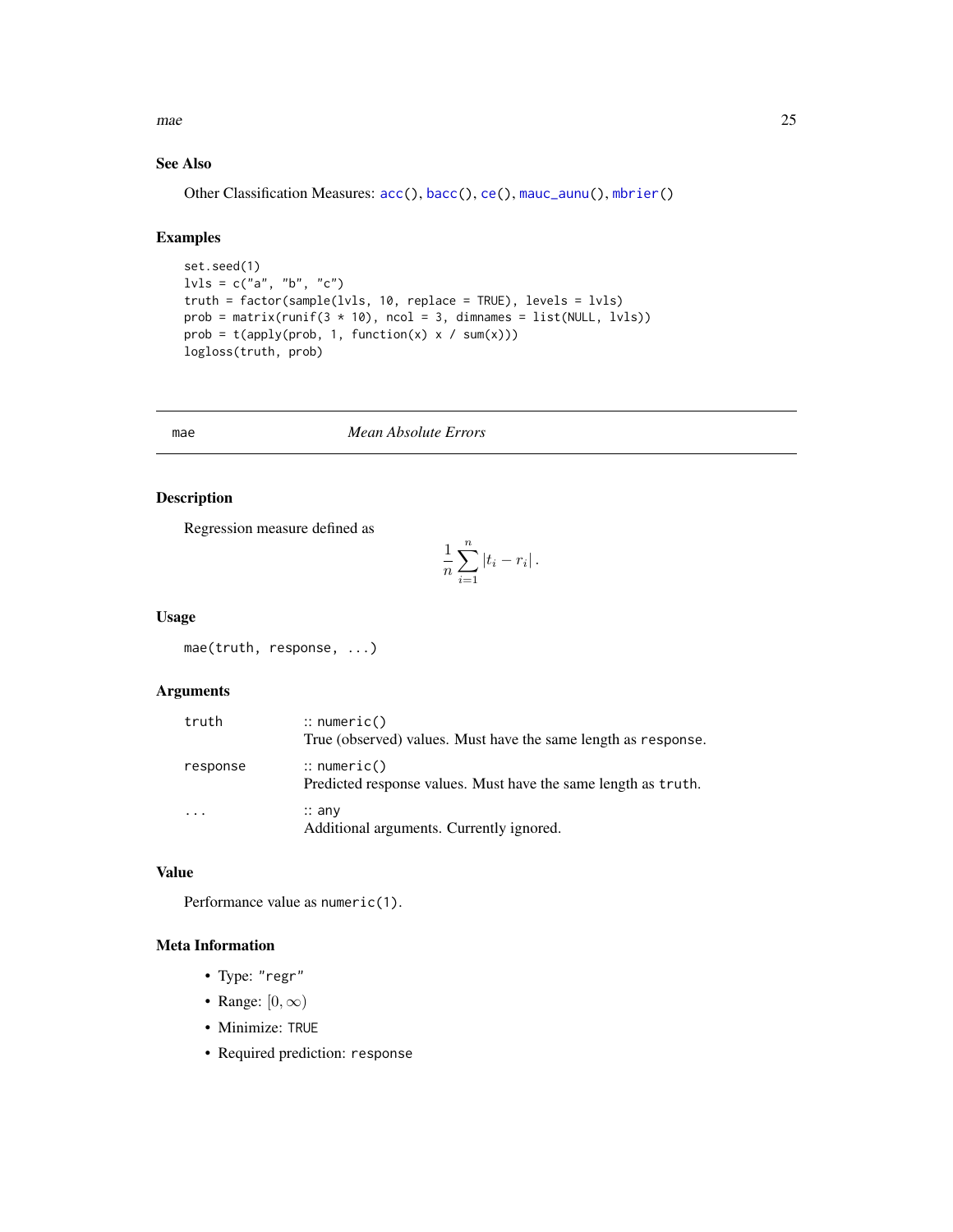### See Also

```
Other Regression Measures: bias(), ktau(), mape(), maxae(), maxse(), medae(), medse(),
mse(), msle(), pbias(), rae(), rmse(), rmsle(), rrse(), rse(), rsq(), sae(), smape(),
srho(), sse()
```
#### Examples

```
set.seed(1)
truth = 1:10
response = truth + rnorm(10)mae(truth, response)
```
#### <span id="page-25-1"></span>mape *Mean Absolute Percent Error*

### Description

Regression measure defined as

$$
\frac{1}{n}\sum_{i=1}^{n}\left|\frac{t_i-r_i}{t_i}\right|.
$$

#### Usage

mape(truth, response, na\_value = NaN, ...)

### Arguments

| truth     | $\therefore$ numeric()                                                                                                                              |
|-----------|-----------------------------------------------------------------------------------------------------------------------------------------------------|
|           | True (observed) values. Must have the same length as response.                                                                                      |
| response  | $\therefore$ numeric()<br>Predicted response values. Must have the same length as truth.                                                            |
|           |                                                                                                                                                     |
| na_value  | $\therefore$ numeric(1)<br>Value that should be returned if the measure is not defined for the input (as<br>described in the note). Default is NaN. |
| $\ddotsc$ | $\therefore$ any<br>Additional arguments. Currently ignored.                                                                                        |

### Value

Performance value as numeric(1).

- Type: "regr"
- Range:  $[0, \infty)$
- Minimize: TRUE
- Required prediction: response

<span id="page-25-0"></span>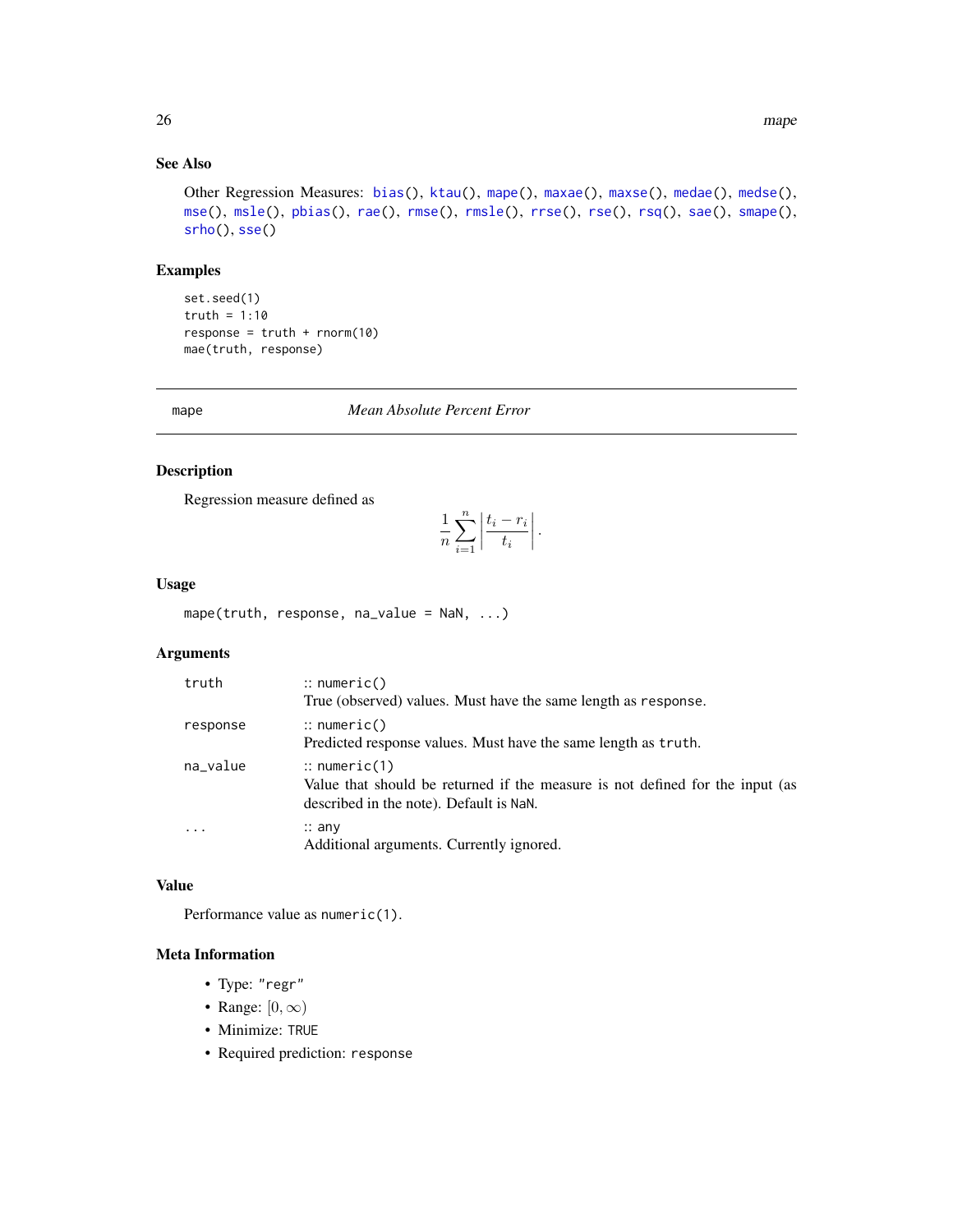#### <span id="page-26-0"></span>mauc\_aunu 27

#### **Note**

This measure is undefined if any element of  $t$  is 0.

### References

de Myttenaere, Arnaud, Golden, Boris, Le Grand, Bénédicte, Rossi, Fabrice (2016). "Mean Absolute Percentage Error for regression models." *Neurocomputing*, 192, 38-48. ISSN 0925-2312, doi: [10.1016/j.neucom.2015.12.114.](https://doi.org/10.1016/j.neucom.2015.12.114)

#### See Also

Other Regression Measures: [bias\(](#page-8-1)), [ktau\(](#page-22-1)), [mae\(](#page-24-1)), [maxae\(](#page-28-1)), [maxse\(](#page-29-1)), [medae\(](#page-33-1)), [medse\(](#page-34-1)), [mse\(](#page-35-1)), [msle\(](#page-36-1)), [pbias\(](#page-38-1)), [rae\(](#page-42-1)), [rmse\(](#page-43-1)), [rmsle\(](#page-44-1)), [rrse\(](#page-45-1)), [rse\(](#page-47-1)), [rsq\(](#page-48-1)), [sae\(](#page-49-1)), [smape\(](#page-50-1)), [srho\(](#page-51-1)), [sse\(](#page-52-1))

#### Examples

```
set.seed(1)
truth = 1:10response = truth + rnorm(10)mape(truth, response)
```
<span id="page-26-1"></span>

mauc\_aunu *Multiclass AUC Scores*

#### **Description**

Multiclass AUC measures.

- *AUNU*: AUC of each class against the rest, using the uniform class distribution. Computes the AUC treating a c-dimensional classifier as c two-dimensional 1-vs-rest classifiers, where classes are assumed to have uniform distribution, in order to have a measure which is independent of class distribution change (Fawcett 2001).
- *AUNP*: AUC of each class against the rest, using the a priori class distribution. Computes the AUC treating a c-dimensional classifier as c two-dimensional 1-vs-rest classifiers, taking into account the prior probability of each class (Fawcett 2001).
- *AU1U*: AUC of each class against each other, using the uniform class distribution. Computes something like the AUC of  $c(c - 1)$  binary classifiers (all possible pairwise combinations). See Hand (2001) for details.
- *AU1P*: AUC of each class against each other, using the a priori class distribution. Computes something like AUC of  $c(c -1)$  binary classifiers while considering the a priori distribution of the classes as suggested in Ferri (2009). Note we deviate from the definition in Ferri (2009) by a factor of c. The person implementing this function and writing this very documentation right now cautions against using this measure because it is an imperfect generalization of AU1U.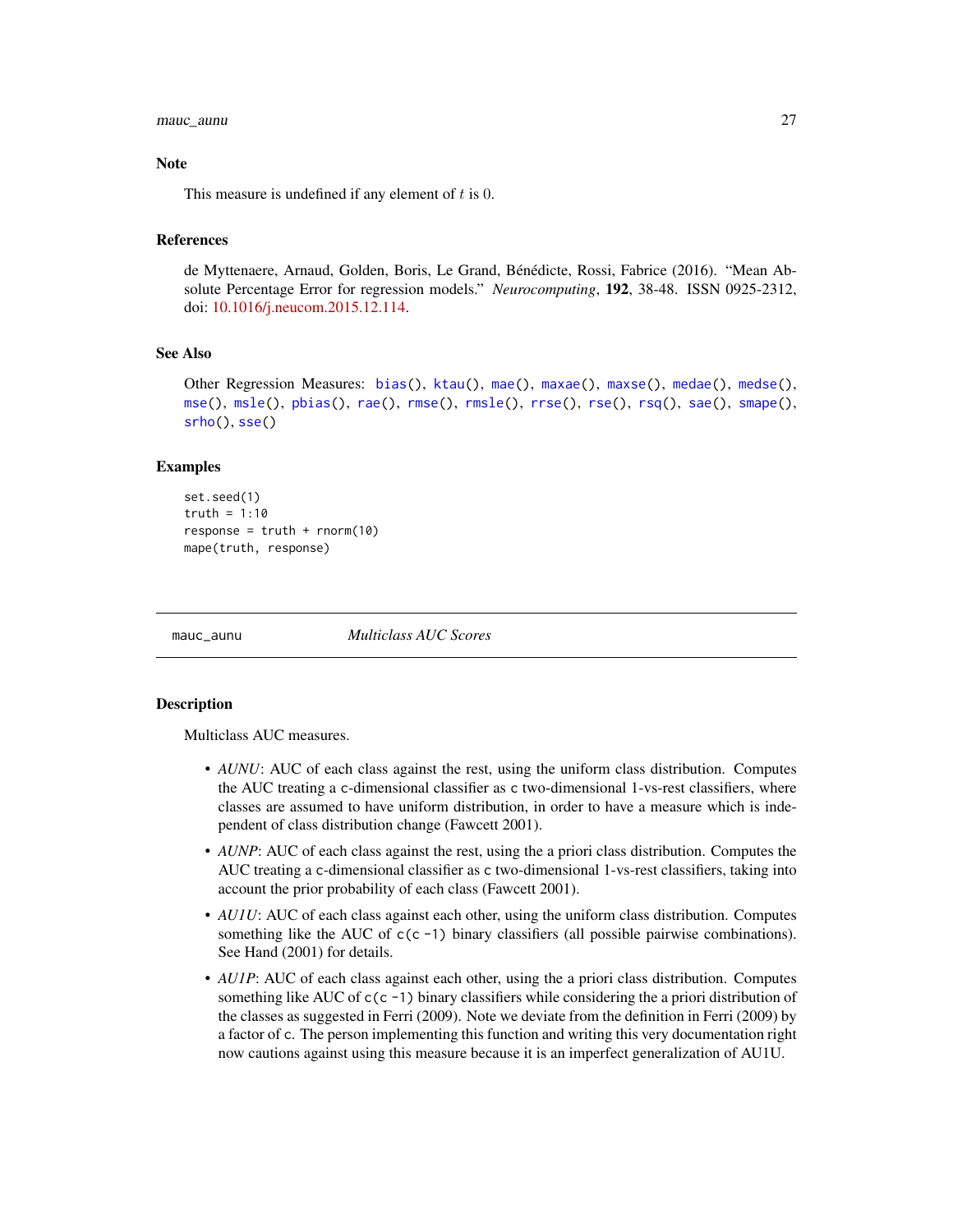#### <span id="page-27-0"></span>Usage

```
mauc_aunu(truth, prob, na_value = NaN, ...)mauc_aunp(truth, prob, na_value = NaN, ...)
mauc_aulu(truth, prob, na_value = NaN, ...)mauc_aulp(truth, prob, na_value = NaN, ...)
```
#### **Arguments**

| truth    | $::$ factor()                                                                                                                                                                   |
|----------|---------------------------------------------------------------------------------------------------------------------------------------------------------------------------------|
|          | True (observed) labels. Must have the same levels and length as response.                                                                                                       |
| prob     | $\therefore$ matrix()<br>Matrix of predicted probabilities, each column is a vector of probabilities for a<br>specific class label. Columns must be named with levels of truth. |
| na_value | $\therefore$ numeric(1)<br>Value that should be returned if the measure is not defined for the input (as<br>described in the note). Default is NaN.                             |
|          | $\therefore$ any<br>Additional arguments. Currently ignored.                                                                                                                    |

#### Value

Performance value as numeric(1).

#### Meta Information

- Type: "classif"
- Range:  $[0, 1]$
- Minimize: FALSE
- Required prediction: prob

#### References

Fawcett, Tom (2001). "Using rule sets to maximize ROC performance." In *Proceedings 2001 IEEE international conference on data mining*, 131–138. IEEE. Ferri, César, Hernández-Orallo, José, Modroiu, R (2009). "An experimental comparison of performance measures for classification." *Pattern Recognition Letters*, 30(1), 27–38. doi: [10.1016/j.patrec.2008.08.010.](https://doi.org/10.1016/j.patrec.2008.08.010) Hand, J D, Till, J R (2001). "A simple generalisation of the area under the ROC curve for multiple class classification problems." *Machine learning*, 45(2), 171–186.

### See Also

Other Classification Measures: [acc\(](#page-3-1)), [bacc\(](#page-5-1)), [ce\(](#page-9-1)), [logloss\(](#page-23-1)), [mbrier\(](#page-30-1))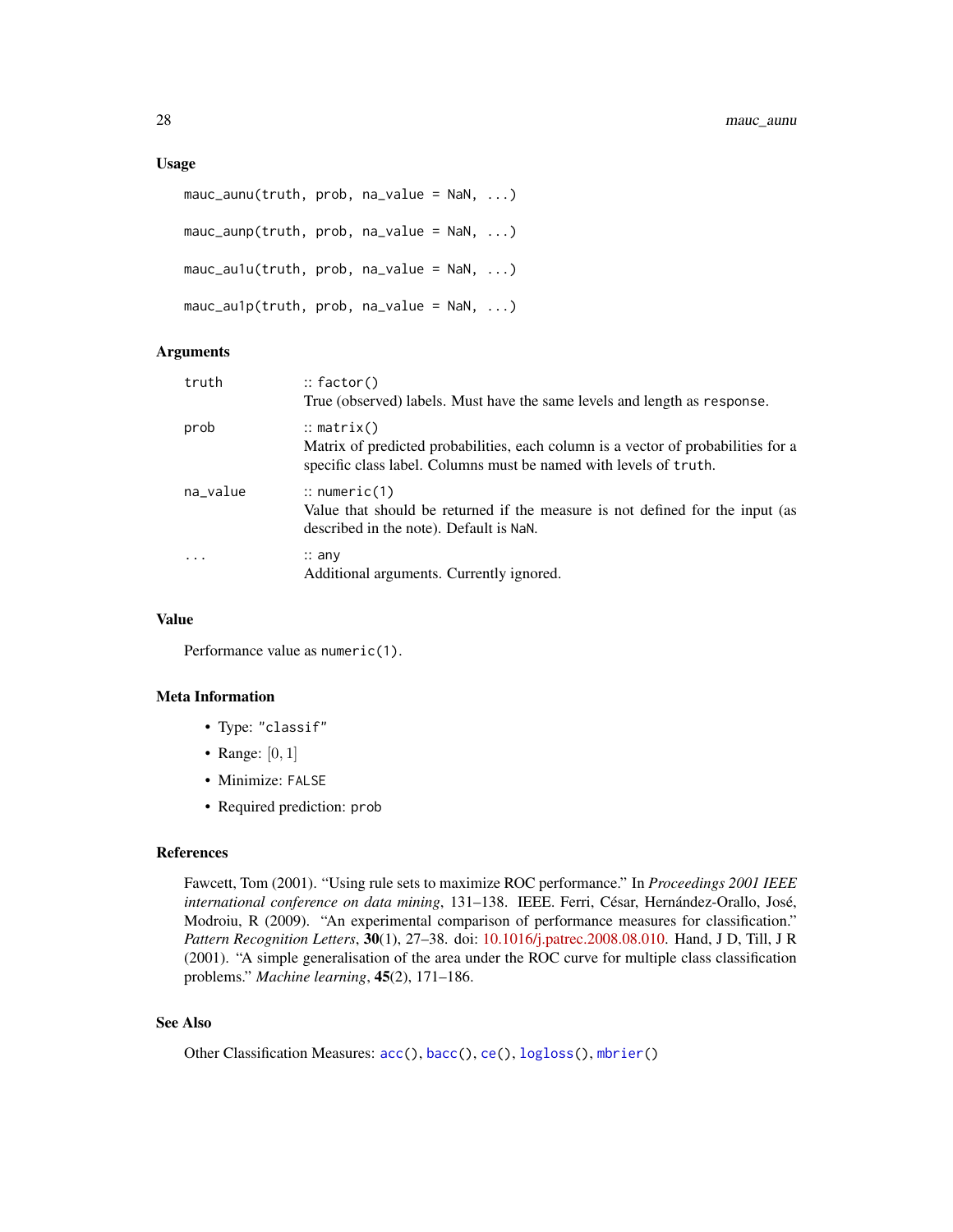#### <span id="page-28-0"></span>maxae 29

### Examples

```
set.seed(1)
l\nu l s = c("a", "b", "c")truth = factor(sample(lvls, 10, replace = TRUE), levels = lvls)
prob = matrix(runif(3 \times 10), ncol = 3)
colnames(prob) = levels(truth)
mauc_aunu(truth, prob)
```
<span id="page-28-1"></span>

maxae *Max Absolute Error*

### Description

Regression measure defined as

 $\max\left(|t_i-r_i|\right).$ 

#### Usage

maxae(truth, response, ...)

#### Arguments

| truth    | $\therefore$ numeric()<br>True (observed) values. Must have the same length as response. |
|----------|------------------------------------------------------------------------------------------|
| response | $\therefore$ numeric()<br>Predicted response values. Must have the same length as truth. |
| .        | $\therefore$ any<br>Additional arguments. Currently ignored.                             |

#### Value

Performance value as numeric(1).

#### Meta Information

- Type: "regr"
- Range:  $[0, \infty)$
- Minimize: TRUE
- Required prediction: response

#### See Also

```
Other Regression Measures: bias(), ktau(), mae(), mape(), maxse(), medae(), medse(), mse(),
msle(), pbias(), rae(), rmse(), rmsle(), rrse(), rse(), rsq(), sae(), smape(), srho(),
sse()
```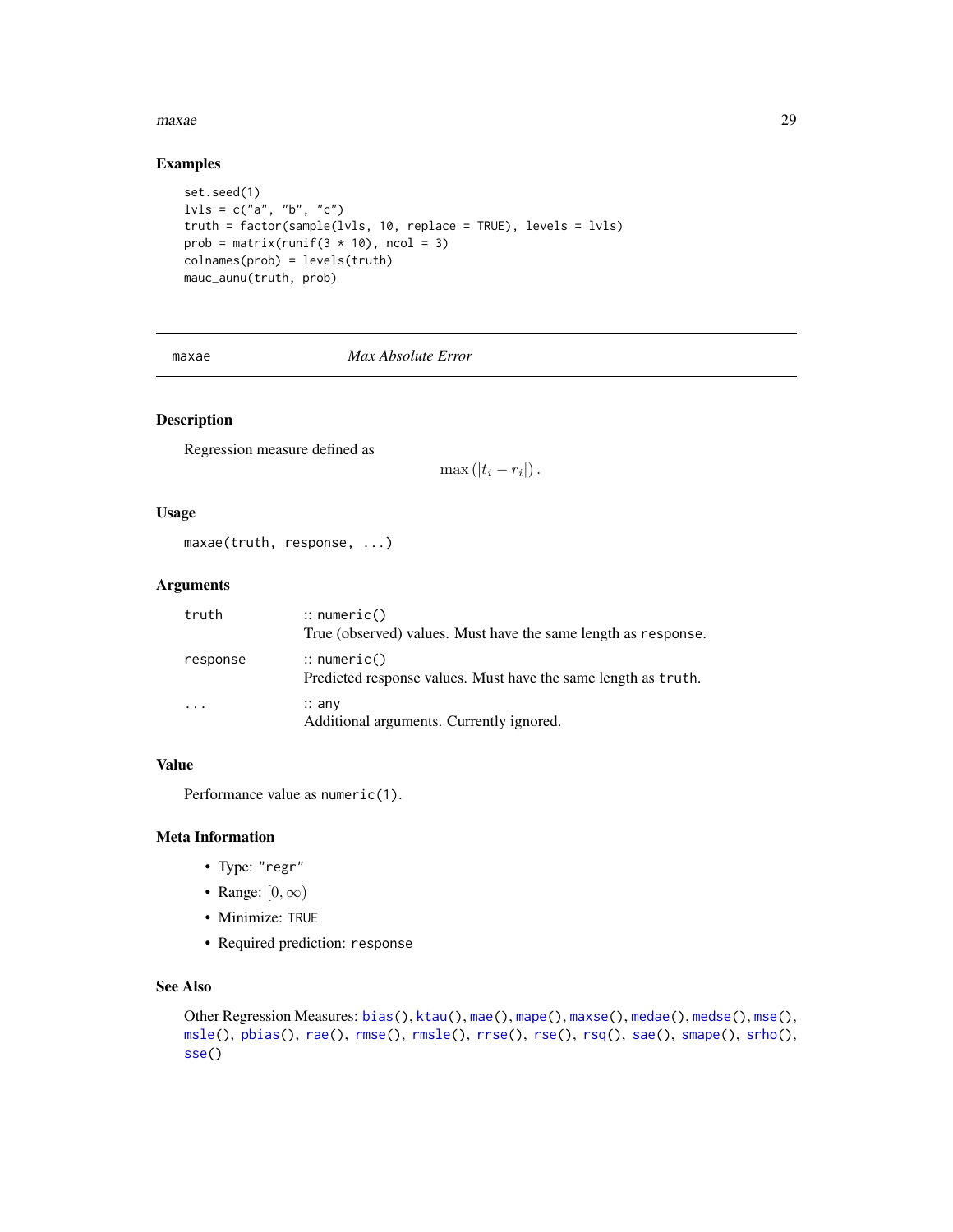<span id="page-29-0"></span>30 maxse

#### Examples

set.seed(1) truth =  $1:10$ response =  $truth + rnorm(10)$ maxae(truth, response)

<span id="page-29-1"></span>maxse *Max Squared Error*

### Description

Regression measure defined as

 $\max{(t_i-r_i)}^2$ .

#### Usage

```
maxse(truth, response, ...)
```
#### Arguments

| truth    | $\therefore$ numeric()<br>True (observed) values. Must have the same length as response. |
|----------|------------------------------------------------------------------------------------------|
| response | $\therefore$ numeric()<br>Predicted response values. Must have the same length as truth. |
| .        | $\therefore$ any<br>Additional arguments. Currently ignored.                             |

### Value

Performance value as numeric(1).

### Meta Information

- Type: "regr"
- Range:  $[0, \infty)$
- Minimize: TRUE
- Required prediction: response

### See Also

```
Other Regression Measures: bias(), ktau(), mae(), mape(), maxae(), medae(), medse(), mse(),
msle(), pbias(), rae(), rmse(), rmsle(), rrse(), rse(), rsq(), sae(), smape(), srho(),
sse()
```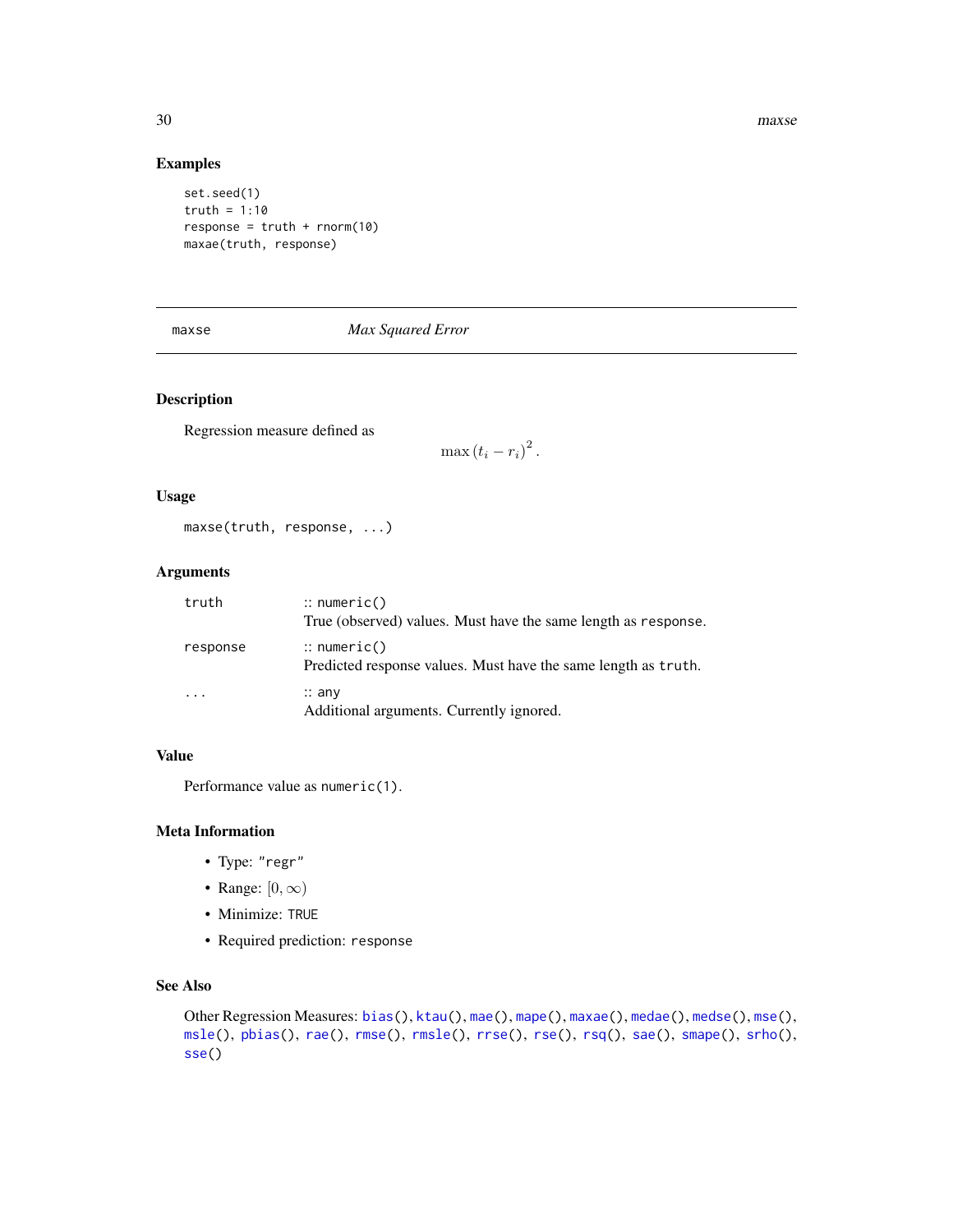#### <span id="page-30-0"></span>mbrier 31

### Examples

```
set.seed(1)
truth = 1:10response = truth + rnorm(10)maxse(truth, response)
```
<span id="page-30-1"></span>

mbrier *Multiclass Brier Score*

#### Description

Brier score for multi-class classification problems with  $r$  labels defined as

$$
\frac{1}{n}\sum_{i=1}^{n}\sum_{j=1}^{r}(I_{ij}-p_{ij})^{2}.
$$

 $I_{ij}$  is 1 if observation i has true label j, and 0 otherwise.

Note that there also is the more common definition of the Brier score for binary classification problems in [bbrier\(\)](#page-6-1).

#### Usage

mbrier(truth, prob, ...)

### Arguments

| truth                   | $::$ factor()<br>True (observed) labels. Must have the same levels and length as response.                                                                                      |
|-------------------------|---------------------------------------------------------------------------------------------------------------------------------------------------------------------------------|
| prob                    | $\therefore$ matrix()<br>Matrix of predicted probabilities, each column is a vector of probabilities for a<br>specific class label. Columns must be named with levels of truth. |
| $\cdot$ $\cdot$ $\cdot$ | $\therefore$ any<br>Additional arguments. Currently ignored.                                                                                                                    |

### Value

Performance value as numeric(1).

- Type: "classif"
- Range:  $[0, 2]$
- Minimize: TRUE
- Required prediction: prob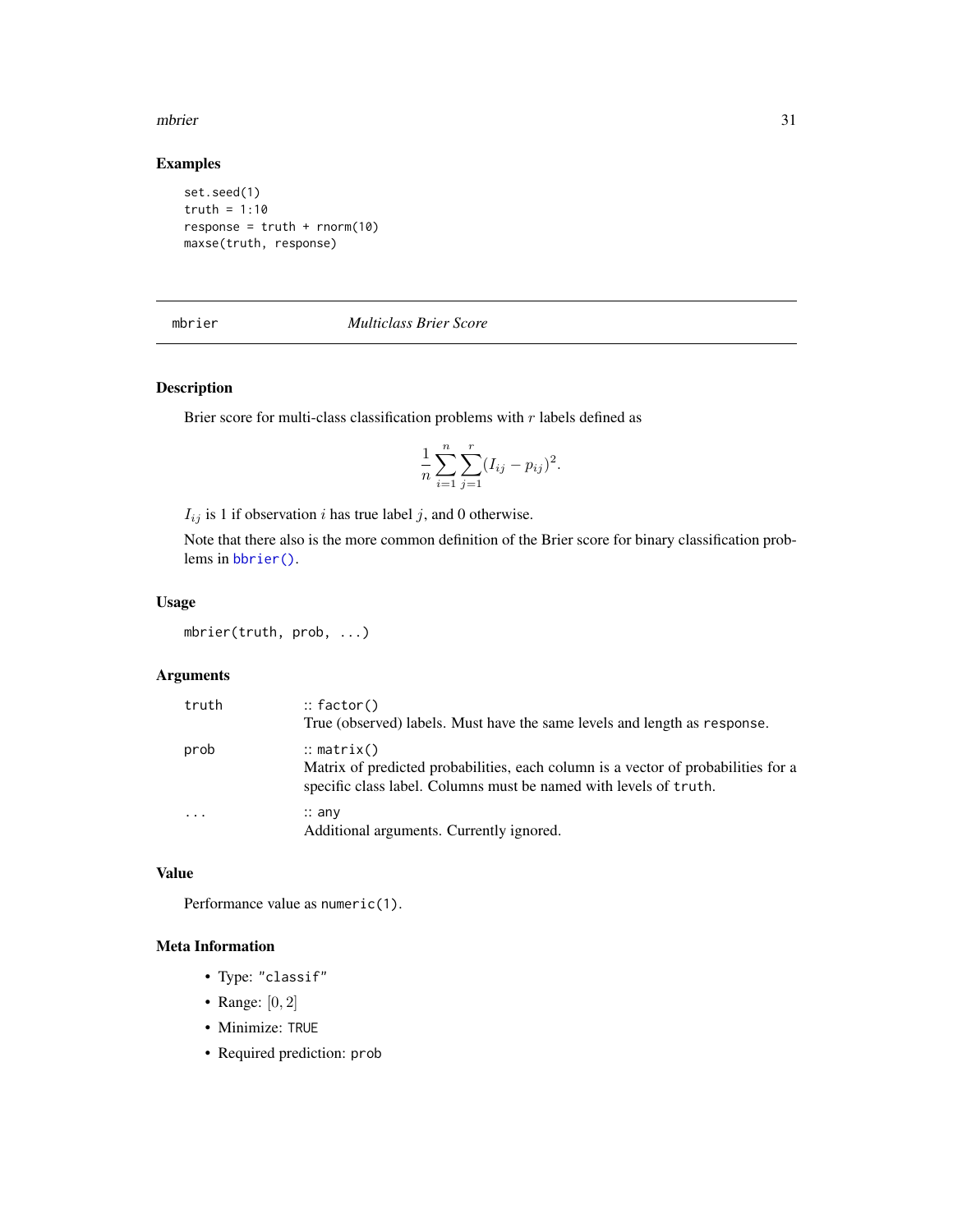### <span id="page-31-0"></span>References

Brier GW (1950). "Verification of forecasts expressed in terms of probability." *Monthly Weather Review*, 78(1), 1–3. doi: [10.1175/15200493\(1950\)078<0001:vofeit>2.0.co;2.](https://doi.org/10.1175/1520-0493(1950)078<0001:vofeit>2.0.co;2)

### See Also

Other Classification Measures: [acc\(](#page-3-1)), [bacc\(](#page-5-1)), [ce\(](#page-9-1)), [logloss\(](#page-23-1)), [mauc\\_aunu\(](#page-26-1))

#### Examples

```
set.seed(1)
l\nu l s = c("a", "b", "c")truth = factor(sample(lvls, 10, replace = TRUE), levels = lvls)
prob = matrix(runif(3 \times 10), ncol = 3)
colnames(prob) = levels(truth)
mbrier(truth, prob)
```
mcc *Matthews Correlation Coefficient*

#### Description

Binary classification measure defined as

$$
\frac{\text{TP}\cdot\text{TN} - \text{FP}\cdot\text{FN}}{\sqrt{(\text{TP} + \text{FP})(\text{TP} + \text{FN})(\text{TN} + \text{FP})(\text{TN} + \text{FN})}}
$$

.

#### Usage

mcc(truth, response, positive, ...)

#### Arguments

| truth    | $\therefore$ factor()<br>True (observed) labels. Must have the exactly same two levels and the same<br>length as response. |
|----------|----------------------------------------------------------------------------------------------------------------------------|
| response | $\therefore$ factor()<br>Predicted response labels. Must have the exactly same two levels and the same<br>length as truth. |
| positive | $\therefore$ character(1)<br>Name of the positive class.                                                                   |
| .        | $\therefore$ any<br>Additional arguments. Currently ignored.                                                               |

#### Value

Performance value as numeric(1).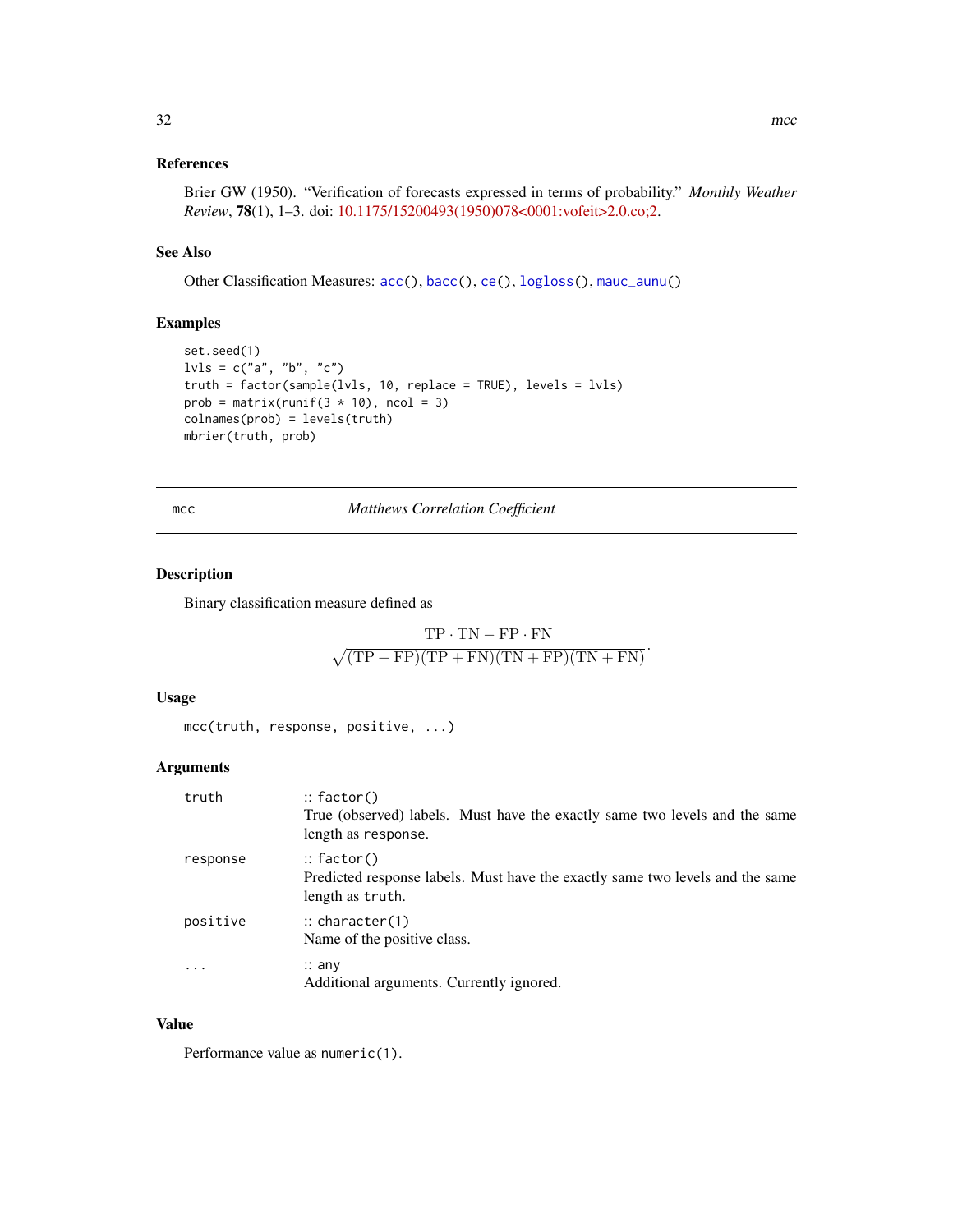#### <span id="page-32-0"></span>measures 33

#### Meta Information

- Type: "binary"
- Range: [−1, 1]
- Minimize: FALSE
- Required prediction: response

#### Note

This above formula is undefined if any of the four sums in the denominator is 0. The denominator is then set to 1.

#### References

Matthews BW (1975). "Comparison of the predicted and observed secondary structure of T4 phage lysozyme." *Biochimica et Biophysica Acta (BBA) - Protein Structure*, 405(2), 442–451. doi: [10.1016/00052795\(75\)901099.](https://doi.org/10.1016/0005-2795(75)90109-9)

#### See Also

Other Binary Classification Measures: [auc\(](#page-4-1)), [bbrier\(](#page-6-1)), [dor\(](#page-11-1)), [fbeta\(](#page-12-1)), [fdr\(](#page-14-1)), [fnr\(](#page-16-1)), [fn\(](#page-15-1)), [fomr\(](#page-18-1)), [fpr\(](#page-20-1)), [fp\(](#page-19-1)), [npv\(](#page-37-1)), [ppv\(](#page-39-1)), [prauc\(](#page-41-1)), [tnr\(](#page-54-1)), [tn\(](#page-53-1)), [tpr\(](#page-57-1)), [tp\(](#page-55-1))

#### Examples

```
set.seed(1)
lvls = c("a", "b")truth = factor(sample(lvls, 10, replace = TRUE), levels = lvls)
response = factor(sample(lvls, 10, replace = TRUE), levels = lvls)
mcc(truth, response, positive = "a")
```
measures *Measure Registry*

#### Description

The [environment\(\)](#page-0-0) measures keeps track of all measures in this package. Stores meta information about measures, such as minimum, maximum of if the measure must be minimized or maximized.

#### Usage

measures

#### Format

An object of class environment of length 52.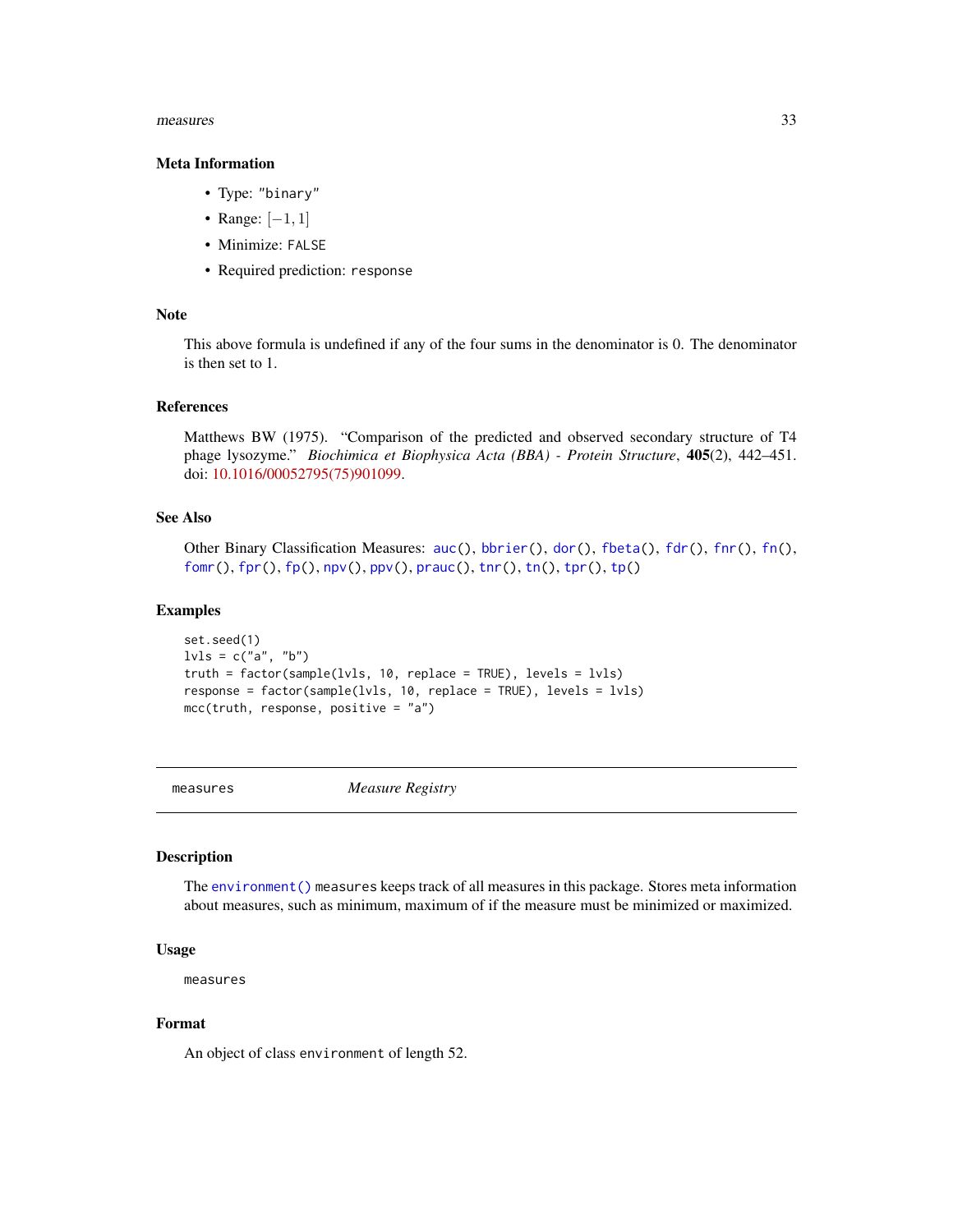#### Examples

names(measures) measures\$tpr

#### <span id="page-33-1"></span>medae *Median Absolute Errors*

#### Description

Regression measure defined as

median  $|t_i - r_i|$ .

#### Usage

medae(truth, response, ...)

### Arguments

| truth                   | $\therefore$ numeric()<br>True (observed) values. Must have the same length as response. |
|-------------------------|------------------------------------------------------------------------------------------|
| response                | $\therefore$ numeric()<br>Predicted response values. Must have the same length as truth. |
| $\cdot$ $\cdot$ $\cdot$ | $\therefore$ any<br>Additional arguments. Currently ignored.                             |

### Value

Performance value as numeric(1).

### Meta Information

- Type: "regr"
- Range:  $[0, \infty)$
- Minimize: TRUE
- Required prediction: response

### See Also

```
bias(ktau(mae(mape(maxae(maxse(medse(mse(),
msle(), pbias(), rae(), rmse(), rmsle(), rrse(), rse(), rsq(), sae(), smape(), srho(),
sse()
```

```
set.seed(1)
truth = 1:10
response = truth + rnorm(10)medae(truth, response)
```
<span id="page-33-0"></span>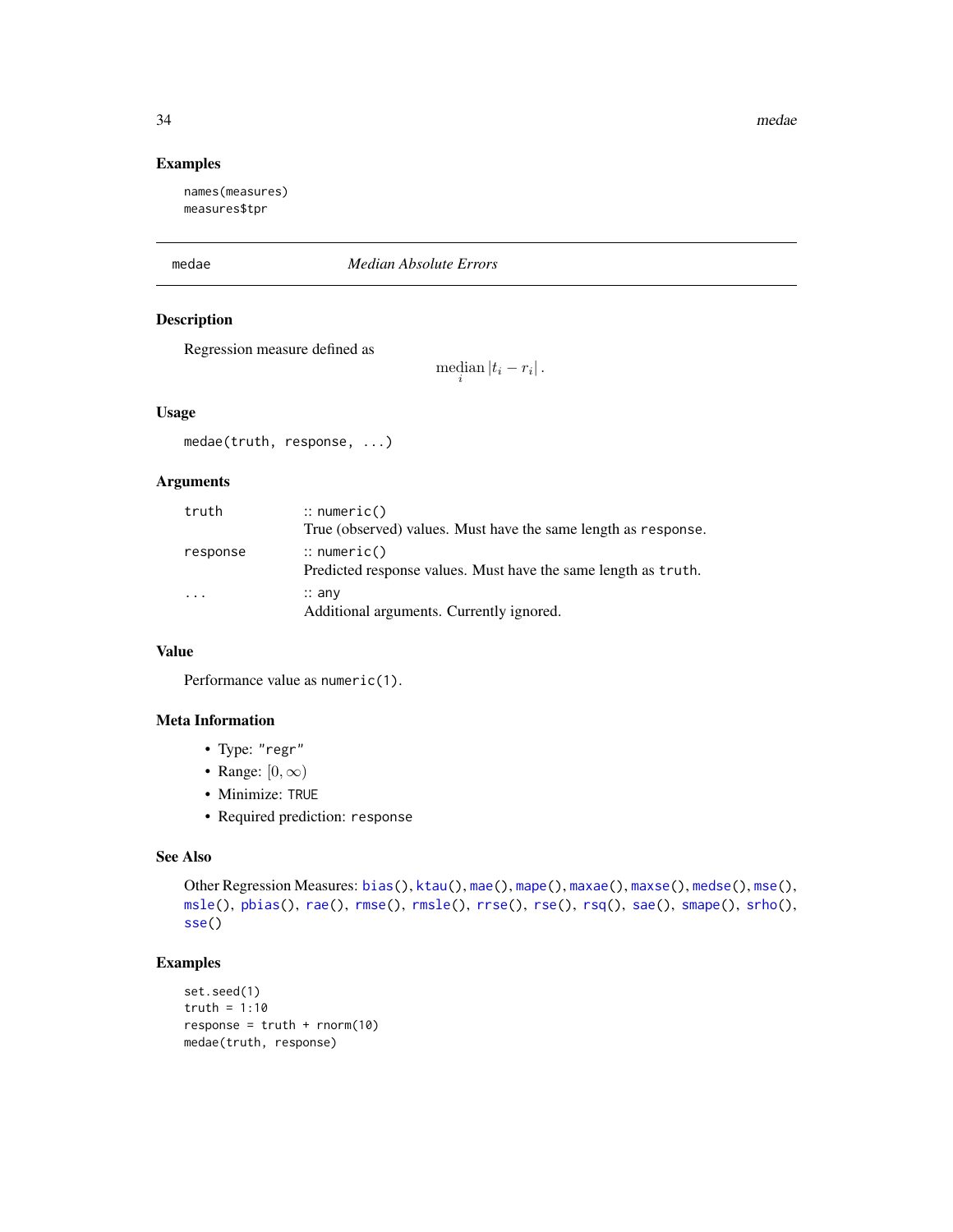<span id="page-34-1"></span><span id="page-34-0"></span>

### Description

Regression measure defined as

$$
\operatorname{median}\left[\left(t_i-r_i\right)^2\right].
$$

#### Usage

medse(truth, response, ...)

### Arguments

| truth    | $\therefore$ numeric()<br>True (observed) values. Must have the same length as response. |
|----------|------------------------------------------------------------------------------------------|
| response | $\therefore$ numeric()<br>Predicted response values. Must have the same length as truth. |
|          | $\therefore$ any<br>Additional arguments. Currently ignored.                             |

#### Value

Performance value as numeric(1).

#### Meta Information

- Type: "regr"
- Range:  $[0, \infty)$
- Minimize: TRUE
- Required prediction: response

#### See Also

```
Other Regression Measures: bias(), ktau(), mae(), mape(), maxae(), maxse(), medae(), mse(),
msle(), pbias(), rae(), rmse(), rmsle(), rrse(), rse(), rsq(), sae(), smape(), srho(),
sse()
```

```
set.seed(1)
truth = 1:10
response = truth + rnorm(10)medse(truth, response)
```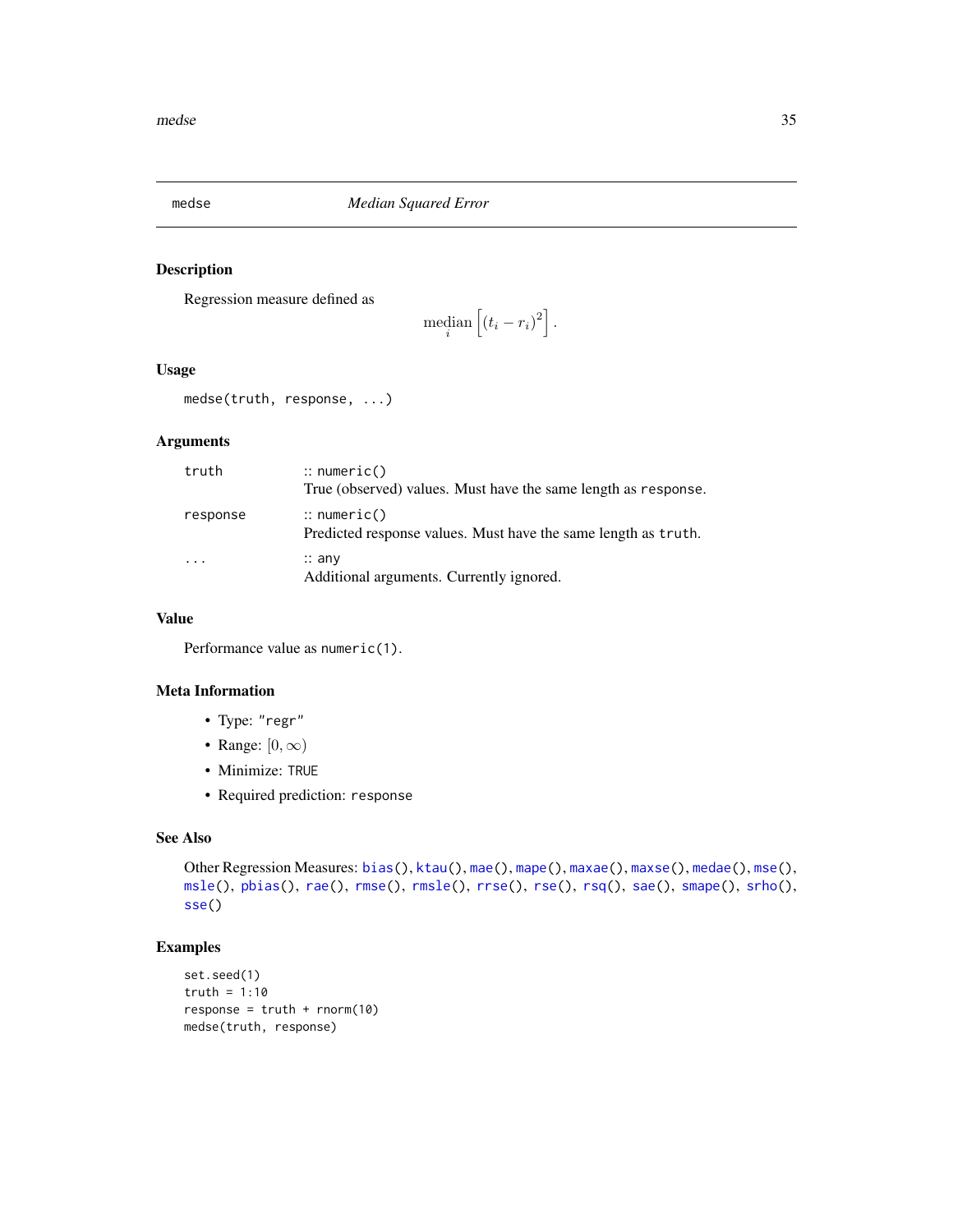<span id="page-35-1"></span><span id="page-35-0"></span>mse *Mean Squared Error*

#### Description

Regression measure defined as

$$
\frac{1}{n}\sum_{i=1}^n (t_i - r_i)^2.
$$

#### Usage

mse(truth, response, ...)

### Arguments

| truth                   | $\therefore$ numeric()<br>True (observed) values. Must have the same length as response. |
|-------------------------|------------------------------------------------------------------------------------------|
| response                | $\therefore$ numeric()<br>Predicted response values. Must have the same length as truth. |
| $\cdot$ $\cdot$ $\cdot$ | $\therefore$ any<br>Additional arguments. Currently ignored.                             |

#### Value

Performance value as numeric(1).

#### Meta Information

- Type: "regr"
- Range:  $[0, \infty)$
- Minimize: TRUE
- Required prediction: response

#### See Also

```
Other Regression Measures: bias(), ktau(), mae(), mape(), maxae(), maxse(), medae(), medse(),
msle(), pbias(), rae(), rmse(), rmsle(), rrse(), rse(), rsq(), sae(), smape(), srho(),
sse()
```

```
set.seed(1)
truth = 1:10response = truth + rnorm(10)mse(truth, response)
```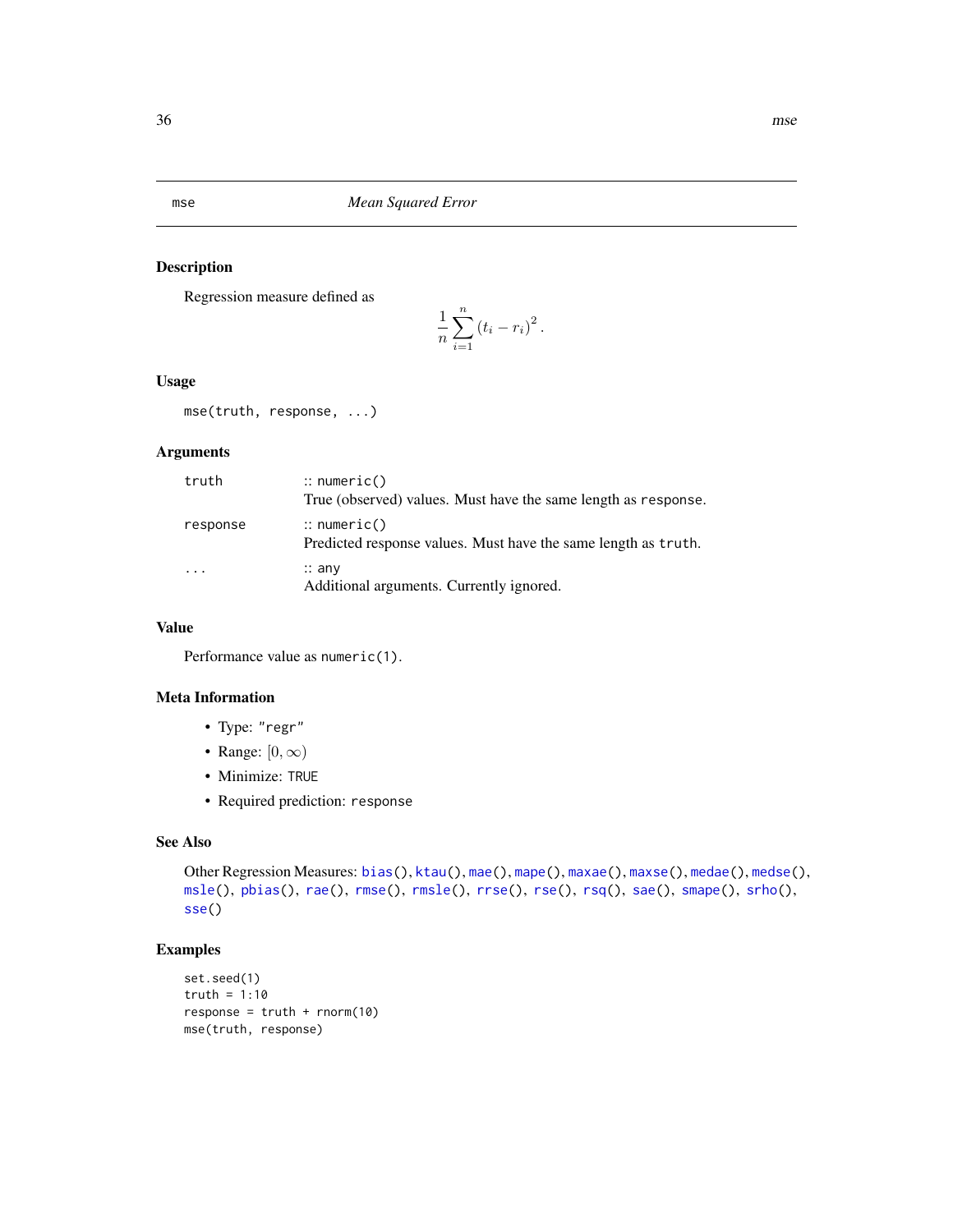<span id="page-36-1"></span><span id="page-36-0"></span>

#### Description

Regression measure defined as

$$
\frac{1}{n}\sum_{i=1}^{n} (\ln(1+t_i) - \ln(1+r_i))^2.
$$

#### Usage

msle(truth, response, na\_value = NaN, ...)

### Arguments

| truth    | $\therefore$ numeric()<br>True (observed) values. Must have the same length as response.                                                            |
|----------|-----------------------------------------------------------------------------------------------------------------------------------------------------|
| response | $\therefore$ numeric()<br>Predicted response values. Must have the same length as truth.                                                            |
| na_value | $\therefore$ numeric(1)<br>Value that should be returned if the measure is not defined for the input (as<br>described in the note). Default is NaN. |
|          | $\therefore$ any<br>Additional arguments. Currently ignored.                                                                                        |

### Value

Performance value as numeric(1).

#### Meta Information

- Type: "regr"
- Range:  $[0, \infty)$
- Minimize: TRUE
- Required prediction: response

### Note

This measure is undefined if any element of t or r is less than or equal to  $-1$ .

#### See Also

```
Other Regression Measures: bias(), ktau(), mae(), mape(), maxae(), maxse(), medae(), medse(),
mse(), pbias(), rae(), rmse(), rmsle(), rrse(), rse(), rsq(), sae(), smape(), srho(), sse()
```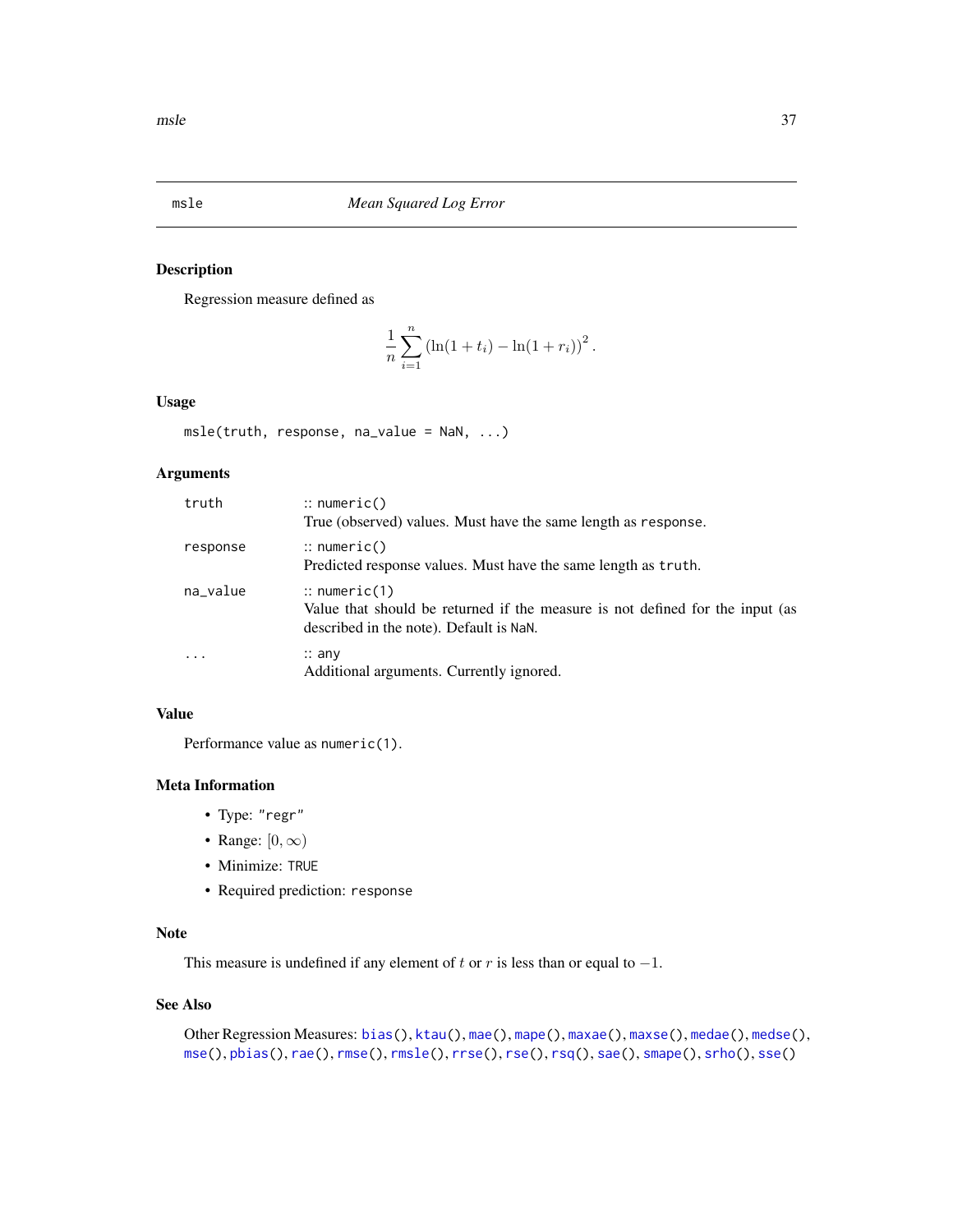### Examples

```
set.seed(1)
truth = 1:10response = truth + rnorm(10)msle(truth, response)
```
### <span id="page-37-1"></span>npv *Negative Predictive Value*

### Description

Binary classification measure defined as

$$
\frac{\text{TN}}{\text{FN} + \text{TN}}.
$$

#### Usage

npv(truth, response, positive, na\_value = NaN, ...)

### Arguments

| truth      | $::$ factor()<br>True (observed) labels. Must have the exactly same two levels and the same<br>length as response.                                  |
|------------|-----------------------------------------------------------------------------------------------------------------------------------------------------|
| response   | $::$ factor()<br>Predicted response labels. Must have the exactly same two levels and the same<br>length as truth.                                  |
| positive   | $\therefore$ character(1)<br>Name of the positive class.                                                                                            |
| na_value   | $\therefore$ numeric(1)<br>Value that should be returned if the measure is not defined for the input (as<br>described in the note). Default is NaN. |
| $\ddots$ . | $\therefore$ any<br>Additional arguments. Currently ignored.                                                                                        |

#### Value

Performance value as numeric(1).

- Type: "binary"
- Range:  $[0, 1]$
- Minimize: FALSE
- Required prediction: response

<span id="page-37-0"></span>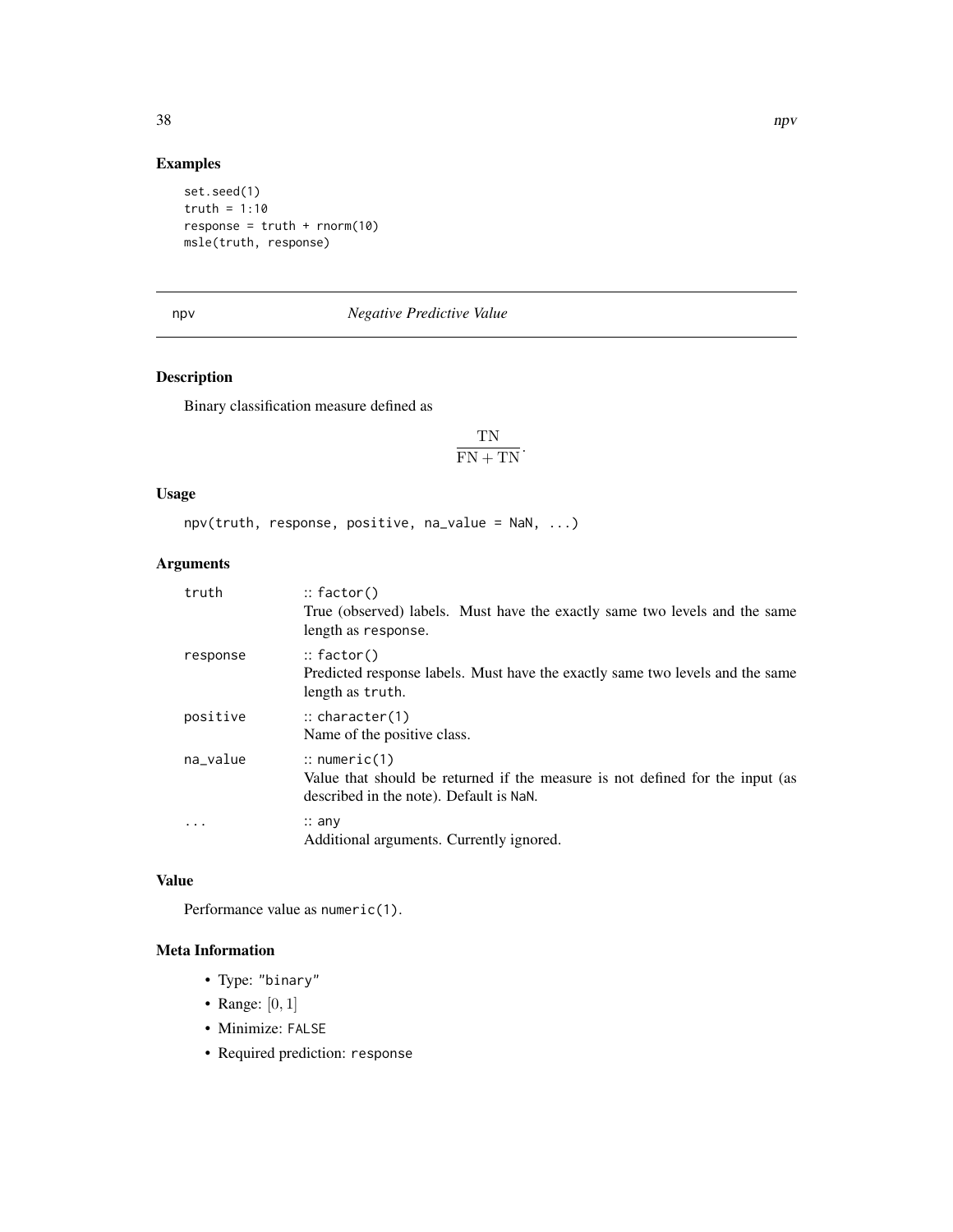#### <span id="page-38-0"></span>pbias 39

### Note

This measure is undefined if  $FN + TN = 0$ .

### References

### [https://en.wikipedia.org/wiki/Template:DiagnosticTesting\\_Diagram](https://en.wikipedia.org/wiki/Template:DiagnosticTesting_Diagram)

### See Also

```
auc(bbrier(dor(fbeta(fdr(fnr(fn(),
fomr(), fpr(), fp(), mcc(), ppv(), prauc(), tnr(), tn(), tpr(), tp()
```
#### Examples

```
set.seed(1)
lvls = c("a", "b")truth = factor(sample(lvls, 10, replace = TRUE), levels = lvls)
response = factor(sample(lvls, 10, replace = TRUE), levels = lvls)
npv(truth, response, positive = "a")
```
<span id="page-38-1"></span>pbias *Percent Bias*

#### Description

Regression measure defined as

$$
\frac{1}{n}\sum_{i=1}^n\frac{(t_i-r_i)}{|t_i|}.
$$

Good predictions score close to 0.

#### Usage

pbias(truth, response, na\_value = NaN, ...)

### Arguments

| truth                   | $\therefore$ numeric()<br>True (observed) values. Must have the same length as response.                                                            |
|-------------------------|-----------------------------------------------------------------------------------------------------------------------------------------------------|
| response                | $\therefore$ numeric()<br>Predicted response values. Must have the same length as truth.                                                            |
| na_value                | $\therefore$ numeric(1)<br>Value that should be returned if the measure is not defined for the input (as<br>described in the note). Default is NaN. |
| $\cdot$ $\cdot$ $\cdot$ | $\therefore$ any<br>Additional arguments. Currently ignored.                                                                                        |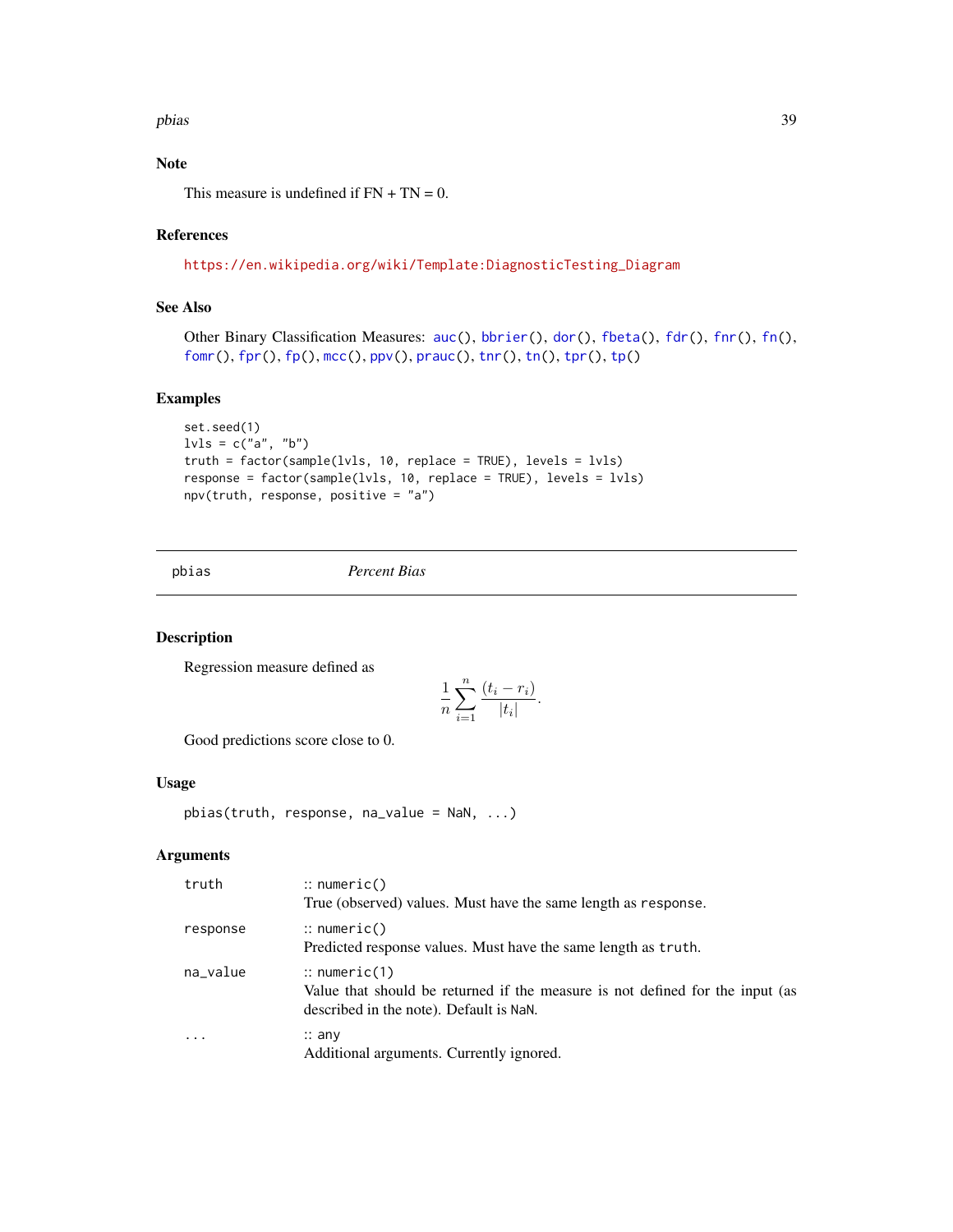### Value

Performance value as numeric(1).

#### Meta Information

- Type: "regr"
- Range:  $(-\infty, \infty)$
- Minimize: NA
- Required prediction: response

### See Also

```
bias(ktau(mae(mape(maxae(maxse(medae(medse(),
mse(), msle(), rae(), rmse(), rmsle(), rrse(), rse(), rsq(), sae(), smape(), srho(), sse()
```
#### Examples

```
set.seed(1)
truth = 1:10response = truth + rnorm(10)pbias(truth, response)
```
<span id="page-39-1"></span>ppv *Positive Predictive Value*

#### <span id="page-39-2"></span>Description

Binary classification measure defined as

$$
\frac{\text{TP}}{\text{TP} + \text{FP}}.
$$

Also know as "precision".

#### Usage

```
ppv(truth, response, positive, na_value = NaN, ...)
```

```
precision(truth, response, positive, na_value = NaN, ...)
```
### Arguments

| truth    | $::$ factor()                                                                 |
|----------|-------------------------------------------------------------------------------|
|          | True (observed) labels. Must have the exactly same two levels and the same    |
|          | length as response.                                                           |
| response | $::$ factor()                                                                 |
|          | Predicted response labels. Must have the exactly same two levels and the same |
|          | length as truth.                                                              |

<span id="page-39-0"></span>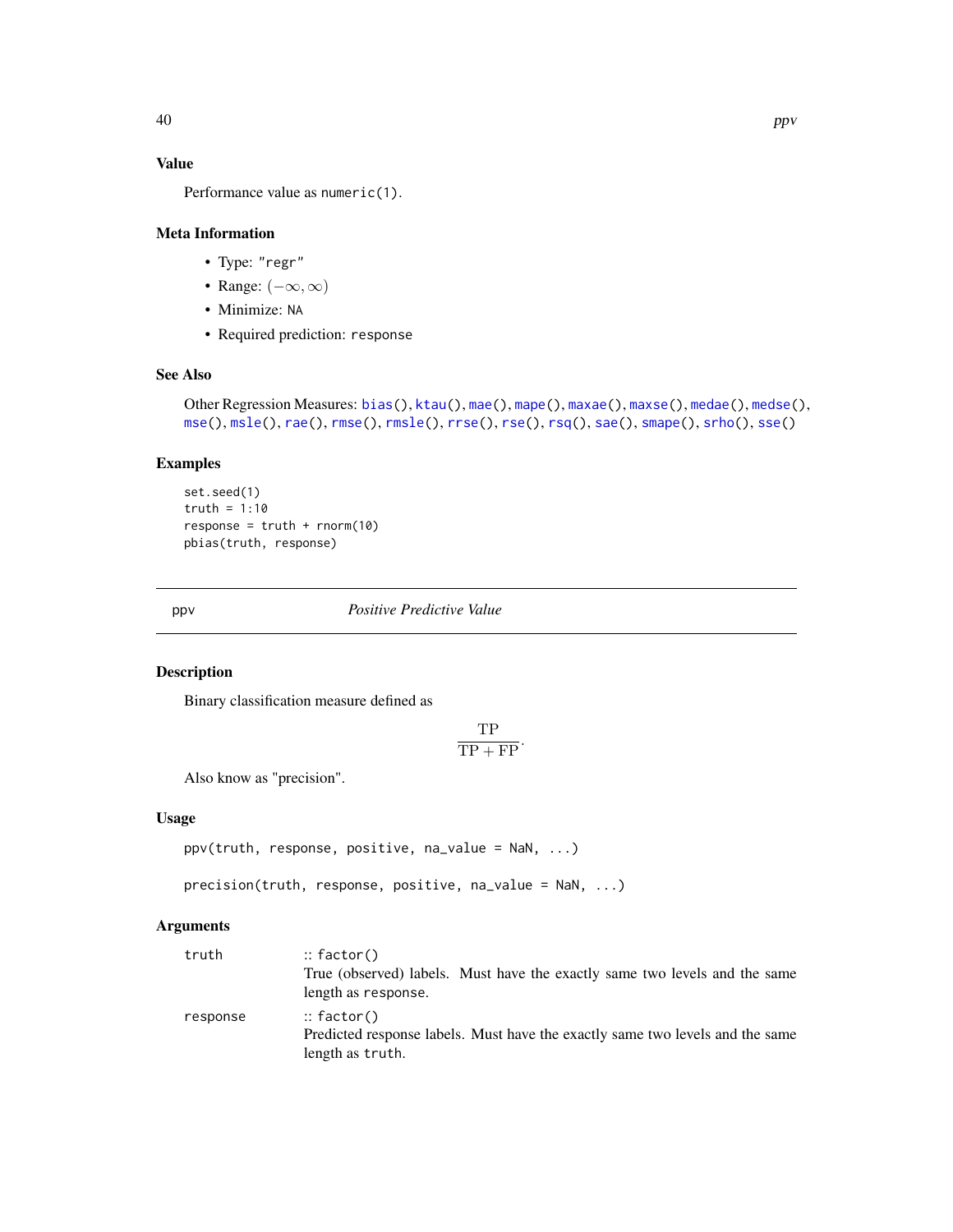<span id="page-40-0"></span>

| positive | $\therefore$ character(1)<br>Name of the positive class.                                                                                            |
|----------|-----------------------------------------------------------------------------------------------------------------------------------------------------|
| na_value | $\therefore$ numeric(1)<br>Value that should be returned if the measure is not defined for the input (as<br>described in the note). Default is NaN. |
| .        | $\therefore$ any<br>Additional arguments. Currently ignored.                                                                                        |

### Value

Performance value as numeric(1).

#### Meta Information

- Type: "binary"
- Range:  $[0, 1]$
- Minimize: FALSE
- Required prediction: response

### Note

This measure is undefined if  $TP + FP = 0$ .

### References

[https://en.wikipedia.org/wiki/Template:DiagnosticTesting\\_Diagram](https://en.wikipedia.org/wiki/Template:DiagnosticTesting_Diagram)

### See Also

```
auc(bbrier(dor(fbeta(fdr(fnr(fn(),
fomr(), fpr(), fp(), mcc(), npv(), prauc(), tnr(), tn(), tpr(), tp()
```

```
set.seed(1)
lvls = c("a", "b")truth = factor(sample(lvls, 10, replace = TRUE), levels = lvls)
response = factor(sample(lvls, 10, replace = TRUE), levels = lvls)
ppv(truth, response, positive = "a")
```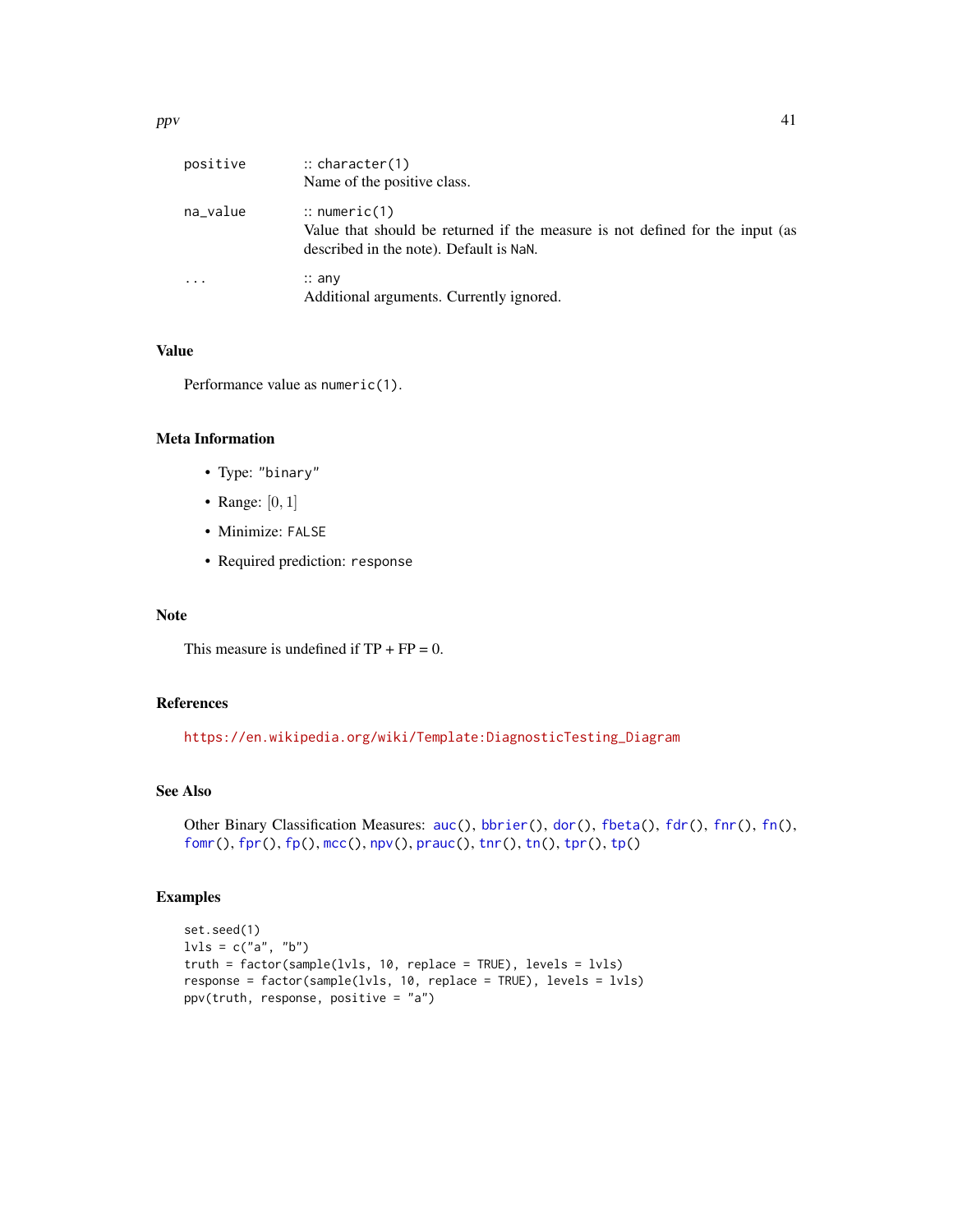<span id="page-41-1"></span><span id="page-41-0"></span>

### Description

Computes the area under the Precision-Recall curve (PRC). The PRC can be interpreted as the relationship between precision and recall (sensitivity), and is considered to be a more appropriate measure for unbalanced datasets than the ROC curve. The PRC is computed by integration of the piecewise function.

### Usage

```
prauc(truth, prob, positive, na_value = NaN, ...)
```
#### Arguments

| truth    | $::$ factor()<br>True (observed) labels. Must have the exactly same two levels and the same<br>length as response.                                  |
|----------|-----------------------------------------------------------------------------------------------------------------------------------------------------|
| prob     | $\therefore$ numeric()<br>Predicted probability for positive class. Must have exactly same length as truth.                                         |
| positive | $\therefore$ character(1)<br>Name of the positive class.                                                                                            |
| na_value | $\therefore$ numeric(1)<br>Value that should be returned if the measure is not defined for the input (as<br>described in the note). Default is NaN. |
|          | $\therefore$ any<br>Additional arguments. Currently ignored.                                                                                        |

#### Value

Performance value as numeric(1).

### Meta Information

- Type: "binary"
- Range:  $[0, 1]$
- Minimize: FALSE
- Required prediction: prob

#### Note

This measure is undefined if the true values are either all positive or all negative.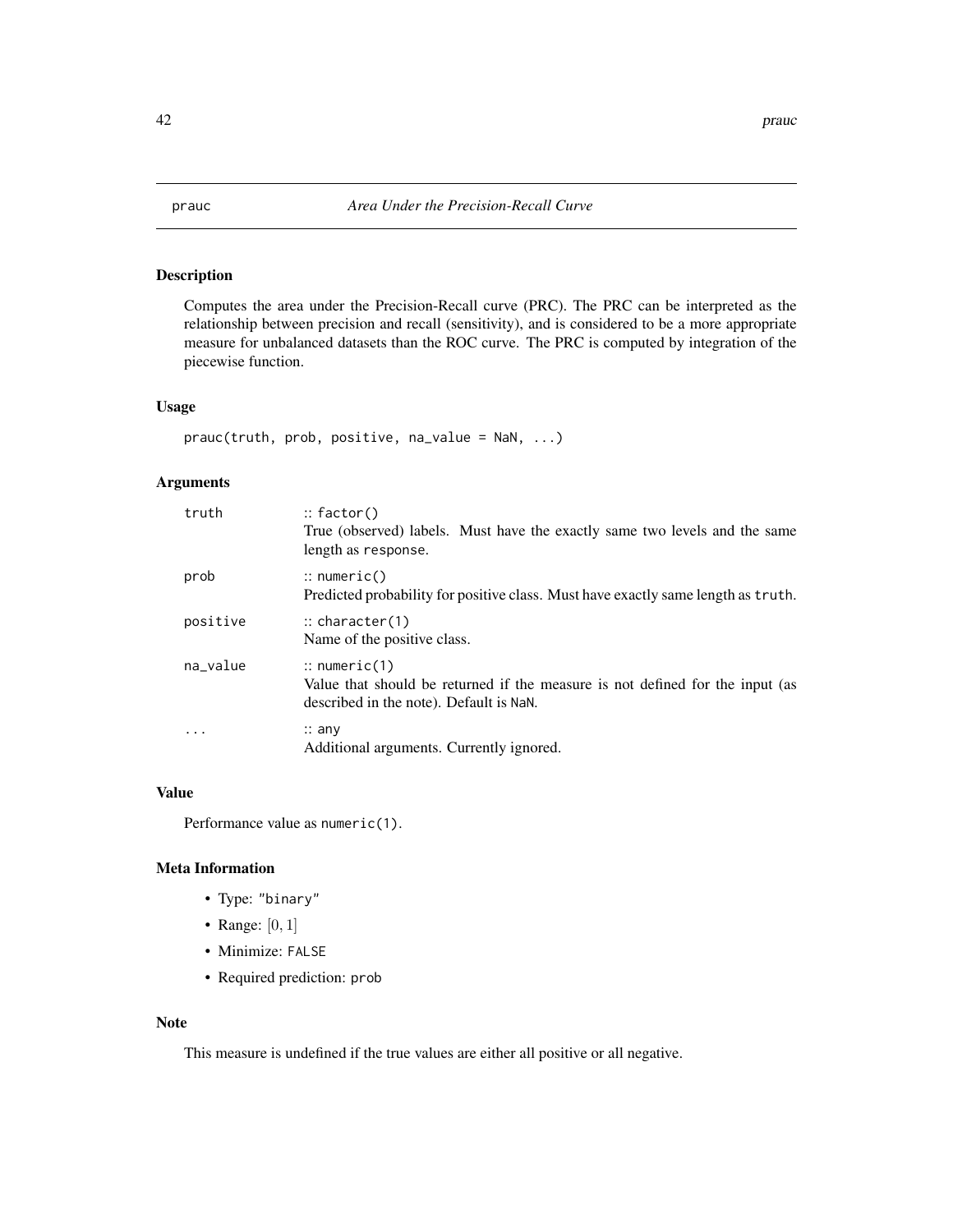#### <span id="page-42-0"></span>References

### See Also

Other Binary Classification Measures: [auc\(](#page-4-1)), [bbrier\(](#page-6-1)), [dor\(](#page-11-1)), [fbeta\(](#page-12-1)), [fdr\(](#page-14-1)), [fnr\(](#page-16-1)), [fn\(](#page-15-1)), [fomr\(](#page-18-1)), [fpr\(](#page-20-1)), [fp\(](#page-19-1)), [mcc\(](#page-31-1)), [npv\(](#page-37-1)), [ppv\(](#page-39-1)), [tnr\(](#page-54-1)), [tn\(](#page-53-1)), [tpr\(](#page-57-1)), [tp\(](#page-55-1))

#### Examples

```
truth = factor(c("a", "a", "a", "b"))prob = c(.6, .7, .1, .4)prauc(truth, prob, "a")
```
<span id="page-42-1"></span>rae *Relative Absolute Error*

#### Description

Regression measure defined as

$$
\frac{\sum_{i=1}^{n} |t_i - r_i|}{\sum_{i=1}^{n} |t_i - \overline{t}|}.
$$

Can be interpreted as absolute error of the predictions relative to a naive model predicting the mean.

#### Usage

rae(truth, response,  $na_value = NaN, ...$ )

#### Arguments

| truth    | $\therefore$ numeric()<br>True (observed) values. Must have the same length as response.                                                            |
|----------|-----------------------------------------------------------------------------------------------------------------------------------------------------|
| response | $\therefore$ numeric()<br>Predicted response values. Must have the same length as truth.                                                            |
| na_value | $\therefore$ numeric(1)<br>Value that should be returned if the measure is not defined for the input (as<br>described in the note). Default is NaN. |
| $\cdot$  | $\therefore$ any<br>Additional arguments. Currently ignored.                                                                                        |

#### Value

Performance value as numeric(1).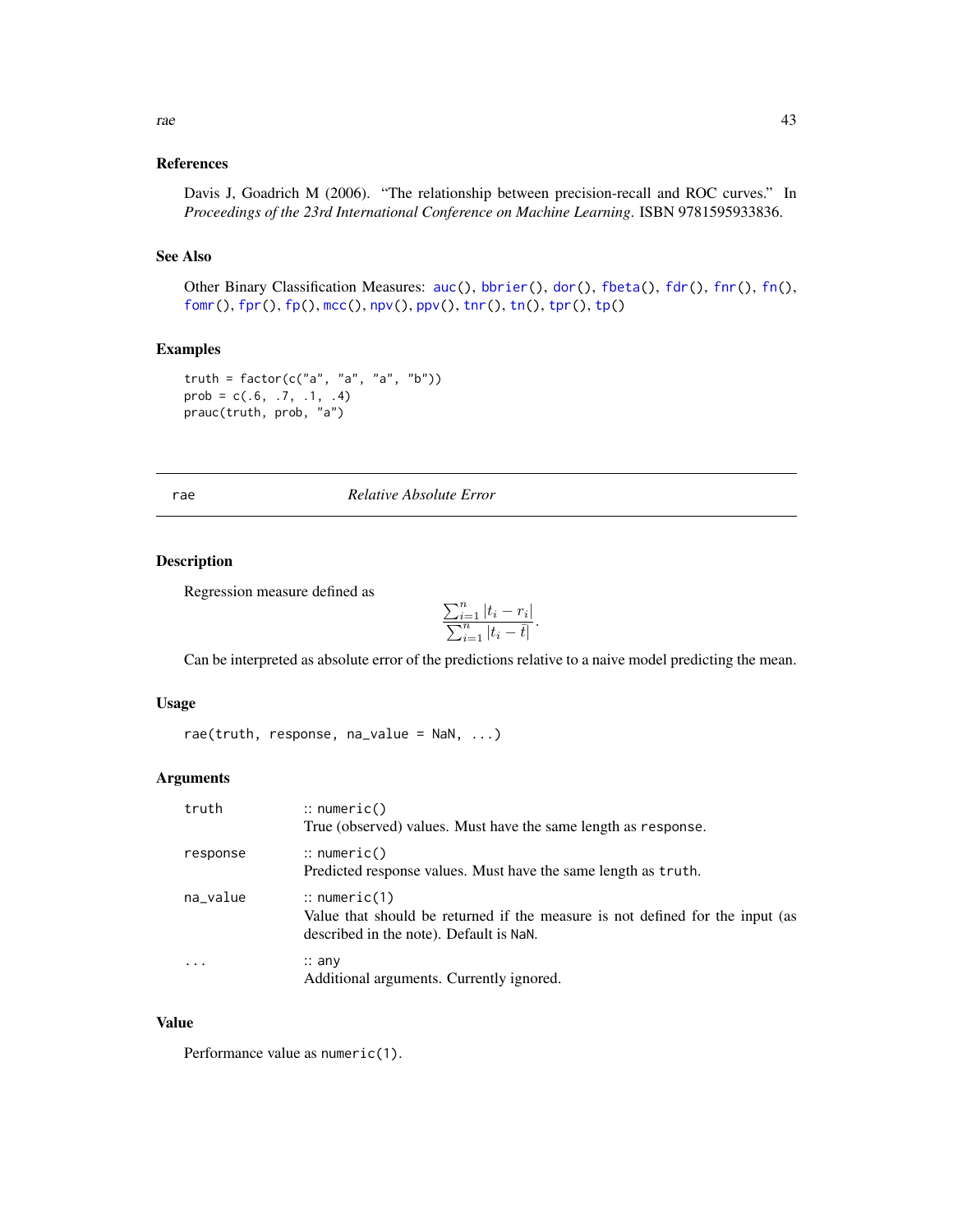### Meta Information

- Type: "regr"
- Range:  $[0, \infty)$
- Minimize: TRUE
- Required prediction: response

### Note

This measure is undefined for constant  $t$ .

### See Also

```
Other Regression Measures: bias(), ktau(), mae(), mape(), maxae(), maxse(), medae(), medse(),
mse(), msle(), pbias(), rmse(), rmsle(), rrse(), rse(), rsq(), sae(), smape(), srho(),
sse()
```
### Examples

```
set.seed(1)
truth = 1:10
response = truth + rnorm(10)rae(truth, response)
```
<span id="page-43-1"></span>rmse *Root Mean Squared Error*

### Description

Regression measure defined as

$$
\sqrt{\frac{1}{n}\sum_{i=1}^{n}(t_i-r_i)^2}.
$$

#### Usage

```
rmse(truth, response, ...)
```
#### Arguments

| truth    | $\therefore$ numeric()<br>True (observed) values. Must have the same length as response. |
|----------|------------------------------------------------------------------------------------------|
| response | $\therefore$ numeric()<br>Predicted response values. Must have the same length as truth. |
|          | $\therefore$ any<br>Additional arguments. Currently ignored.                             |

<span id="page-43-0"></span>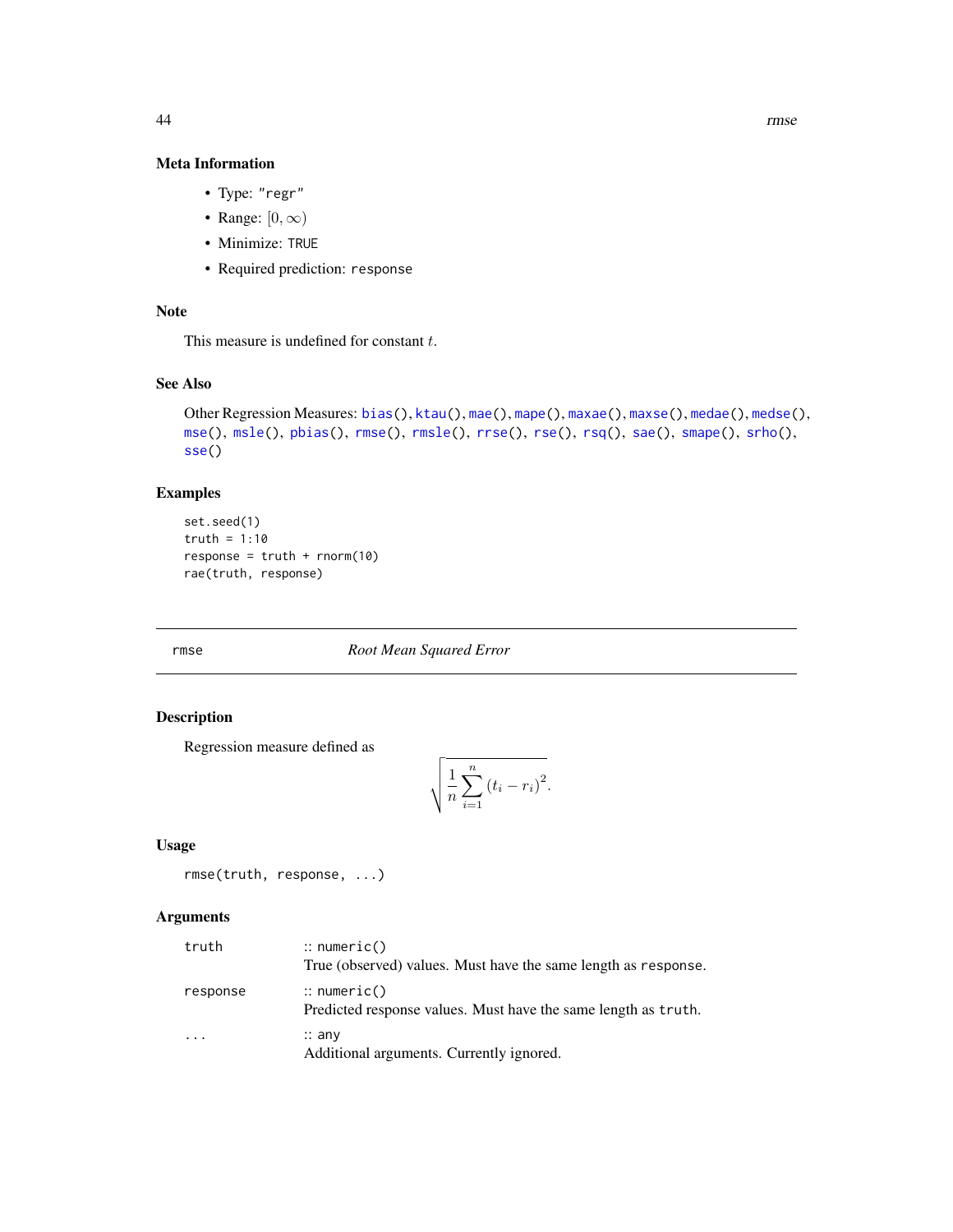<span id="page-44-0"></span>rmsle to the contract of the contract of the contract of the contract of the contract of the contract of the contract of the contract of the contract of the contract of the contract of the contract of the contract of the c

### Value

Performance value as numeric(1).

#### Meta Information

- Type: "regr"
- Range:  $[0, \infty)$
- Minimize: TRUE
- Required prediction: response

### See Also

```
Other Regression Measures: bias(), ktau(), mae(), mape(), maxae(), maxse(), medae(), medse(),
mse(), msle(), pbias(), rae(), rmsle(), rrse(), rse(), rsq(), sae(), smape(), srho(), sse()
```
#### Examples

```
set.seed(1)
truth = 1:10
response = truth + rnorm(10)rmse(truth, response)
```
<span id="page-44-1"></span>rmsle *Root Mean Squared Log Error*

### Description

Regression measure defined as

$$
\sqrt{\frac{1}{n}\sum_{i=1}^{n} (\ln(1+t_i) - \ln(1+r_i))^2}.
$$

#### Usage

rmsle(truth, response, na\_value = NaN, ...)

### Arguments

| truth     | $\therefore$ numeric()                                                                                                                              |
|-----------|-----------------------------------------------------------------------------------------------------------------------------------------------------|
|           | True (observed) values. Must have the same length as response.                                                                                      |
| response  | $\therefore$ numeric()                                                                                                                              |
|           | Predicted response values. Must have the same length as truth.                                                                                      |
| na_value  | $\therefore$ numeric(1)<br>Value that should be returned if the measure is not defined for the input (as<br>described in the note). Default is NaN. |
| $\ddotsc$ | $\therefore$ any<br>Additional arguments. Currently ignored.                                                                                        |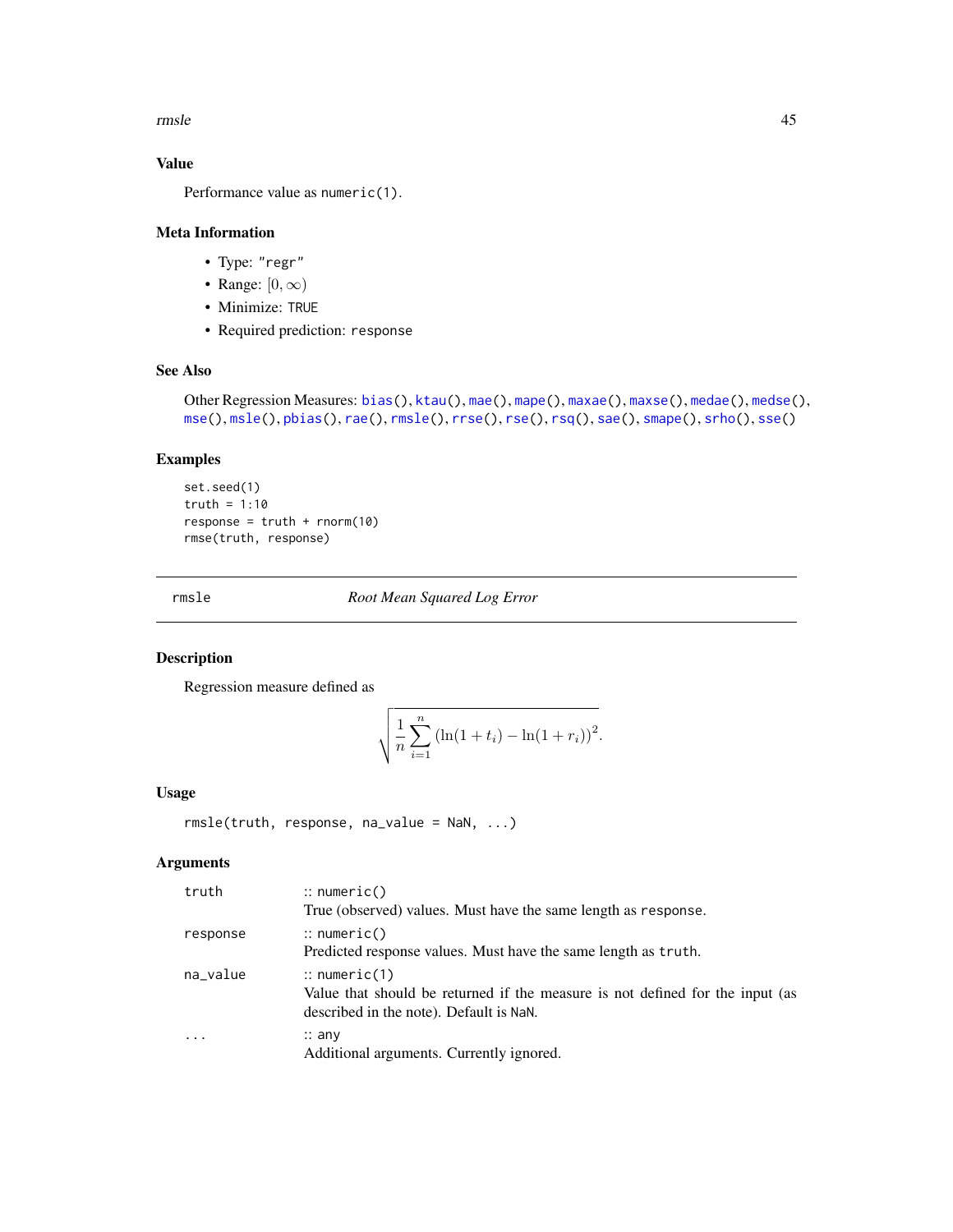#### <span id="page-45-0"></span>Value

Performance value as numeric(1).

#### Meta Information

- Type: "regr"
- Range:  $[0, \infty)$
- Minimize: TRUE
- Required prediction: response

### Note

This measure is undefined if any element of t or r is less than or equal to  $-1$ .

### See Also

```
Other Regression Measures: bias(), ktau(), mae(), mape(), maxae(), maxse(), medae(), medse(),
mse(), msle(), pbias(), rae(), rmse(), rrse(), rse(), rsq(), sae(), smape(), srho(), sse()
```
#### Examples

set.seed(1) truth =  $1:10$  $response = truth + rnorm(10)$ rmsle(truth, response)

<span id="page-45-1"></span>rrse *Root Relative Squared Error*

#### Description

Regression measure defined as

$$
\sqrt{\frac{\sum_{i=1}^{n} (t_i - r_i)^2}{\sum_{i=1}^{n} (t_i - \bar{t})^2}}.
$$

Can be interpreted as root of the squared error of the predictions relative to a naive model predicting the mean.

### Usage

```
rrse(truth, response, na_value = NaN, ...)
```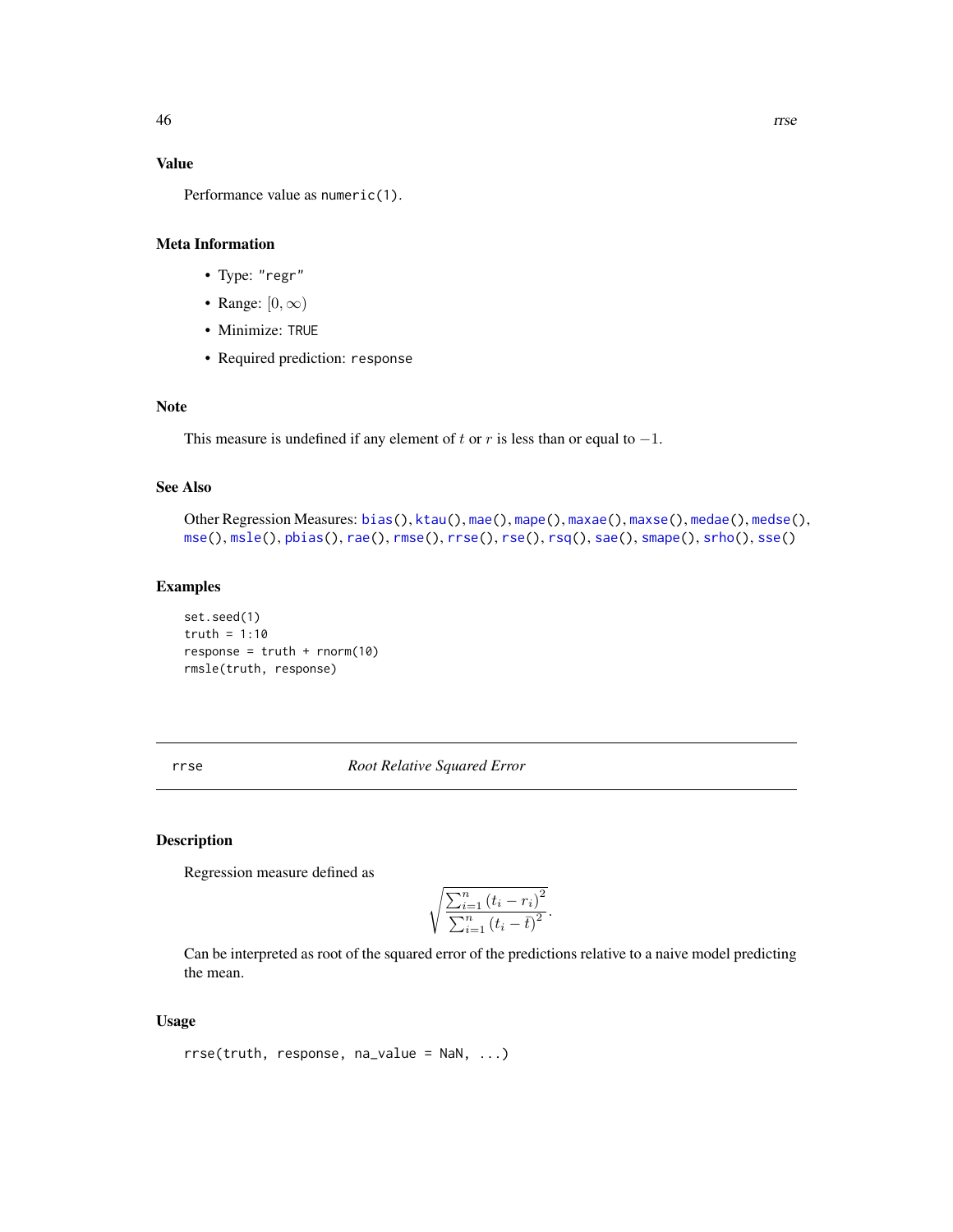<span id="page-46-0"></span>rrse 47

### Arguments

| truth    | $\therefore$ numeric()<br>True (observed) values. Must have the same length as response.                                                            |
|----------|-----------------------------------------------------------------------------------------------------------------------------------------------------|
| response | $\therefore$ numeric()<br>Predicted response values. Must have the same length as truth.                                                            |
| na_value | $\therefore$ numeric(1)<br>Value that should be returned if the measure is not defined for the input (as<br>described in the note). Default is NaN. |
|          | $\therefore$ any<br>Additional arguments. Currently ignored.                                                                                        |

### Value

Performance value as numeric(1).

### Meta Information

- Type: "regr"
- Range:  $[0, \infty)$
- Minimize: TRUE
- Required prediction: response

### Note

This measure is undefined for constant  $t$ .

### See Also

```
Other Regression Measures: bias(), ktau(), mae(), mape(), maxae(), maxse(), medae(), medse(),
mse(), msle(), pbias(), rae(), rmse(), rmsle(), rse(), rsq(), sae(), smape(), srho(), sse()
```

```
set.seed(1)
truth = 1:10
response = truth + rnorm(10)rrse(truth, response)
```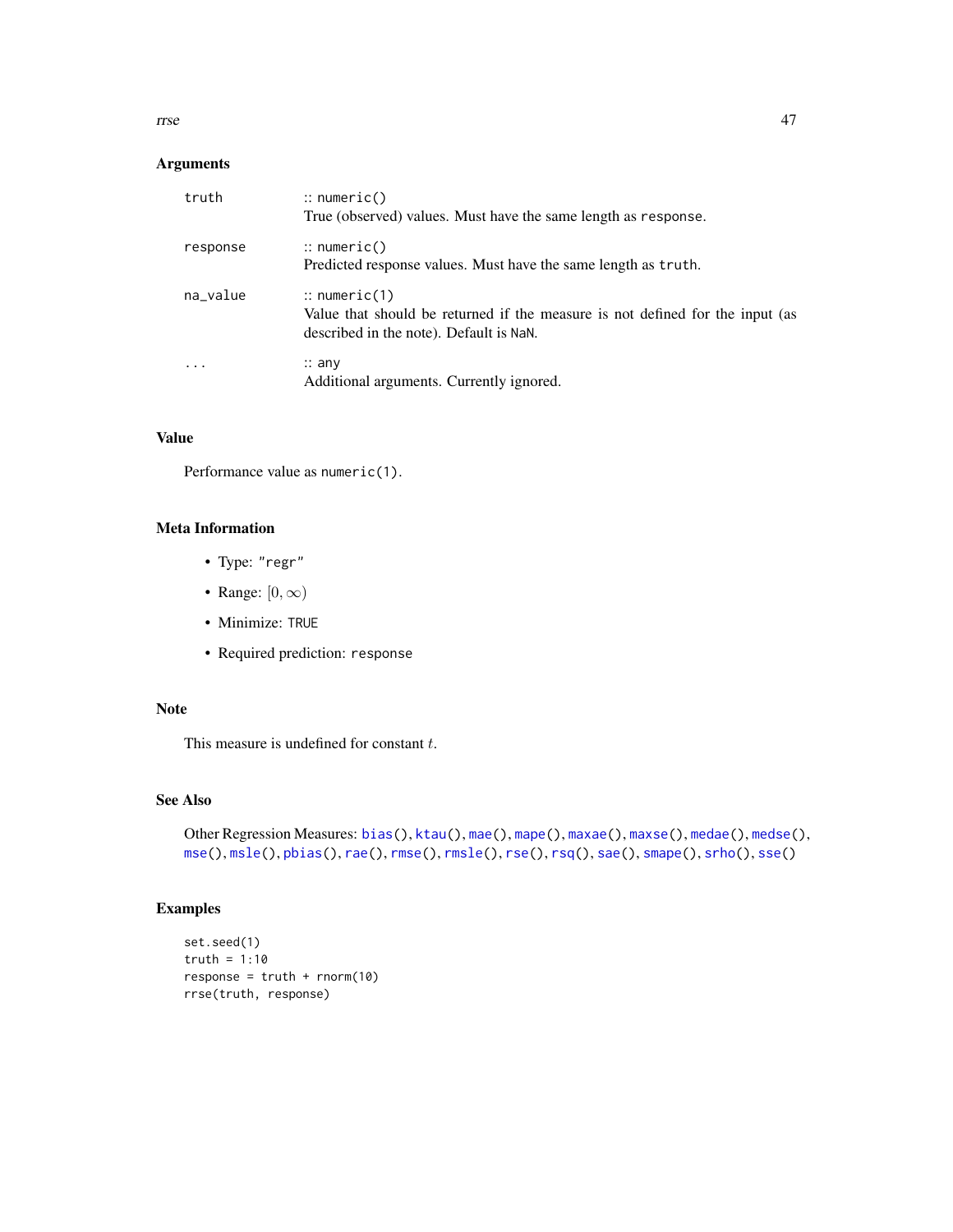<span id="page-47-0"></span>rse *Relative Squared Error*

#### Description

Regression measure defined as

$$
\frac{\sum_{i=1}^{n} (t_i - r_i)^2}{\sum_{i=1}^{n} (t_i - \bar{t})^2}.
$$

Can be interpreted as squared error of the predictions relative to a naive model predicting the mean.

#### Usage

rse(truth, response, na\_value = NaN, ...)

### Arguments

| truth     | $::$ numeric()<br>True (observed) values. Must have the same length as response.                                                                    |
|-----------|-----------------------------------------------------------------------------------------------------------------------------------------------------|
| response  | $\therefore$ numeric()<br>Predicted response values. Must have the same length as truth.                                                            |
| na_value  | $\therefore$ numeric(1)<br>Value that should be returned if the measure is not defined for the input (as<br>described in the note). Default is NaN. |
| $\ddotsc$ | $\therefore$ any<br>Additional arguments. Currently ignored.                                                                                        |

### Value

Performance value as numeric(1).

#### Meta Information

- Type: "regr"
- Range:  $[0, \infty)$
- Minimize: TRUE
- Required prediction: response

#### Note

This measure is undefined for constant  $t$ .

### See Also

```
Other Regression Measures: bias(), ktau(), mae(), mape(), maxae(), maxse(), medae(), medse(),
mse(), msle(), pbias(), rae(), rmse(), rmsle(), rrse(), rsq(), sae(), smape(), srho(),
sse()
```
<span id="page-47-1"></span>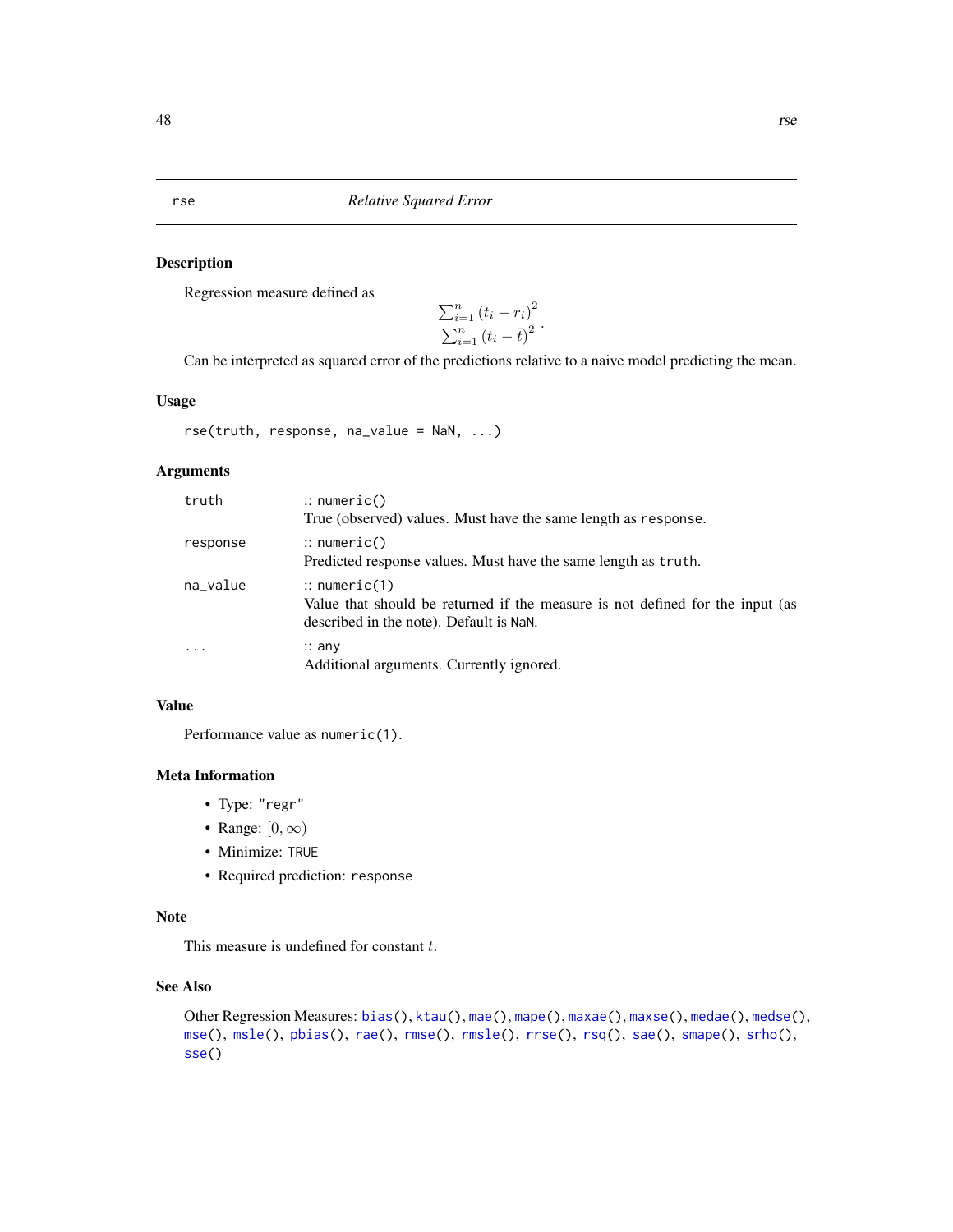### Examples

set.seed(1) truth =  $1:10$  $response = truth + rnorm(10)$ rse(truth, response)

<span id="page-48-1"></span>rsq *R Squared*

### Description

Regression measure defined as

$$
1 - \frac{\sum_{i=1}^{n} (t_i - r_i)^2}{\sum_{i=1}^{n} (t_i - \bar{t})^2}.
$$

Also known as coefficient of determination or explained variation. Substracts the [rse\(\)](#page-47-1) from 1, hence it compares the squared error of the predictions relative to a naive model predicting the mean.

### Usage

rsq(truth, response, na\_value = NaN, ...)

### Arguments

| truth                   | $\therefore$ numeric()<br>True (observed) values. Must have the same length as response.                                                            |
|-------------------------|-----------------------------------------------------------------------------------------------------------------------------------------------------|
| response                | $\therefore$ numeric()<br>Predicted response values. Must have the same length as truth.                                                            |
| na_value                | $\therefore$ numeric(1)<br>Value that should be returned if the measure is not defined for the input (as<br>described in the note). Default is NaN. |
| $\cdot$ $\cdot$ $\cdot$ | $\therefore$ any<br>Additional arguments. Currently ignored.                                                                                        |

### Value

Performance value as numeric(1).

### Meta Information

- Type: "regr"
- Range:  $(-\infty, 1]$
- Minimize: FALSE
- Required prediction: response

<span id="page-48-0"></span>rsq 49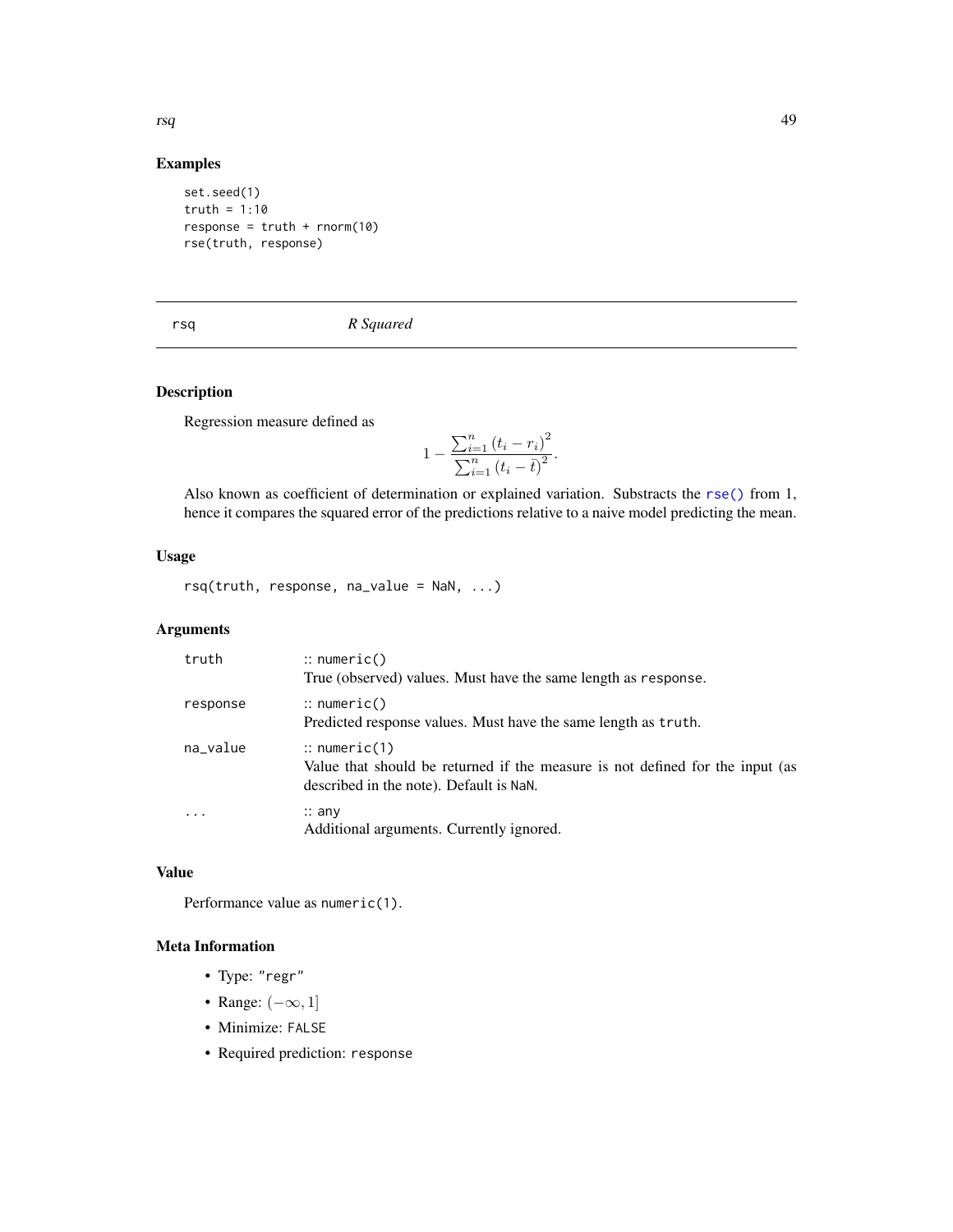## <span id="page-49-0"></span>Note

This measure is undefined for constant  $t$ .

### See Also

```
Other Regression Measures: bias(), ktau(), mae(), mape(), maxae(), maxse(), medae(), medse(),
mse(), msle(), pbias(), rae(), rmse(), rmsle(), rrse(), rse(), sae(), smape(), srho(),
sse()
```
### Examples

```
set.seed(1)
truth = 1:10response = truth + rnorm(10)rsq(truth, response)
```
#### <span id="page-49-1"></span>sae *Sum of Absolute Errors*

#### Description

Regression measure defined as

$$
\sum_{i=1}^{n} |t_i - r_i|.
$$

#### Usage

sae(truth, response, ...)

### Arguments

| truth    | $\therefore$ numeric()                                                                   |
|----------|------------------------------------------------------------------------------------------|
|          | True (observed) values. Must have the same length as response.                           |
| response | $\therefore$ numeric()<br>Predicted response values. Must have the same length as truth. |
| $\cdots$ | $\therefore$ any<br>Additional arguments. Currently ignored.                             |

#### Value

Performance value as numeric(1).

- Type: "regr"
- Range:  $[0, \infty)$
- Minimize: TRUE
- Required prediction: response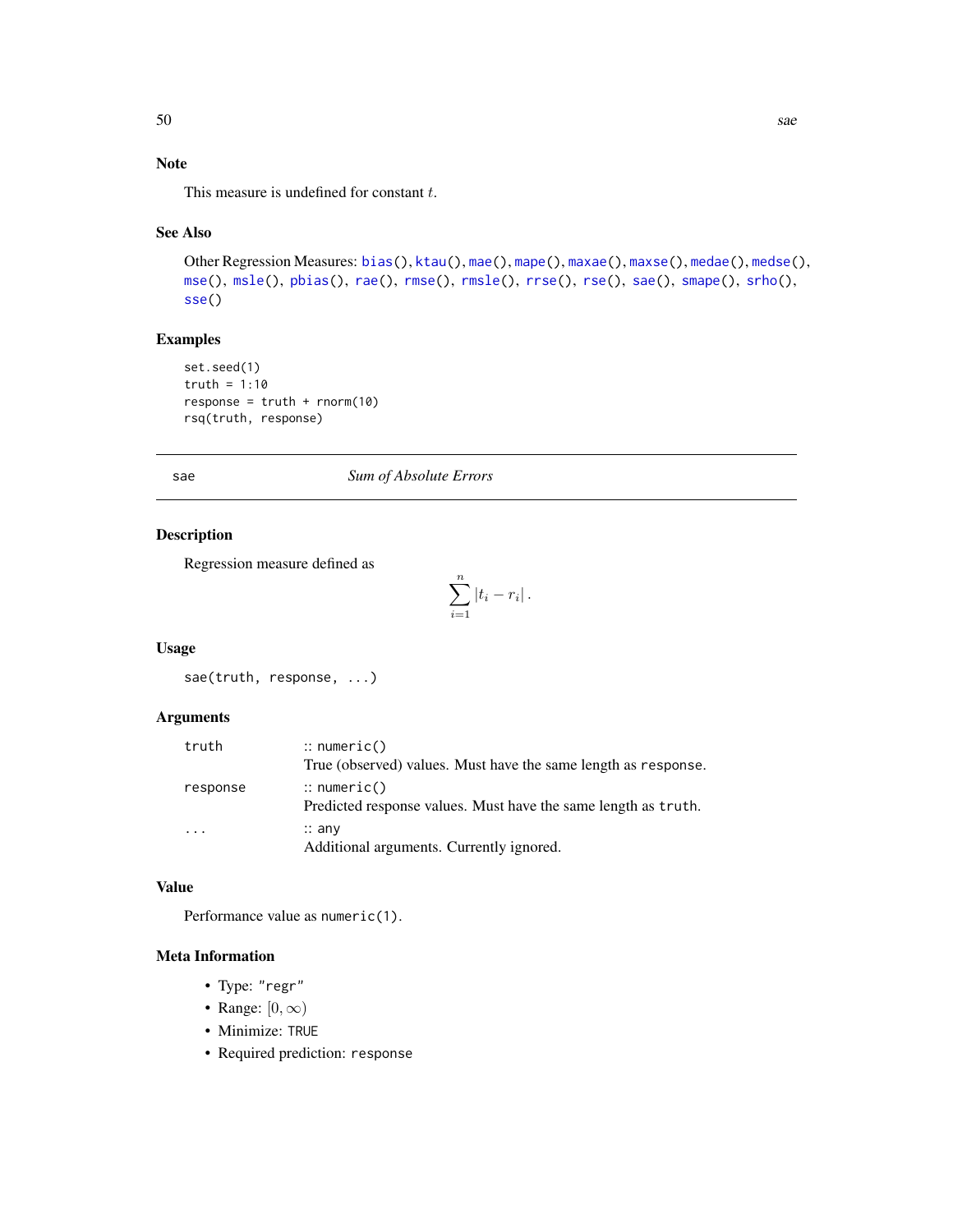#### <span id="page-50-0"></span>smape 51

### See Also

```
Other Regression Measures: bias(), ktau(), mae(), mape(), maxae(), maxse(), medae(), medse(),
mse(), msle(), pbias(), rae(), rmse(), rmsle(), rrse(), rse(), rsq(), smape(), srho(),
sse()
```
#### Examples

```
set.seed(1)
truth = 1:10
response = truth + rnorm(10)sae(truth, response)
```
<span id="page-50-1"></span>smape *Symmetric Mean Absolute Percent Error*

### Description

Regression measure defined as

$$
\frac{2}{n} \sum_{i=1}^{n} \frac{|t_i - r_i|}{|t_i| + |r_i|}.
$$

#### Usage

smape(truth, response, na\_value = NaN, ...)

### Arguments

| truth     | $::$ numeric()<br>True (observed) values. Must have the same length as response.                                                                    |
|-----------|-----------------------------------------------------------------------------------------------------------------------------------------------------|
| response  | $\therefore$ numeric()<br>Predicted response values. Must have the same length as truth.                                                            |
| na_value  | $\therefore$ numeric(1)<br>Value that should be returned if the measure is not defined for the input (as<br>described in the note). Default is NaN. |
| $\ddotsc$ | $\therefore$ any<br>Additional arguments. Currently ignored.                                                                                        |

### Value

Performance value as numeric(1).

- Type: "regr"
- Range:  $[0, 2]$
- Minimize: TRUE
- Required prediction: response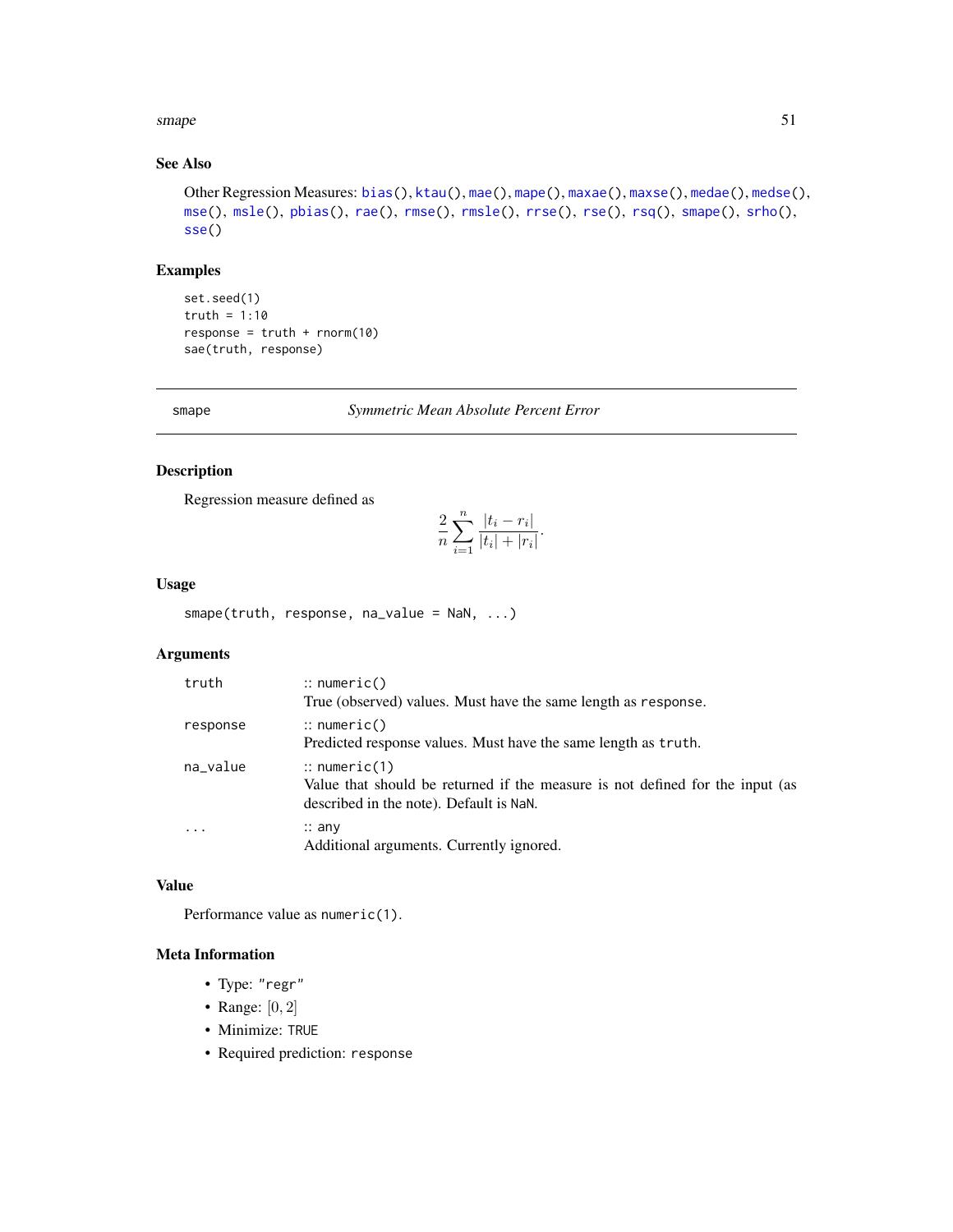## <span id="page-51-0"></span>Note

This measure is undefined if if any  $|t| + |r|$  is 0.

### See Also

```
Other Regression Measures: bias(), ktau(), mae(), mape(), maxae(), maxse(), medae(), medse(),
mse(), msle(), pbias(), rae(), rmse(), rmsle(), rrse(), rse(), rsq(), sae(), srho(), sse()
```
### Examples

```
set.seed(1)
truth = 1:10response = truth + rnorm(10)smape(truth, response)
```
<span id="page-51-1"></span>srho *Spearman's rho*

#### Description

Regression measures defined as Spearman's rank correlation coefficient between truth and response. Calls [stats::cor\(\)](#page-0-0) with method set to "spearman".

#### Usage

srho(truth, response, ...)

### Arguments

| truth    | $\therefore$ numeric()<br>True (observed) values. Must have the same length as response. |
|----------|------------------------------------------------------------------------------------------|
| response | $\therefore$ numeric()<br>Predicted response values. Must have the same length as truth. |
| .        | $\therefore$ any<br>Additional arguments. Currently ignored.                             |

#### Value

Performance value as numeric(1).

- Type: "regr"
- Range: [−1, 1]
- Minimize: FALSE
- Required prediction: response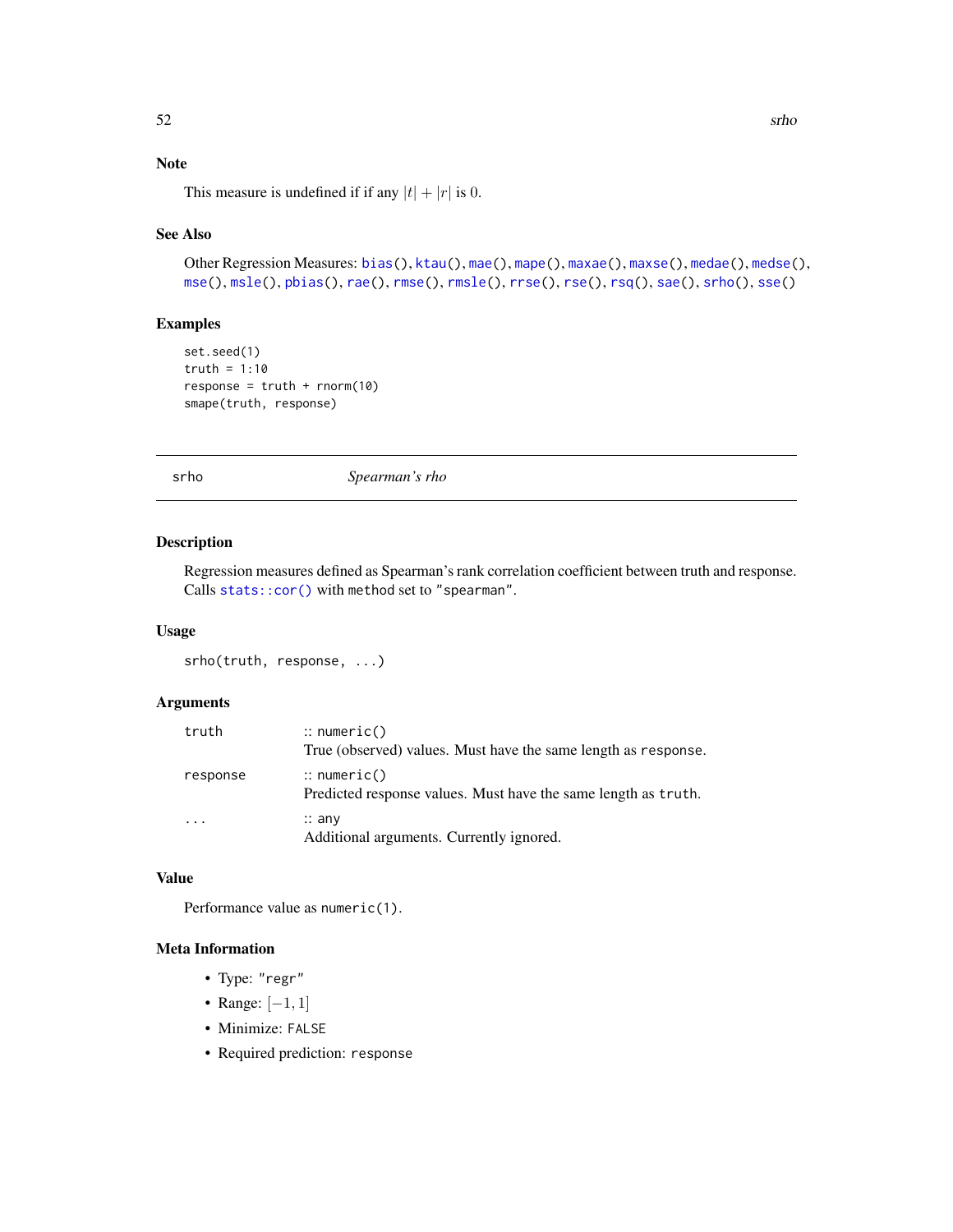#### <span id="page-52-0"></span>References

Rosset S, Perlich C, Zadrozny B (2006). "Ranking-based evaluation of regression models." *Knowledge and Information Systems*, 12(3), 331–353. doi: [10.1007/s1011500600373.](https://doi.org/10.1007/s10115-006-0037-3)

### See Also

```
Other Regression Measures: bias(), ktau(), mae(), mape(), maxae(), maxse(), medae(), medse(),
mse(), msle(), pbias(), rae(), rmse(), rmsle(), rrse(), rse(), rsq(), sae(), smape(), sse()
```
### Examples

```
set.seed(1)
truth = 1:10response = truth + rnorm(10)srho(truth, response)
```
#### <span id="page-52-1"></span>sse *Sum of Squared Errors*

#### Description

Regression measure defined as

$$
\sum_{i=1}^{n} (t_i - r_i)^2.
$$

#### Usage

sse(truth, response, ...)

### Arguments

| truth     | $\therefore$ numeric()                                                                   |
|-----------|------------------------------------------------------------------------------------------|
|           | True (observed) values. Must have the same length as response.                           |
| response  | $\therefore$ numeric()<br>Predicted response values. Must have the same length as truth. |
| $\ddotsc$ | $\therefore$ any<br>Additional arguments. Currently ignored.                             |

#### Value

Performance value as numeric(1).

- Type: "regr"
- Range:  $[0, \infty)$
- Minimize: TRUE
- Required prediction: response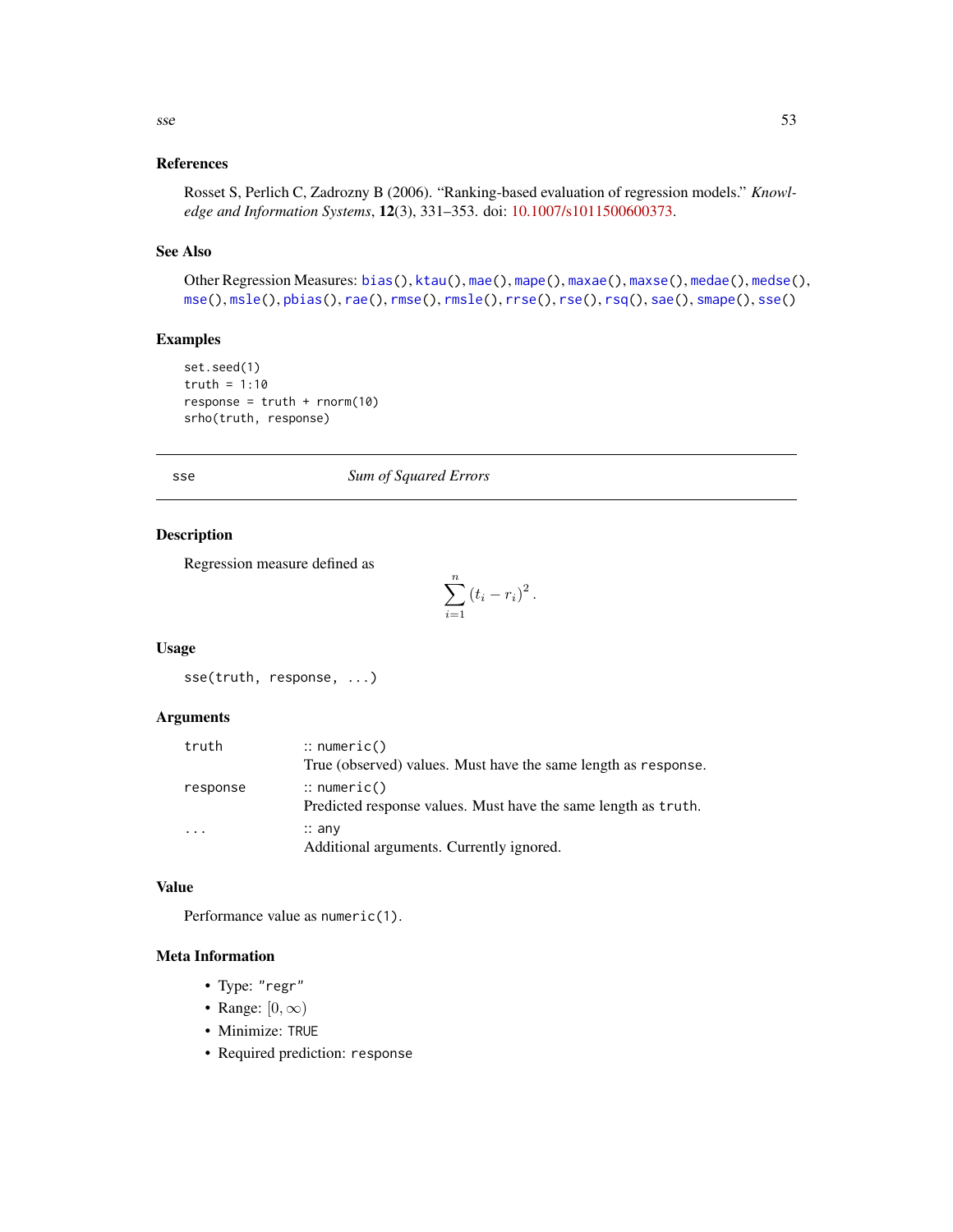## <span id="page-53-0"></span>See Also

```
Other Regression Measures: bias(), ktau(), mae(), mape(), maxae(), maxse(), medae(), medse(),
mse(), msle(), pbias(), rae(), rmse(), rmsle(), rrse(), rse(), rsq(), sae(), smape(),
srho()
```
#### Examples

set.seed(1) truth =  $1:10$  $response = truth + rnorm(10)$ sse(truth, response)

<span id="page-53-1"></span>tn *True Negatives*

#### Description

Classification measure counting the true negatives, i.e. the number of predictions correctly indicating a negative class label.

### Usage

tn(truth, response, positive, ...)

### Arguments

| truth      | $::$ factor()<br>True (observed) labels. Must have the exactly same two levels and the same<br>length as response. |
|------------|--------------------------------------------------------------------------------------------------------------------|
| response   | $::$ factor()<br>Predicted response labels. Must have the exactly same two levels and the same<br>length as truth. |
| positive   | $\therefore$ character(1)<br>Name of the positive class.                                                           |
| $\ddots$ . | $\therefore$ any<br>Additional arguments. Currently ignored.                                                       |

### Value

Performance value as numeric(1).

- Type: "binary"
- Range:  $[0, \infty)$
- Minimize: FALSE
- Required prediction: response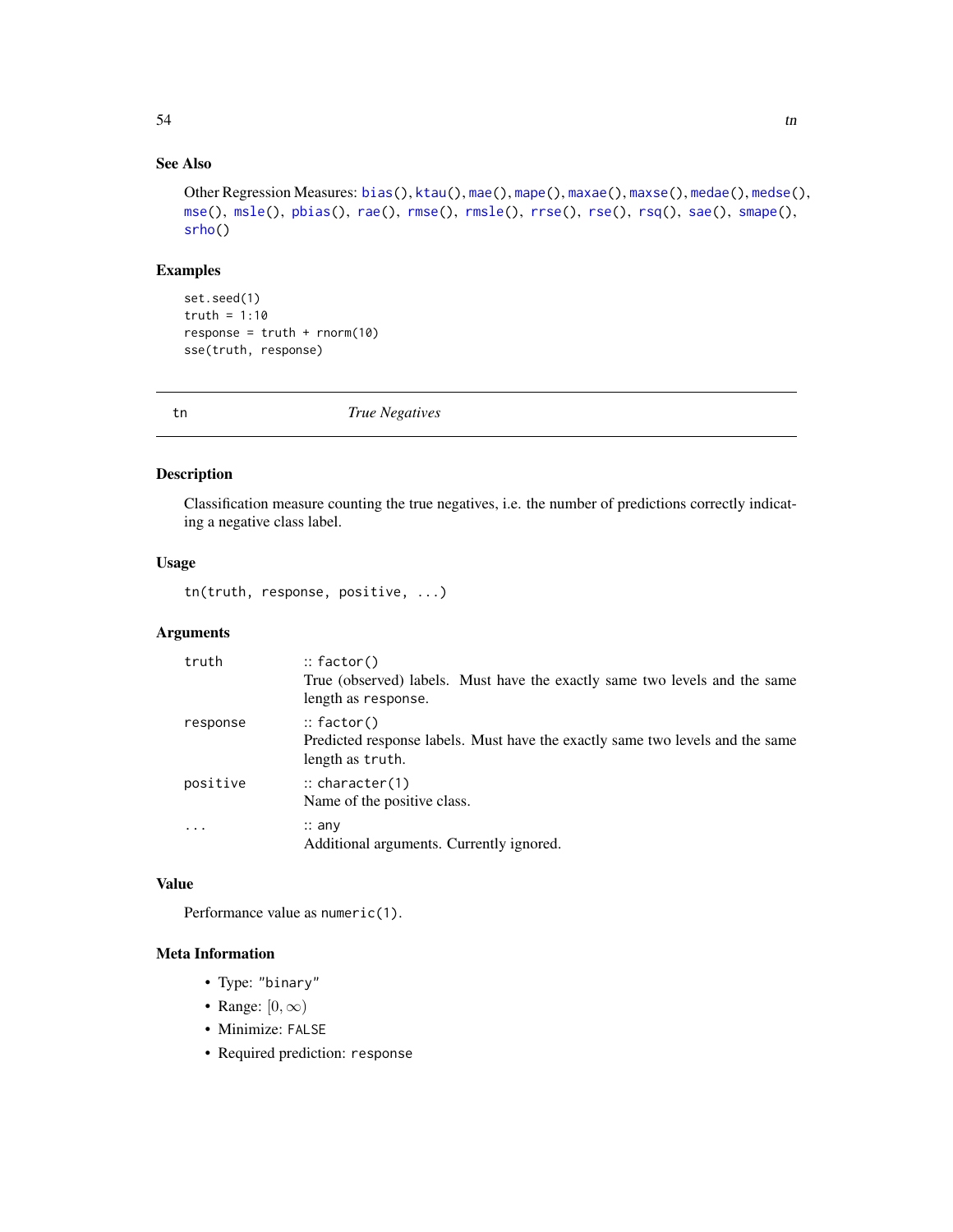### <span id="page-54-0"></span>References

```
https://en.wikipedia.org/wiki/Template:DiagnosticTesting_Diagram
```
#### See Also

Other Binary Classification Measures: [auc\(](#page-4-1)), [bbrier\(](#page-6-1)), [dor\(](#page-11-1)), [fbeta\(](#page-12-1)), [fdr\(](#page-14-1)), [fnr\(](#page-16-1)), [fn\(](#page-15-1)), [fomr\(](#page-18-1)), [fpr\(](#page-20-1)), [fp\(](#page-19-1)), [mcc\(](#page-31-1)), [npv\(](#page-37-1)), [ppv\(](#page-39-1)), [prauc\(](#page-41-1)), [tnr\(](#page-54-1)), [tpr\(](#page-57-1)), [tp\(](#page-55-1))

#### Examples

```
set.seed(1)
lvls = c("a", "b")truth = factor(sample(lvls, 10, replace = TRUE), levels = lvls)
response = factor(sample(lvls, 10, replace = TRUE), levels = lvls)
tn(truth, response, positive = "a")
```
<span id="page-54-1"></span>tnr *True Negative Rate*

#### Description

Binary classification measure defined as

$$
\frac{\text{TN}}{\text{FP} + \text{TN}}.
$$

Also know as "specificity".

#### Usage

```
tnr(truth, response, positive, na_value = NaN, ...)
```
specificity(truth, response, positive, na\_value = NaN, ...)

#### Arguments

| truth    | $::$ factor()<br>True (observed) labels. Must have the exactly same two levels and the same<br>length as response.                                  |
|----------|-----------------------------------------------------------------------------------------------------------------------------------------------------|
| response | $::$ factor()<br>Predicted response labels. Must have the exactly same two levels and the same<br>length as truth.                                  |
| positive | $\therefore$ character(1)<br>Name of the positive class.                                                                                            |
| na_value | $\therefore$ numeric(1)<br>Value that should be returned if the measure is not defined for the input (as<br>described in the note). Default is NaN. |
|          | $\therefore$ any<br>Additional arguments. Currently ignored.                                                                                        |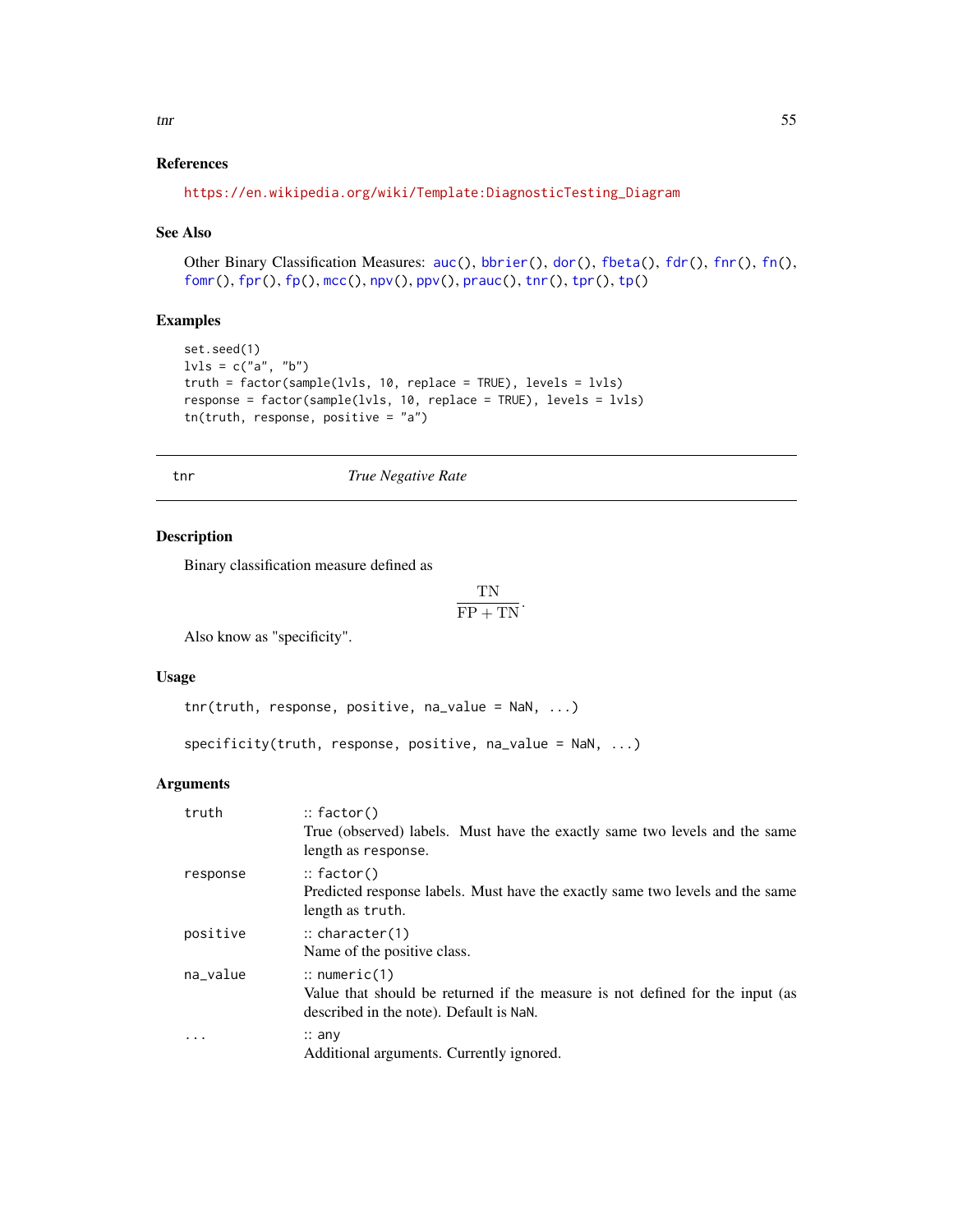#### <span id="page-55-0"></span>Value

Performance value as numeric(1).

#### Meta Information

- Type: "binary"
- Range:  $[0, 1]$
- Minimize: FALSE
- Required prediction: response

### Note

This measure is undefined if  $FP + TN = 0$ .

#### References

[https://en.wikipedia.org/wiki/Template:DiagnosticTesting\\_Diagram](https://en.wikipedia.org/wiki/Template:DiagnosticTesting_Diagram)

### See Also

```
auc(bbrier(dor(fbeta(fdr(fnr(fn(),
fomr(), fpr(), fp(), mcc(), npv(), ppv(), prauc(), tn(), tpr(), tp()
```
### Examples

```
set.seed(1)
lvls = c("a", "b")truth = factor(sample(lvls, 10, replace = TRUE), levels = lvls)
response = factor(sample(lvls, 10, replace = TRUE), levels = lvls)
tnr(truth, response, positive = "a")
```
<span id="page-55-1"></span>tp *True Positives*

### Description

Binary classification measure counting the true positives, i.e. the number of predictions correctly indicating a positive class label.

#### Usage

tp(truth, response, positive, ...)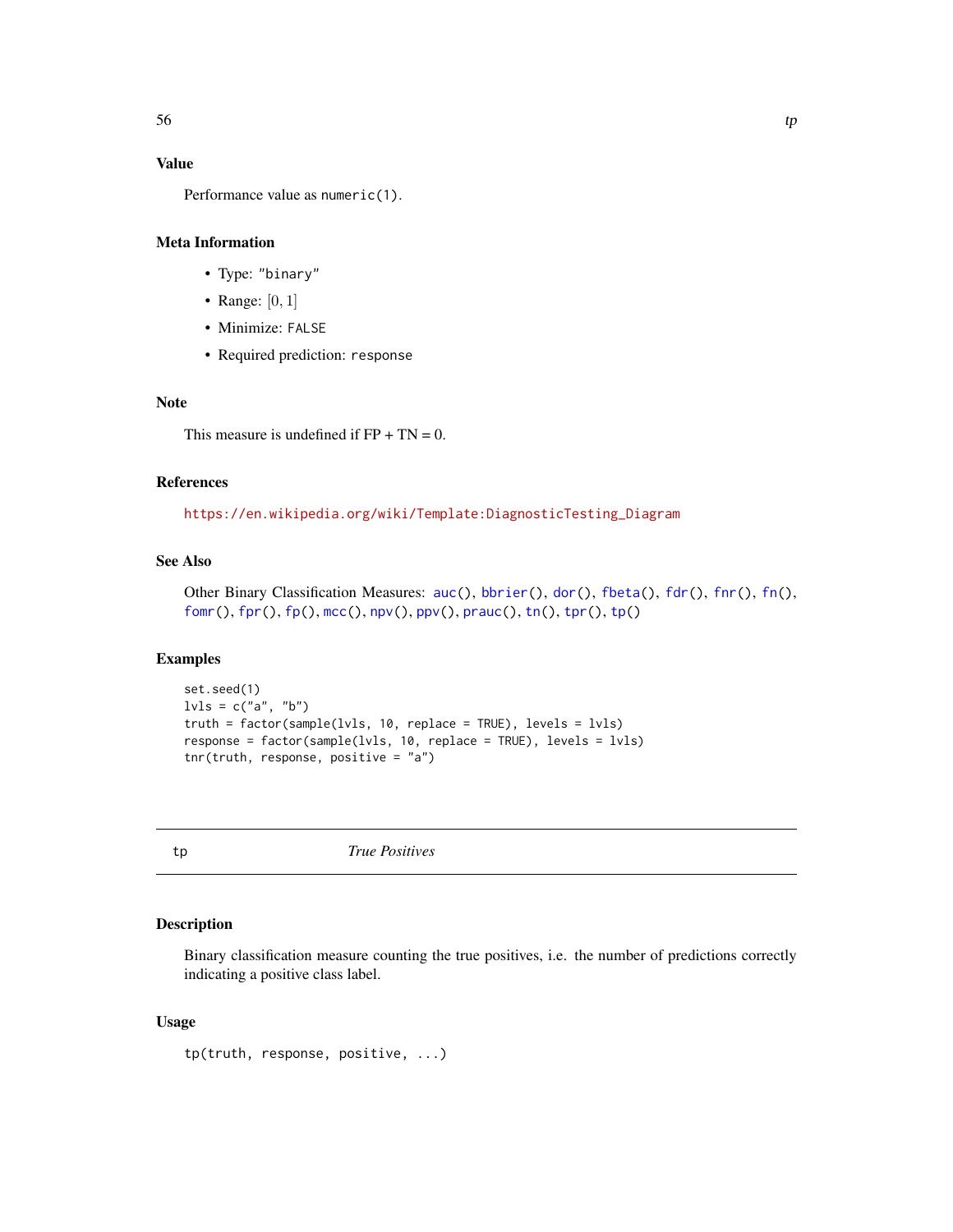| truth    | $::$ factor()<br>True (observed) labels. Must have the exactly same two levels and the same<br>length as response. |
|----------|--------------------------------------------------------------------------------------------------------------------|
| response | $::$ factor()<br>Predicted response labels. Must have the exactly same two levels and the same<br>length as truth. |
| positive | $\therefore$ character(1)<br>Name of the positive class.                                                           |
| .        | $\therefore$ any<br>Additional arguments. Currently ignored.                                                       |

### Value

Performance value as numeric(1).

#### Meta Information

- Type: "binary"
- Range:  $[0, \infty)$
- Minimize: FALSE
- Required prediction: response

### References

[https://en.wikipedia.org/wiki/Template:DiagnosticTesting\\_Diagram](https://en.wikipedia.org/wiki/Template:DiagnosticTesting_Diagram)

### See Also

```
auc(bbrier(dor(fbeta(fdr(fnr(fn(),
fomr(), fpr(), fp(), mcc(), npv(), ppv(), prauc(), tnr(), tn(), tpr()
```

```
set.seed(1)
\texttt{lvls = c("a", "b")}truth = factor(sample(lvls, 10, replace = TRUE), levels = lvls)
response = factor(sample(lvls, 10, replace = TRUE), levels = lvls)
tp(truth, response, positive = "a")
```
<span id="page-56-0"></span>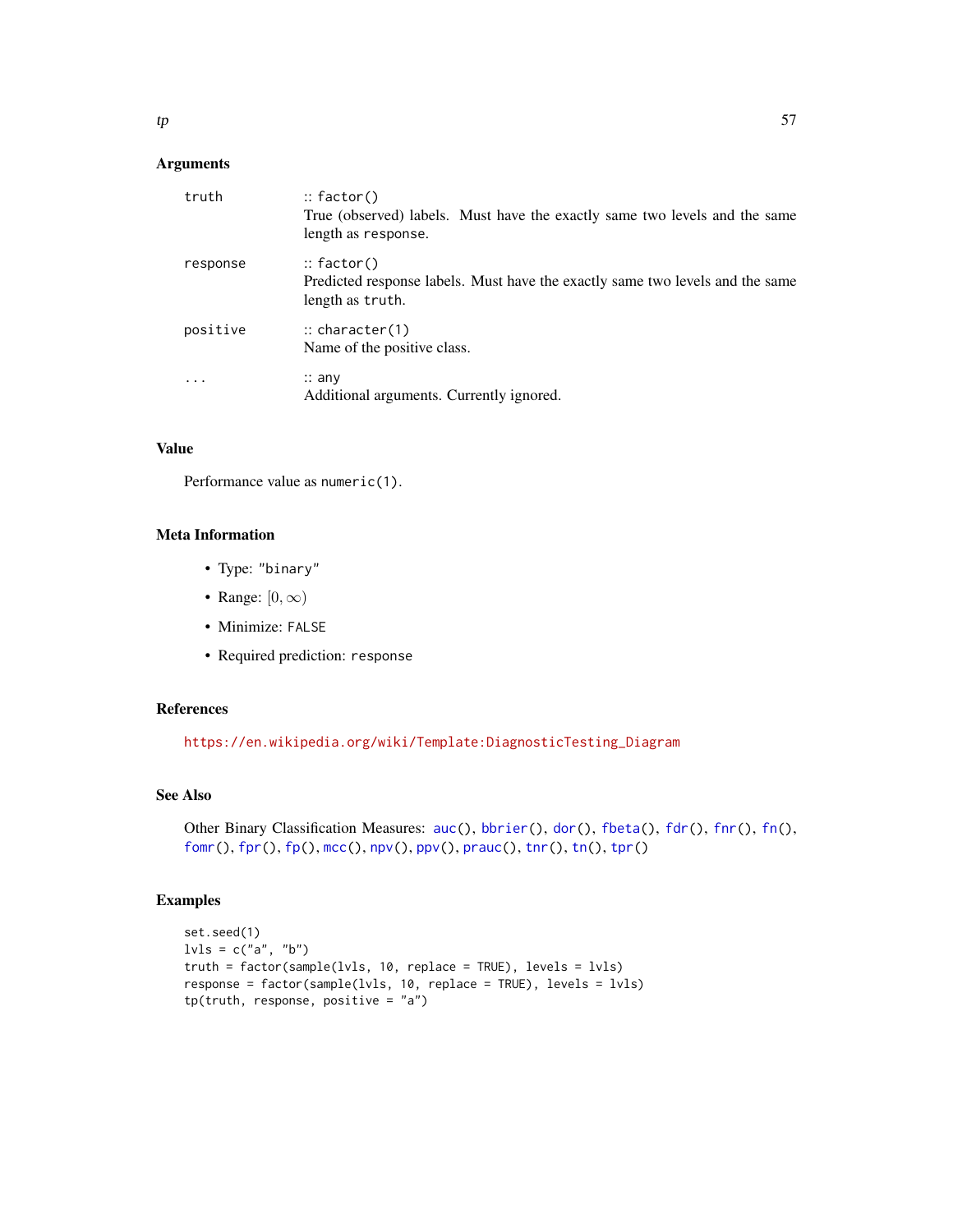<span id="page-57-1"></span><span id="page-57-0"></span>

### <span id="page-57-2"></span>Description

Binary classification measure defined as

$$
\frac{\text{TP}}{\text{TP} + \text{FN}}.
$$

Also know as "recall" or "sensitivity".

#### Usage

tpr(truth, response, positive, na\_value = NaN, ...) recall(truth, response, positive, na\_value = NaN, ...) sensitivity(truth, response, positive, na\_value = NaN, ...)

#### Arguments

| truth    | $::$ factor()<br>True (observed) labels. Must have the exactly same two levels and the same<br>length as response.                                  |
|----------|-----------------------------------------------------------------------------------------------------------------------------------------------------|
| response | $::$ factor()<br>Predicted response labels. Must have the exactly same two levels and the same<br>length as truth.                                  |
| positive | $\therefore$ character(1)<br>Name of the positive class.                                                                                            |
| na_value | $\therefore$ numeric(1)<br>Value that should be returned if the measure is not defined for the input (as<br>described in the note). Default is NaN. |
|          | $\therefore$ any<br>Additional arguments. Currently ignored.                                                                                        |

#### Value

Performance value as numeric(1).

- Type: "binary"
- Range:  $[0, 1]$
- Minimize: FALSE
- Required prediction: response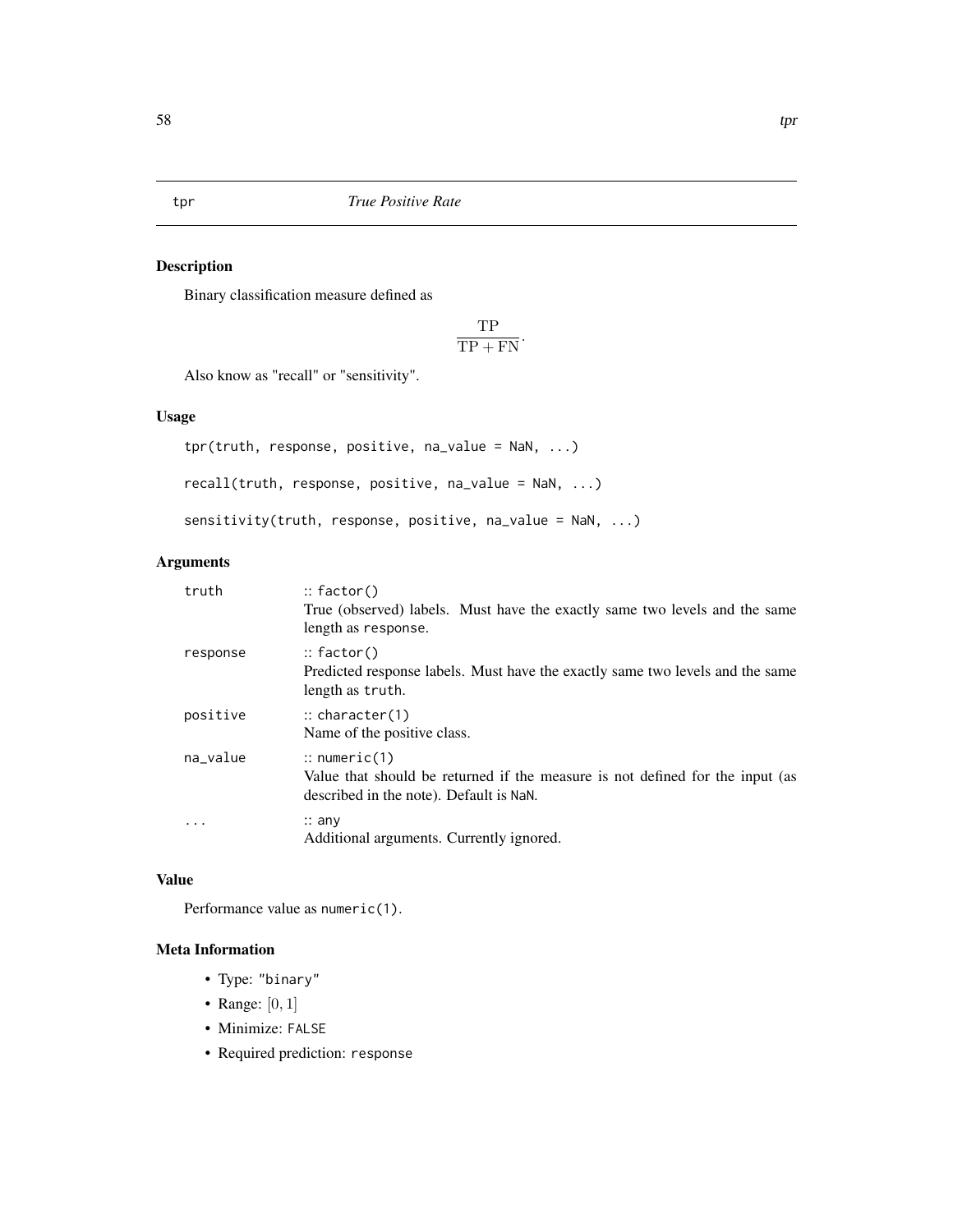## <span id="page-58-0"></span>Note

This measure is undefined if  $TP + FN = 0$ .

#### References

[https://en.wikipedia.org/wiki/Template:DiagnosticTesting\\_Diagram](https://en.wikipedia.org/wiki/Template:DiagnosticTesting_Diagram)

### See Also

Other Binary Classification Measures: [auc\(](#page-4-1)), [bbrier\(](#page-6-1)), [dor\(](#page-11-1)), [fbeta\(](#page-12-1)), [fdr\(](#page-14-1)), [fnr\(](#page-16-1)), [fn\(](#page-15-1)), [fomr\(](#page-18-1)), [fpr\(](#page-20-1)), [fp\(](#page-19-1)), [mcc\(](#page-31-1)), [npv\(](#page-37-1)), [ppv\(](#page-39-1)), [prauc\(](#page-41-1)), [tnr\(](#page-54-1)), [tn\(](#page-53-1)), [tp\(](#page-55-1))

```
set.seed(1)
\text{lvls} = \text{c}("a", "b")truth = factor(sample(lvls, 10, replace = TRUE), levels = lvls)
response = factor(sample(lvls, 10, replace = TRUE), levels = lvls)
tpr(truth, response, positive = "a")
```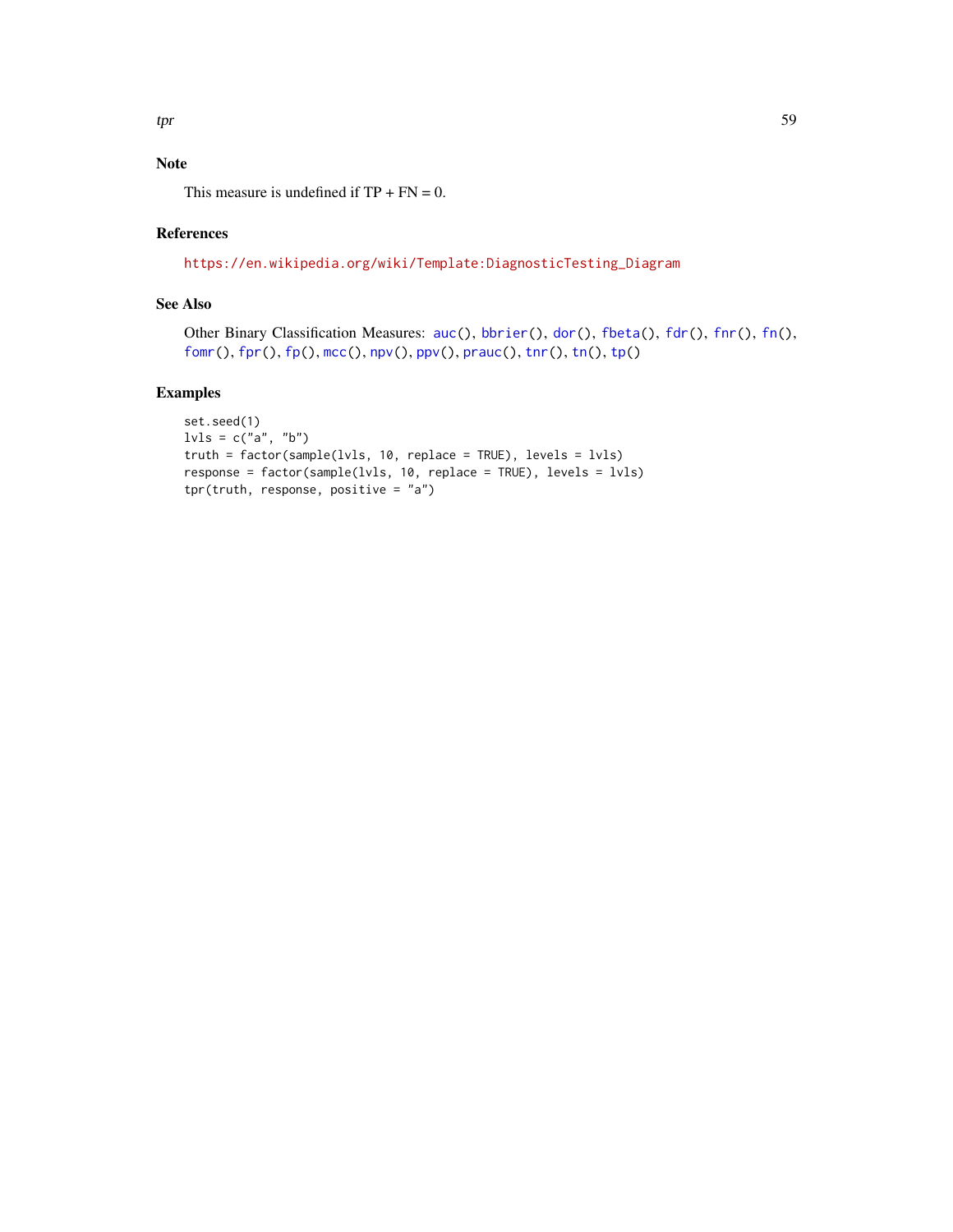# <span id="page-59-0"></span>Index

∗ Binary Classification Measures auc, [5](#page-4-0) bbrier, [7](#page-6-0) dor, [12](#page-11-0) fbeta, [13](#page-12-0) fdr, [15](#page-14-0) fn, [16](#page-15-0) fnr, [17](#page-16-0) fomr, [19](#page-18-0) fp, [20](#page-19-0) fpr, [21](#page-20-0) mcc, [32](#page-31-0) npv, [38](#page-37-0) ppv, [40](#page-39-0) prauc, [42](#page-41-0) tn, [54](#page-53-0) tnr, [55](#page-54-0) tp, [56](#page-55-0) tpr, [58](#page-57-0) ∗ Classification Measures acc, [4](#page-3-0) bacc, [6](#page-5-0) ce, [10](#page-9-0) logloss, [24](#page-23-0) mauc\_aunu, [27](#page-26-0) mbrier, [31](#page-30-0) ∗ Regression Measures bias, [9](#page-8-0) ktau, [23](#page-22-0) mae, [25](#page-24-0) mape, [26](#page-25-0) maxae, [29](#page-28-0) maxse, [30](#page-29-0) medae, [34](#page-33-0) medse, [35](#page-34-0) mse, [36](#page-35-0) msle, [37](#page-36-0) pbias, [39](#page-38-0) rae, [43](#page-42-0) rmse, [44](#page-43-0) rmsle, [45](#page-44-0) rrse, [46](#page-45-0) rse, [48](#page-47-0) rsq, [49](#page-48-0) sae, [50](#page-49-0) smape, [51](#page-50-0) srho, [52](#page-51-0) sse, [53](#page-52-0) ∗ binary\_classification\_measure auc, [5](#page-4-0) bbrier, [7](#page-6-0) dor, [12](#page-11-0) fbeta, [13](#page-12-0) fdr, [15](#page-14-0) fn, [16](#page-15-0) fnr, [17](#page-16-0) fomr, [19](#page-18-0) fp, [20](#page-19-0) fpr, [21](#page-20-0) mcc, [32](#page-31-0) npv, [38](#page-37-0) ppv, [40](#page-39-0) prauc, [42](#page-41-0) tn, [54](#page-53-0) tnr, [55](#page-54-0) tp, [56](#page-55-0) tpr, [58](#page-57-0) ∗ classification\_measure acc, [4](#page-3-0) bacc, [6](#page-5-0) ce, [10](#page-9-0) logloss, [24](#page-23-0) mauc\_aunu, [27](#page-26-0) mbrier, [31](#page-30-0) ∗ datasets measures, [33](#page-32-0) ∗ regression\_measure bias, [9](#page-8-0)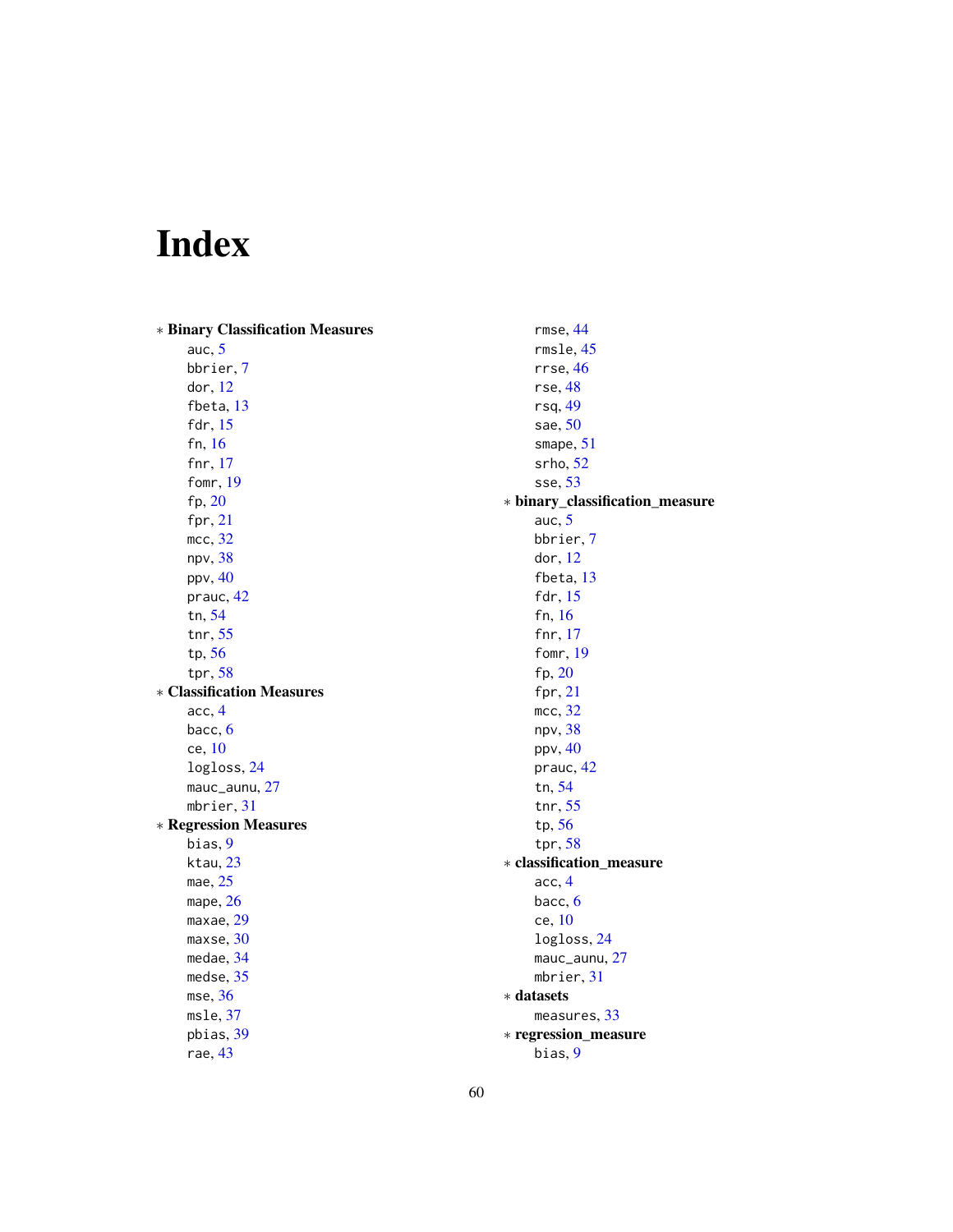#### $I$ NDEX 61

ktau, [23](#page-22-0) mae, [25](#page-24-0) mape, [26](#page-25-0) maxae, [29](#page-28-0) maxse, [30](#page-29-0) medae, [34](#page-33-0) medse, [35](#page-34-0) mse, [36](#page-35-0) msle, [37](#page-36-0) pbias, [39](#page-38-0) rae, [43](#page-42-0) rmse, [44](#page-43-0) rmsle, [45](#page-44-0) rrse, [46](#page-45-0) rse, [48](#page-47-0) rsq, [49](#page-48-0) sae, [50](#page-49-0) smape, [51](#page-50-0) srho, [52](#page-51-0) sse, [53](#page-52-0) acc, [4,](#page-3-0) *[7](#page-6-0)*, *[10](#page-9-0)*, *[25](#page-24-0)*, *[28](#page-27-0)*, *[32](#page-31-0)* auc, [5,](#page-4-0) *[8](#page-7-0)*, *[13,](#page-12-0) [14](#page-13-0)*, *[16](#page-15-0)[–18](#page-17-0)*, *[20–](#page-19-0)[22](#page-21-0)*, *[33](#page-32-0)*, *[39](#page-38-0)*, *[41](#page-40-0)*, *[43](#page-42-0)*, *[55](#page-54-0)[–57](#page-56-0)*, *[59](#page-58-0)* bacc, *[4](#page-3-0)*, [6,](#page-5-0) *[10](#page-9-0)*, *[25](#page-24-0)*, *[28](#page-27-0)*, *[32](#page-31-0)* bbrier, *[6](#page-5-0)*, [7,](#page-6-0) *[13,](#page-12-0) [14](#page-13-0)*, *[16–](#page-15-0)[18](#page-17-0)*, *[20–](#page-19-0)[22](#page-21-0)*, *[33](#page-32-0)*, *[39](#page-38-0)*, *[41](#page-40-0)*, *[43](#page-42-0)*, *[55](#page-54-0)[–57](#page-56-0)*, *[59](#page-58-0)* bbrier(), *[31](#page-30-0)* bias, [9,](#page-8-0) *[23](#page-22-0)*, *[26,](#page-25-0) [27](#page-26-0)*, *[29,](#page-28-0) [30](#page-29-0)*, *[34–](#page-33-0)[37](#page-36-0)*, *[40](#page-39-0)*, *[44–](#page-43-0)[48](#page-47-0)*, *[50](#page-49-0)[–54](#page-53-0)* ce, *[4](#page-3-0)*, *[7](#page-6-0)*, [10,](#page-9-0) *[25](#page-24-0)*, *[28](#page-27-0)*, *[32](#page-31-0)* confusion\_matrix, [11](#page-10-0) dor, *[6](#page-5-0)*, *[8](#page-7-0)*, [12,](#page-11-0) *[14](#page-13-0)*, *[16](#page-15-0)[–18](#page-17-0)*, *[20–](#page-19-0)[22](#page-21-0)*, *[33](#page-32-0)*, *[39](#page-38-0)*, *[41](#page-40-0)*, *[43](#page-42-0)*, *[55](#page-54-0)[–57](#page-56-0)*, *[59](#page-58-0)* environment(), *[33](#page-32-0)* fbeta, *[6](#page-5-0)*, *[8](#page-7-0)*, *[13](#page-12-0)*, [13,](#page-12-0) *[16](#page-15-0)[–18](#page-17-0)*, *[20–](#page-19-0)[22](#page-21-0)*, *[33](#page-32-0)*, *[39](#page-38-0)*, *[41](#page-40-0)*, *[43](#page-42-0)*, *[55](#page-54-0)[–57](#page-56-0)*, *[59](#page-58-0)* fdr, *[6](#page-5-0)*, *[8](#page-7-0)*, *[13,](#page-12-0) [14](#page-13-0)*, [15,](#page-14-0) *[17,](#page-16-0) [18](#page-17-0)*, *[20–](#page-19-0)[22](#page-21-0)*, *[33](#page-32-0)*, *[39](#page-38-0)*, *[41](#page-40-0)*, *[43](#page-42-0)*, *[55](#page-54-0)[–57](#page-56-0)*, *[59](#page-58-0)* fn, *[6](#page-5-0)*, *[8](#page-7-0)*, *[13,](#page-12-0) [14](#page-13-0)*, *[16](#page-15-0)*, [16,](#page-15-0) *[18](#page-17-0)*, *[20–](#page-19-0)[22](#page-21-0)*, *[33](#page-32-0)*, *[39](#page-38-0)*, *[41](#page-40-0)*, *[43](#page-42-0)*, *[55](#page-54-0)[–57](#page-56-0)*, *[59](#page-58-0)* fnr, *[6](#page-5-0)*, *[8](#page-7-0)*, *[13,](#page-12-0) [14](#page-13-0)*, *[16,](#page-15-0) [17](#page-16-0)*, [17,](#page-16-0) *[20–](#page-19-0)[22](#page-21-0)*, *[33](#page-32-0)*, *[39](#page-38-0)*, *[41](#page-40-0)*, *[43](#page-42-0)*, *[55](#page-54-0)[–57](#page-56-0)*, *[59](#page-58-0)* fomr, *[6](#page-5-0)*, *[8](#page-7-0)*, *[13,](#page-12-0) [14](#page-13-0)*, *[16](#page-15-0)[–18](#page-17-0)*, [19,](#page-18-0) *[21,](#page-20-0) [22](#page-21-0)*, *[33](#page-32-0)*, *[39](#page-38-0)*, *[41](#page-40-0)*, *[43](#page-42-0)*, *[55](#page-54-0)[–57](#page-56-0)*, *[59](#page-58-0)*

fp, *[6](#page-5-0)*, *[8](#page-7-0)*, *[13,](#page-12-0) [14](#page-13-0)*, *[16](#page-15-0)[–18](#page-17-0)*, *[20](#page-19-0)*, [20,](#page-19-0) *[22](#page-21-0)*, *[33](#page-32-0)*, *[39](#page-38-0)*, *[41](#page-40-0)*, *[43](#page-42-0)*, *[55](#page-54-0)[–57](#page-56-0)*, *[59](#page-58-0)* fpr, *[6](#page-5-0)*, *[8](#page-7-0)*, *[13,](#page-12-0) [14](#page-13-0)*, *[16](#page-15-0)[–18](#page-17-0)*, *[20,](#page-19-0) [21](#page-20-0)*, [21,](#page-20-0) *[33](#page-32-0)*, *[39](#page-38-0)*, *[41](#page-40-0)*, *[43](#page-42-0)*, *[55](#page-54-0)[–57](#page-56-0)*, *[59](#page-58-0)* ktau, *[9](#page-8-0)*, [23,](#page-22-0) *[26,](#page-25-0) [27](#page-26-0)*, *[29,](#page-28-0) [30](#page-29-0)*, *[34](#page-33-0)[–37](#page-36-0)*, *[40](#page-39-0)*, *[44](#page-43-0)[–48](#page-47-0)*, *[50](#page-49-0)[–54](#page-53-0)* logloss, *[4](#page-3-0)*, *[7](#page-6-0)*, *[10](#page-9-0)*, [24,](#page-23-0) *[28](#page-27-0)*, *[32](#page-31-0)* mae, *[9](#page-8-0)*, *[23](#page-22-0)*, [25,](#page-24-0) *[27](#page-26-0)*, *[29,](#page-28-0) [30](#page-29-0)*, *[34](#page-33-0)[–37](#page-36-0)*, *[40](#page-39-0)*, *[44](#page-43-0)[–48](#page-47-0)*, *[50](#page-49-0)[–54](#page-53-0)* mape, *[9](#page-8-0)*, *[23](#page-22-0)*, *[26](#page-25-0)*, [26,](#page-25-0) *[29,](#page-28-0) [30](#page-29-0)*, *[34](#page-33-0)[–37](#page-36-0)*, *[40](#page-39-0)*, *[44](#page-43-0)[–48](#page-47-0)*, *[50](#page-49-0)[–54](#page-53-0)* mauc\_au1p *(*mauc\_aunu*)*, [27](#page-26-0) mauc\_au1u *(*mauc\_aunu*)*, [27](#page-26-0) mauc\_aunp *(*mauc\_aunu*)*, [27](#page-26-0) mauc\_aunu, *[4](#page-3-0)*, *[7](#page-6-0)*, *[10](#page-9-0)*, *[25](#page-24-0)*, [27,](#page-26-0) *[32](#page-31-0)* maxae, *[9](#page-8-0)*, *[23](#page-22-0)*, *[26,](#page-25-0) [27](#page-26-0)*, [29,](#page-28-0) *[30](#page-29-0)*, *[34](#page-33-0)[–37](#page-36-0)*, *[40](#page-39-0)*, *[44](#page-43-0)[–48](#page-47-0)*, *[50](#page-49-0)[–54](#page-53-0)* maxse, *[9](#page-8-0)*, *[23](#page-22-0)*, *[26,](#page-25-0) [27](#page-26-0)*, *[29](#page-28-0)*, [30,](#page-29-0) *[34](#page-33-0)[–37](#page-36-0)*, *[40](#page-39-0)*, *[44](#page-43-0)[–48](#page-47-0)*, *[50](#page-49-0)[–54](#page-53-0)* mbrier, *[4](#page-3-0)*, *[7](#page-6-0)*, *[10](#page-9-0)*, *[25](#page-24-0)*, *[28](#page-27-0)*, [31](#page-30-0) mbrier(), *[7](#page-6-0)* mcc, *[6](#page-5-0)*, *[8](#page-7-0)*, *[13,](#page-12-0) [14](#page-13-0)*, *[16](#page-15-0)[–18](#page-17-0)*, *[20](#page-19-0)[–22](#page-21-0)*, [32,](#page-31-0) *[39](#page-38-0)*, *[41](#page-40-0)*, *[43](#page-42-0)*, *[55](#page-54-0)[–57](#page-56-0)*, *[59](#page-58-0)* measures, [33](#page-32-0) medae, *[9](#page-8-0)*, *[23](#page-22-0)*, *[26,](#page-25-0) [27](#page-26-0)*, *[29,](#page-28-0) [30](#page-29-0)*, [34,](#page-33-0) *[35](#page-34-0)[–37](#page-36-0)*, *[40](#page-39-0)*, *[44](#page-43-0)[–48](#page-47-0)*, *[50](#page-49-0)[–54](#page-53-0)* medse, *[9](#page-8-0)*, *[23](#page-22-0)*, *[26,](#page-25-0) [27](#page-26-0)*, *[29,](#page-28-0) [30](#page-29-0)*, *[34](#page-33-0)*, [35,](#page-34-0) *[36,](#page-35-0) [37](#page-36-0)*, *[40](#page-39-0)*, *[44](#page-43-0)[–48](#page-47-0)*, *[50](#page-49-0)[–54](#page-53-0)* mlr3measures *(*mlr3measures-package*)*, [3](#page-2-0) mlr3measures-package, [3](#page-2-0) mse, *[9](#page-8-0)*, *[23](#page-22-0)*, *[26,](#page-25-0) [27](#page-26-0)*, *[29,](#page-28-0) [30](#page-29-0)*, *[34,](#page-33-0) [35](#page-34-0)*, [36,](#page-35-0) *[37](#page-36-0)*, *[40](#page-39-0)*, *[44](#page-43-0)[–48](#page-47-0)*, *[50](#page-49-0)[–54](#page-53-0)* msle, *[9](#page-8-0)*, *[23](#page-22-0)*, *[26,](#page-25-0) [27](#page-26-0)*, *[29,](#page-28-0) [30](#page-29-0)*, *[34](#page-33-0)[–36](#page-35-0)*, [37,](#page-36-0) *[40](#page-39-0)*, *[44](#page-43-0)[–48](#page-47-0)*, *[50](#page-49-0)[–54](#page-53-0)* npv, *[6](#page-5-0)*, *[8](#page-7-0)*, *[13,](#page-12-0) [14](#page-13-0)*, *[16](#page-15-0)[–18](#page-17-0)*, *[20](#page-19-0)[–22](#page-21-0)*, *[33](#page-32-0)*, [38,](#page-37-0) *[41](#page-40-0)*, *[43](#page-42-0)*, *[55](#page-54-0)[–57](#page-56-0)*, *[59](#page-58-0)* pbias, *[9](#page-8-0)*, *[23](#page-22-0)*, *[26,](#page-25-0) [27](#page-26-0)*, *[29,](#page-28-0) [30](#page-29-0)*, *[34](#page-33-0)[–37](#page-36-0)*, [39,](#page-38-0) *[44](#page-43-0)[–48](#page-47-0)*, *[50](#page-49-0)[–54](#page-53-0)* ppv, *[6](#page-5-0)*, *[8](#page-7-0)*, *[13,](#page-12-0) [14](#page-13-0)*, *[16](#page-15-0)[–18](#page-17-0)*, *[20](#page-19-0)[–22](#page-21-0)*, *[33](#page-32-0)*, *[39](#page-38-0)*, [40,](#page-39-0) *[43](#page-42-0)*, *[55](#page-54-0)[–57](#page-56-0)*, *[59](#page-58-0)* prauc, *[6](#page-5-0)*, *[8](#page-7-0)*, *[13,](#page-12-0) [14](#page-13-0)*, *[16](#page-15-0)[–18](#page-17-0)*, *[20](#page-19-0)[–22](#page-21-0)*, *[33](#page-32-0)*, *[39](#page-38-0)*, *[41](#page-40-0)*, [42,](#page-41-0) *[55](#page-54-0)[–57](#page-56-0)*, *[59](#page-58-0)* precision, *[14](#page-13-0)* precision *(*ppv*)*, [40](#page-39-0)